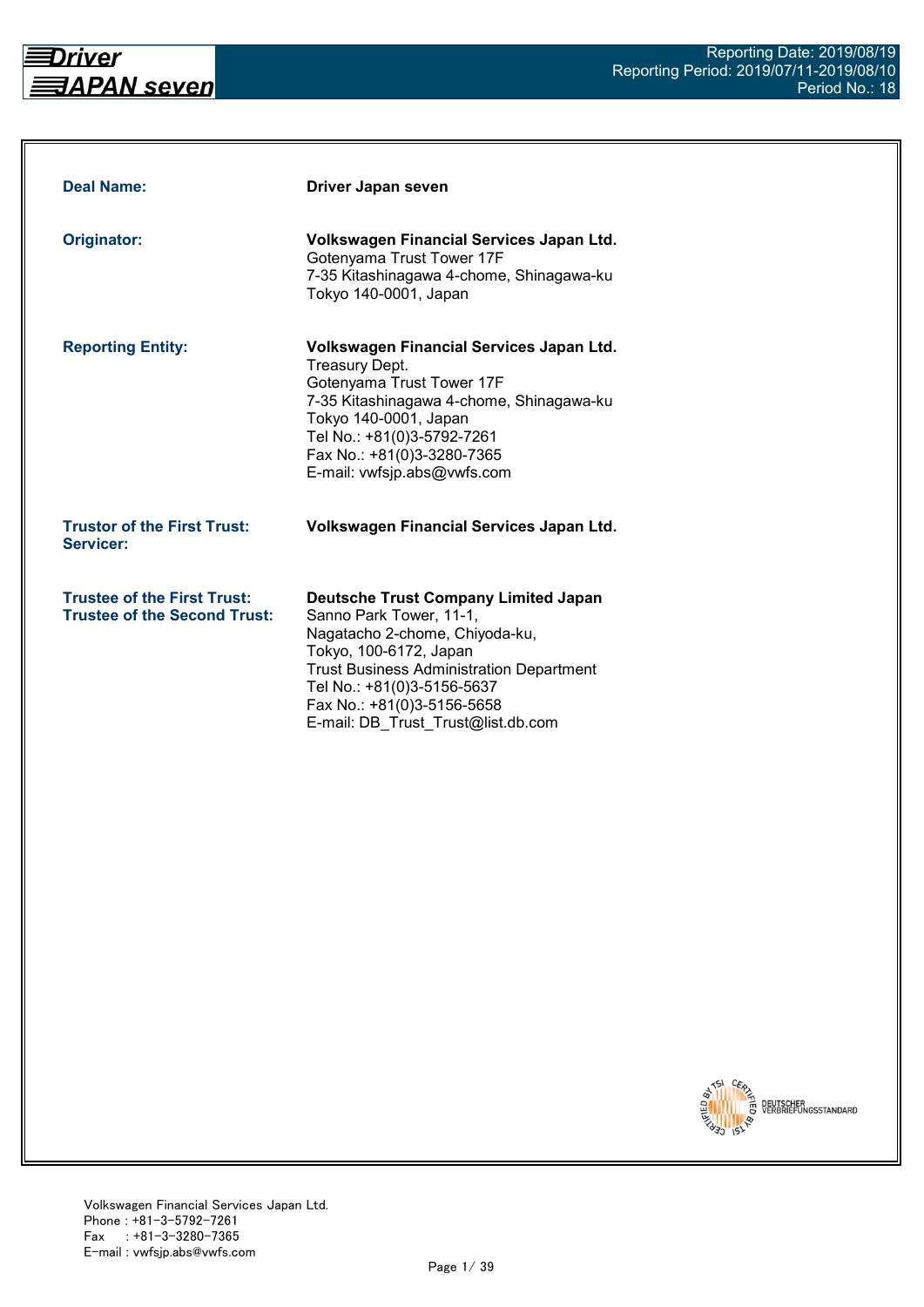#### **Contents**

| <b>Page</b> Tables of Contents                               |
|--------------------------------------------------------------|
| 1 Front Page                                                 |
| 2 Contents                                                   |
| <b>3</b> Deal Overview                                       |
| 4 Deal Overview: Counterparties I                            |
| <b>5 Deal Overview: Counterparties II</b>                    |
| 6 Information regarding the TBI and ABL to the Second Trust  |
| <b>7</b> Pool Information                                    |
| <b>8 Available Distribution</b>                              |
| 9 Waterfall                                                  |
| <b>10 Credit Enhancement</b>                                 |
| 11 Cumulative Gross Loss Ratio & Performance Trigger         |
| 12 Cumulative Gross Loss Ratio & Performance Trigger (Chart) |
| 13 Default & Delinquencies                                   |
| 14 Run Out Schedule (Previous)                               |
| 15 Run Out Schedule                                          |
| 16 Expected Amortization to the Second Trust                 |
| 17 Sub-Servicer                                              |
| 18 Brand                                                     |
| 19 New and Used                                              |
| 20 Product Type                                              |
| 21 RV                                                        |
| 22 Brand New and Used                                        |
| 23 Customer Type                                             |
| 24 Outstanding Discounted Principal Balance                  |
| <b>25 Original Principal Amount</b>                          |
| 26 Interest Rate paid by the Obligor                         |
| 27 Original Term                                             |
| 28 Remaining Term                                            |
| 29 Seasoning                                                 |
| 30 Type of Car                                               |
| 31 Brand and Model                                           |
| 32 Geographic Dist. by Prefecture                            |
| 33 Obligor Concentration                                     |
| <b>34 Contract Start Month</b>                               |
| <b>35 Contract End Month</b>                                 |
| 36 Monthly payment                                           |
| 37 Bonus payment                                             |
| 38 Mortor Type                                               |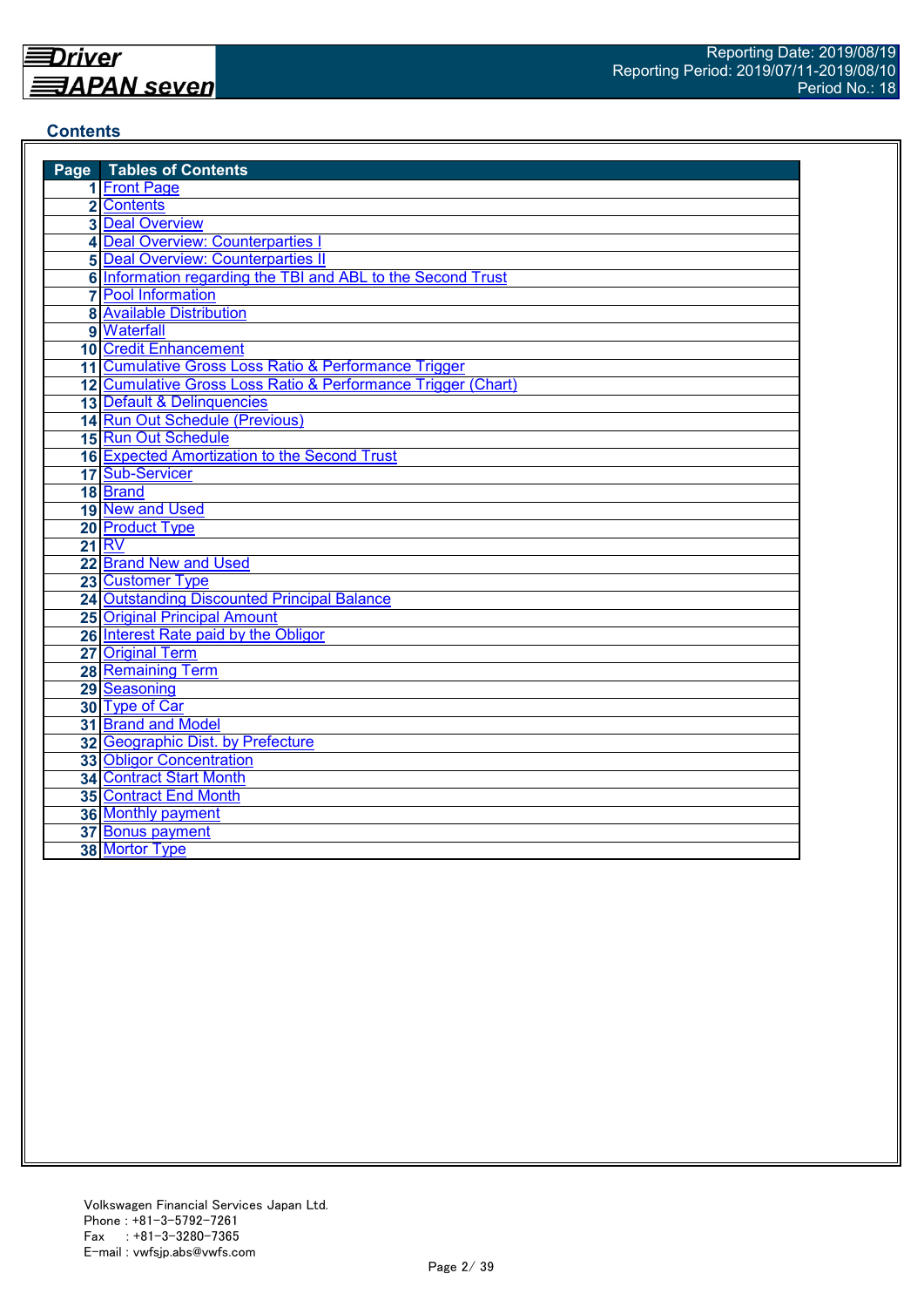#### **Deal Overview**

| <b>Cut Off Date:</b>                | 2018/02/10 |    |                                           |            |
|-------------------------------------|------------|----|-------------------------------------------|------------|
| <b>Trust Commencement Date:</b>     | 2018/02/23 |    | <b>Legal Maturity of the First Trust:</b> | 2026/06/26 |
| <b>Monthly Period:</b>              | 2019/07/11 | to | 2019/08/10                                |            |
| <b>Reporting Date:</b>              | 2019/08/19 |    |                                           |            |
| <b>Reporting Frequency:</b>         | monthly    |    |                                           |            |
| <b>Period No.:</b>                  | 18         |    |                                           |            |
| <b>Remittance Date:</b>             | 2019/08/22 |    |                                           |            |
| <b>Advance Payment Date:</b>        | 2019/08/22 |    |                                           |            |
| <b>Cash Adjustment Date:</b>        | 2019/08/22 |    |                                           |            |
| <b>Additional Entrustment Date:</b> | 2019/08/26 |    |                                           |            |
| <b>Trust Calculation Date:</b>      | 2019/08/26 |    |                                           |            |
| <b>Trust Calculation Period:</b>    | 2019/07/26 | to | 2019/08/26                                |            |
| <b>First Trust Payment Date:</b>    | 2019/08/27 |    |                                           |            |
| <b>Second Trust Payment Date:</b>   | 2019/08/28 |    |                                           |            |
| <b>Interest Calculation Period:</b> | 2019/07/30 | to | 2019/08/28                                |            |
| <b>Next Reporting Date:</b>         | 2019/09/18 |    |                                           |            |

## **Pool information at the Initial Cut off Date**

|                         | <b>Contracts</b> | Number of Outstanding Discounted<br><b>Principal Balance</b> | <b>Outstanding Nominal</b><br><b>Balance</b> |
|-------------------------|------------------|--------------------------------------------------------------|----------------------------------------------|
| <b>Outstanding Pool</b> | 25,466           | 58,823,742,157 JPY                                           | 61,652,388,600 JPY                           |

| <b>Credit Type</b>            | of Loans    | <b>Percentage Outstanding Discounted</b><br><b>Principal Balance</b> | <b>Percentage of Balance</b> |
|-------------------------------|-------------|----------------------------------------------------------------------|------------------------------|
| <b>Balloon</b>                | 79.91 %     | 52,580,850,830 JPY                                                   | 89.39 %                      |
| <b>IEqual Instalment Loan</b> | 20.09 %     | 6,242,891,327 JPY                                                    | 10.61%                       |
| <b>Total</b>                  | $100.00 \%$ | 58,823,742,157 JPY                                                   | $100.00 \%$                  |

| <b>Type of Car</b> | of Loans    | Percentage Outstanding Discounted<br><b>Principal Balance</b> | <b>Percentage of Balance</b> |
|--------------------|-------------|---------------------------------------------------------------|------------------------------|
| <b>New</b>         | 65.02 %     | 44,831,636,726 JPY                                            | 76.21 %                      |
| Used               | 34.98 %     | 13,992,105,431 JPY                                            | 23.79 %                      |
| <b>Total</b>       | $100.00 \%$ | 58,823,742,157 JPY                                            | 100.00 %                     |
|                    |             |                                                               |                              |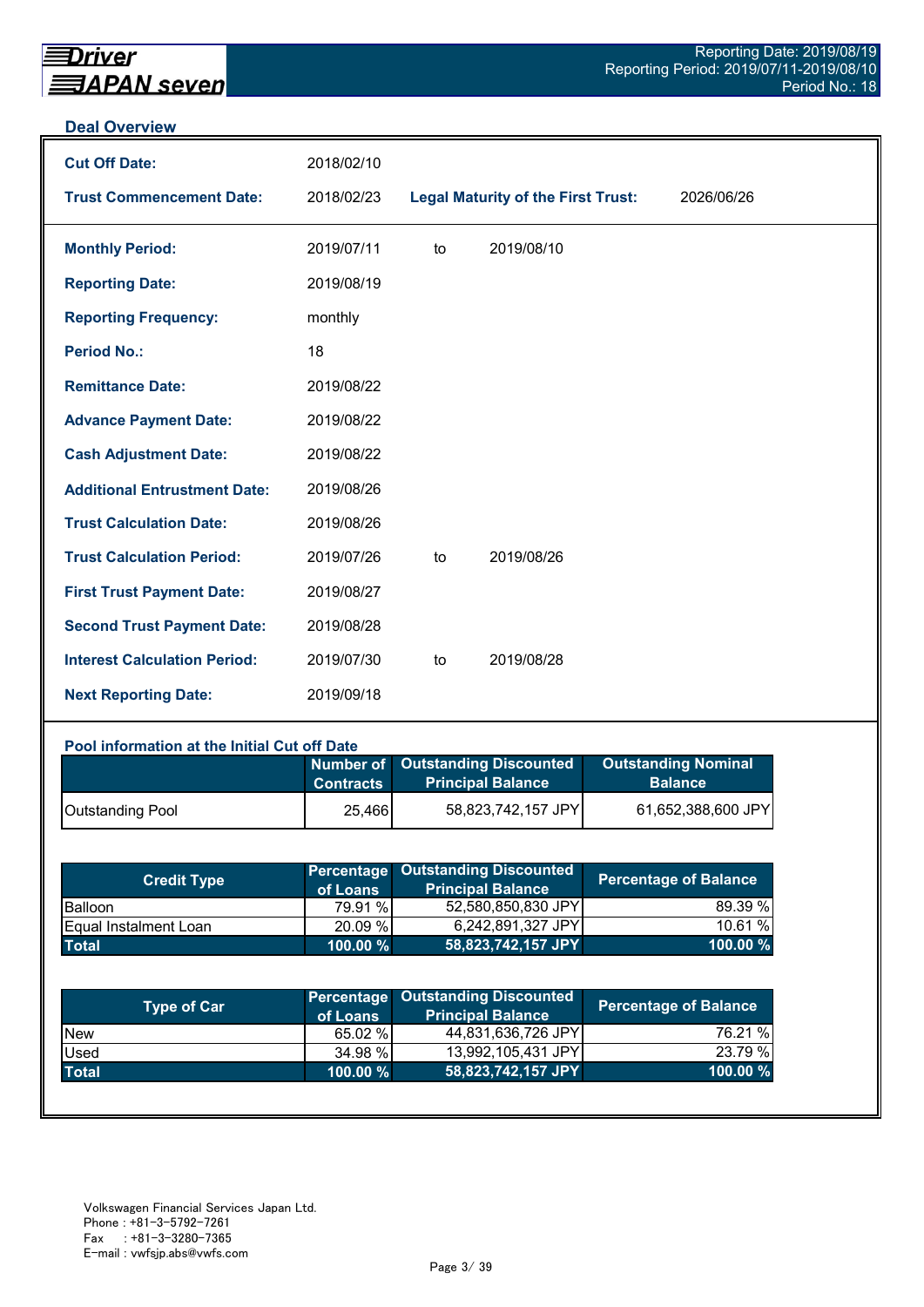## **Deal Overview: Counterparties I**

|                                                                                                                                             | Rating         |                |               |              |                |               |                     |               |               |
|---------------------------------------------------------------------------------------------------------------------------------------------|----------------|----------------|---------------|--------------|----------------|---------------|---------------------|---------------|---------------|
|                                                                                                                                             |                | <b>Moody's</b> |               | <b>Fitch</b> |                |               | <b>R&amp;I</b>      |               |               |
| <b>Joint Lead Managers:</b>                                                                                                                 | Long  <br>Term | Short<br>Term  | Outlook       | Long<br>Term | Short<br>Term  | Outlook       | Long<br><b>Term</b> | Short<br>Term | Outlook       |
| Mizuho Securities Co., Ltd.<br>Otemachi Tower, 5-5,<br>Otemachi 1-chome,<br>Chiyoda-ku,<br>Tokyo 100-8176, Japan                            | A <sub>1</sub> | $P-1$          | <b>Stable</b> | n.a.         | n.a.           | n.a.          | AA-                 | $a - 1 +$     | <b>Stable</b> |
| <b>BNP Paribas Securities (Japan) Limited</b><br>GranTokyo North Tower, 9-1,<br>Marunouchi 1-chome,<br>Chiyoda-ku,<br>Tokyo 100-6740, Japan | n.a.           | n.a.           | n.a.          | n.a.         | n.a.           | n.a.          | n.a.                | n.a.          | n.a.          |
| <b>Trust Management Account Bank:</b><br><b>MUFG Bank, Ltd.</b><br>4-2 Toranomon 1-chome,<br>Minato-ku<br>Tokyo 105-0001, Japan             | A <sub>1</sub> | $P-1$          | <b>Stable</b> | A            | F <sub>1</sub> | <b>Stable</b> | AA-                 | $a - 1 +$     | Stable        |

#### **Originator: Trustor of the First Trust: Servicer: Volkswagen Financial Services Japan Ltd.** Gotenyama Trust Tower 17F 7-35 Kitashinagawa 4-chome, Shinagawa-ku Tokyo 140-0001, Japan

#### **Trustee of the First Trust:**

**Trustee of the Second Trust: Deutsche Trust Company Limited Japan** Attn.: Driver Japan Seven Trust Business Administration Department

#### **ABL Lender to the First Trust:**

**Trustor of the Second Trust:** Mizuho Securities Co., Ltd.

#### **Seller of the Trust Beneficial**

**Interest of the Second Trust** Mizuho Securities Co., Ltd. BNP Paribas Securities (Japan) Limited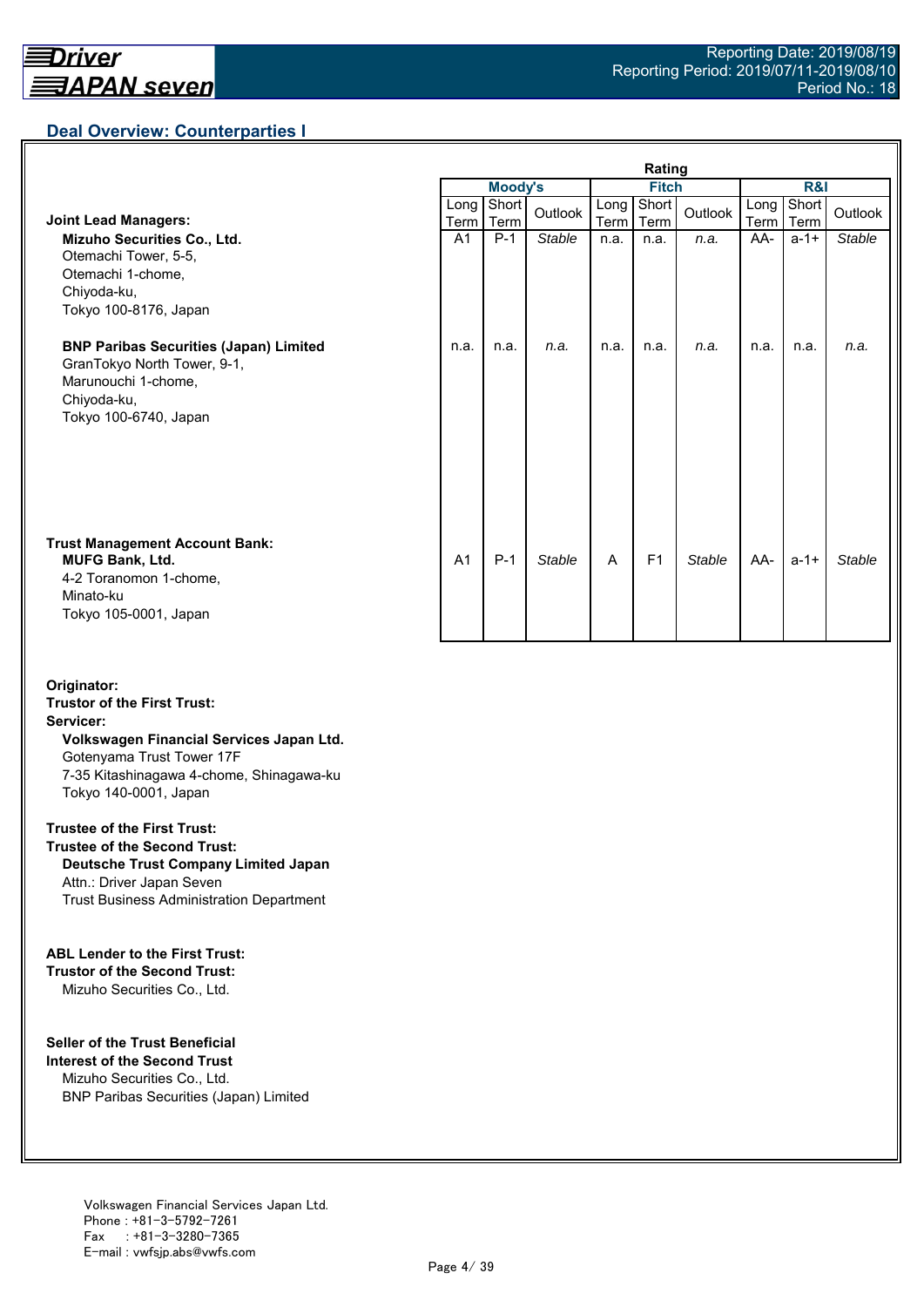#### **Rating Agencies:**

**Moody's SF Japan K.K.** Attn.: Driver Japan seven Structure Finance Group Monitoring Division 5-1 Atago 2-chome, Minato-ku Tokyo 105-6220, Japan E-mail: monitor.msfj@moodys.com

#### **Fitch Ratings Japan Limited**

Attn.: Driver Japan seven Structured Finance Kojimachi Crystal City East Wing 3rd Floor, 4-8 Kōjimachi, Chiyoda-ku, Tokyo 102-0083, Japan E-mail: tokyo.surveillance@fitchratings.com

#### **Rating and Investment Information, Inc.**

Attn.: Monitoring Group Department: Structured Finance Department TERRACE SQUARE, 3-22, Kanda Nishikicho, Chiyoda-ku, Tokyo 101-0054, Japan E-mail: sfmonitor@r-i.co.jp

|                                         | Rating  |      |               |                |      |               |         |        |         |
|-----------------------------------------|---------|------|---------------|----------------|------|---------------|---------|--------|---------|
| <b>Rating of VW</b>                     | Moody's |      |               | <b>Fitch</b>   |      |               | R&I     |        |         |
|                                         | Short   | Long | Outlook       | Short          | Long | Outlook       | Short I | Long   | Outlook |
|                                         | Term l  | Term |               | Term           | Term |               | Term    | Term I |         |
|                                         |         |      |               |                |      |               |         |        |         |
| <b>Volkswagen Financial Services AG</b> | $P-2$   | A3   | <b>Stable</b> | n.a.           | n.a. | n.a.          | n.a.    | n.a.   | n.a.    |
|                                         |         |      |               |                |      |               |         |        |         |
| Volkswagen AG                           | $P-2$   | A3   | <b>Stable</b> | F <sub>1</sub> | BBB+ | <b>Stable</b> | n.a.    | n.a.   | n.a.    |
|                                         |         |      |               |                |      |               |         |        |         |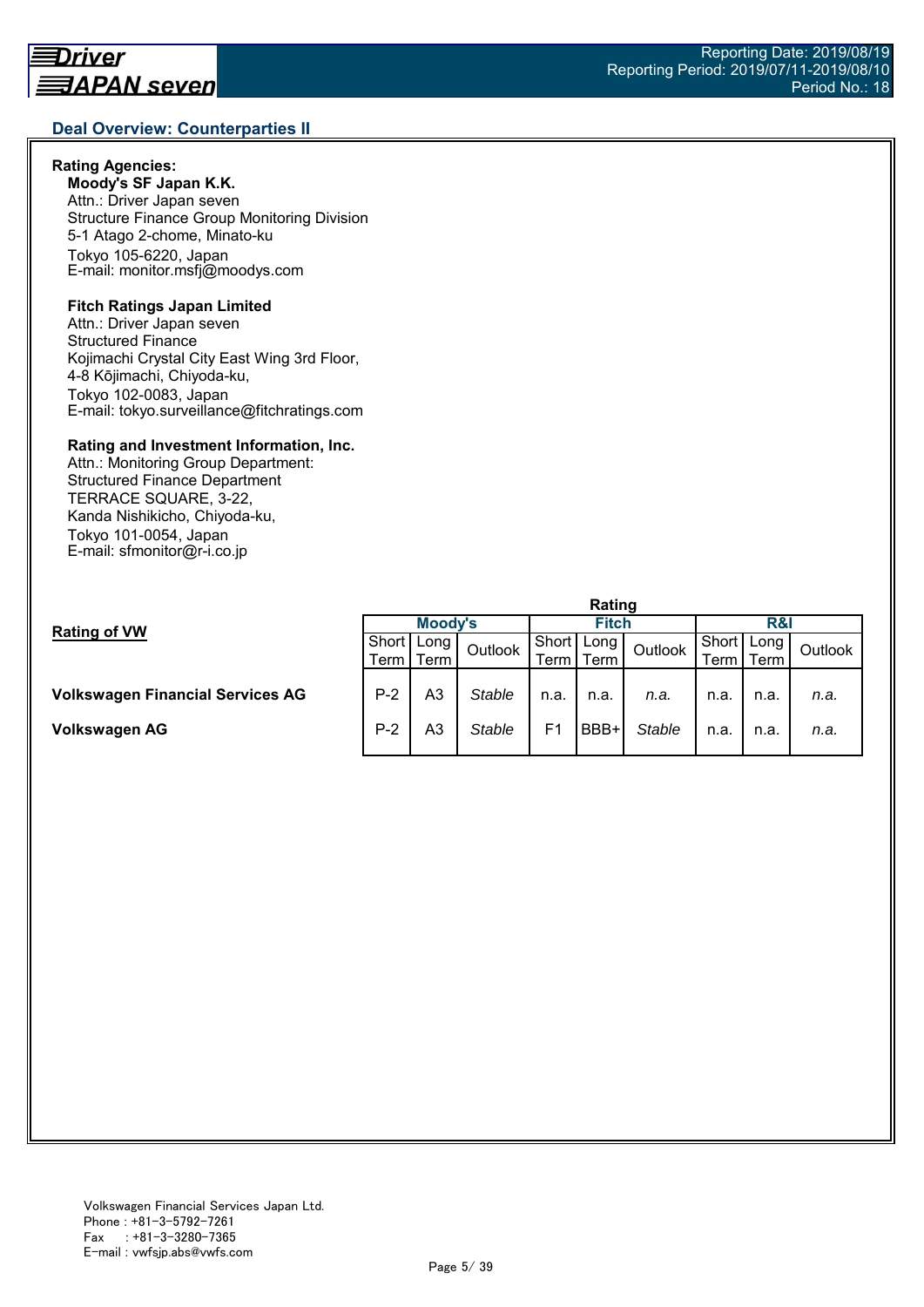# *EAPAN seven* **Information regarding Trust Beneficial Interest of the Second Trust &**

| <b>Asset Backed Loan to the Second Trust</b> |  |  |
|----------------------------------------------|--|--|
|                                              |  |  |

| <b>Rating Details</b>                                                                                                                                       | TBI                                                                   | <b>ABL</b>                                                                                             |
|-------------------------------------------------------------------------------------------------------------------------------------------------------------|-----------------------------------------------------------------------|--------------------------------------------------------------------------------------------------------|
| <b>Rating at Issue Date</b><br>Moody's<br>Fitch<br>R&I                                                                                                      | Aaa(sf)<br>AAAsf<br>AAA                                               | Aaa(sf)<br>AAAsf<br>AAA                                                                                |
| <b>Current Rating</b><br>Moody's<br>Fitch<br>R&I                                                                                                            | Aaa(sf)<br>AAAsf<br>AAA                                               | Aaa(sf)<br>AAAsf<br><b>AAA</b>                                                                         |
| <b>Information on TBI &amp; ABL</b>                                                                                                                         | <b>TBI</b>                                                            | <b>ABL</b>                                                                                             |
| Initial Balance<br><b>Expected Maturity Date</b><br>Legal Maturity of the Second Trust<br><b>Payment Dates</b><br><b>Business Day Convention</b><br>Listing | 2022/06/28<br>2026/06/29<br>28th<br><b>Modified Following</b><br>None | 41,500,000,000 JPY 13,500,000,000 JPY<br>2022/06/28<br>2026/06/29<br>28th<br><b>Modified Following</b> |
|                                                                                                                                                             |                                                                       |                                                                                                        |
| <b>Information on Interest</b>                                                                                                                              | <b>TBI</b>                                                            | <b>ABL</b>                                                                                             |

## **Selling Restriction**

The holders of the Beneficial Interest and the ABL Lenders\* are prohibited from dividing, assigning, pledging or creating any other security interest over any of the Beneficial Interest and the Asset Backed Loans without the prior written approval of the Trustee of the Second Trust.

(\*)The holders of the Beneficial Interest and the ABL Lenders are limited to specified investors (*tokutei toushika* ) as defined under Paragraph 31 of Article 2 of the Financial Instruments and Exchange Act (Law no.25 of 1948 as amended).

## **Clean-Up Call**

VWFS Japan as the Trustor of the First Trust has a right at its option to exercise a clean-up call to repurchase of all, but not part, of the outstanding Auto Loan Receivables from the Trustee of the First Trust on any Trust Calculation Date, the Discounted Principal Balance of all outstanding Auto Loan Receivables is expected to be less than ten percent (10%) of the Discounted Principal Balance of the Initial Auto Loan Receivables as of the Initial Cut-off Date after the distribution pursuant to Article 18.1 of the First Trust Agreement on the immediately following First Trust Payment Date.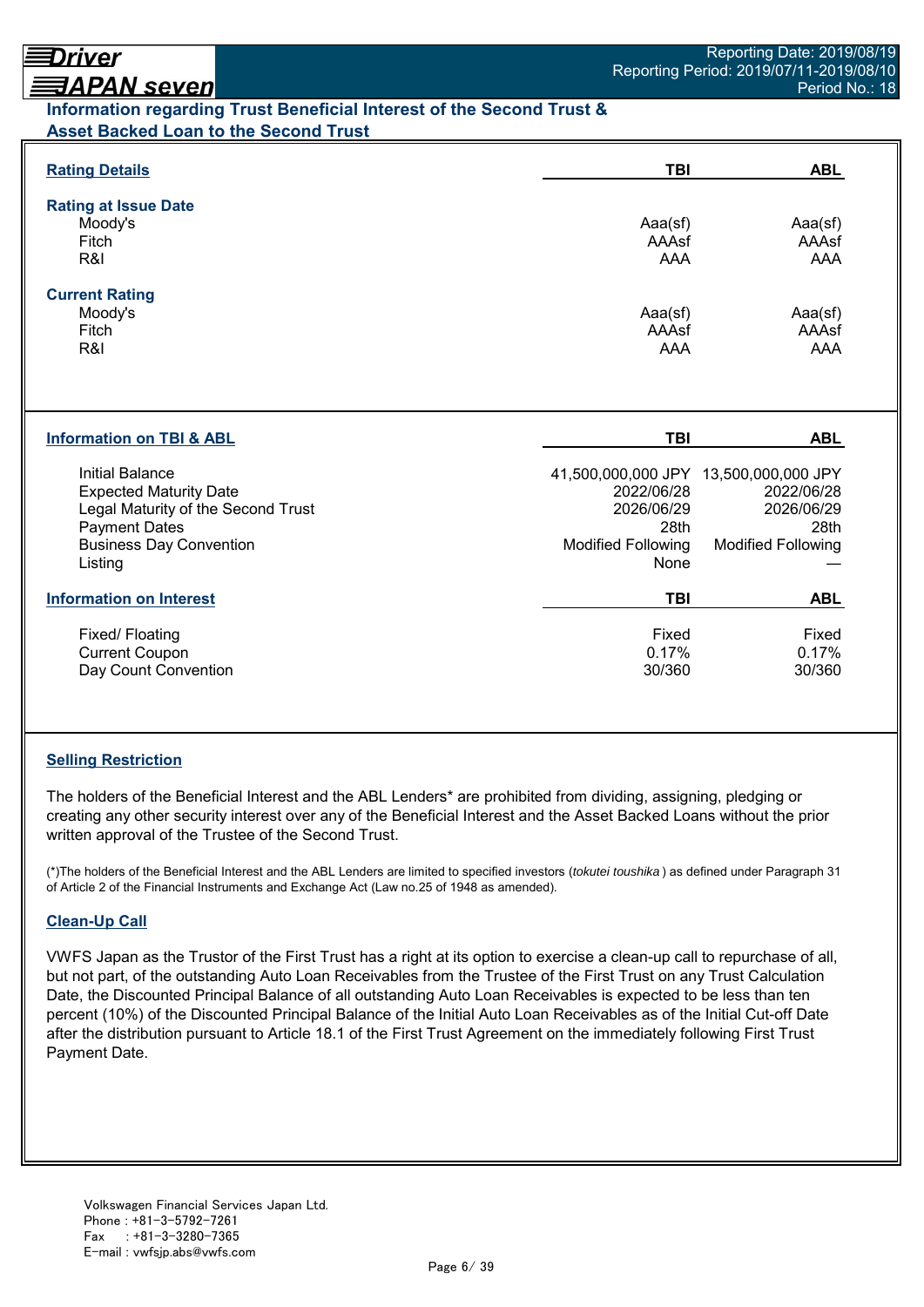#### **Pool Information**

#### **Pool Balance on Initial Cut-Off Date**

| <b>Status</b>                | <b>Number of</b><br><b>Contracts</b> | <b>Outstanding</b><br><b>Discounted</b><br><b>Principal Balance</b> |
|------------------------------|--------------------------------------|---------------------------------------------------------------------|
| Normal                       | 25,466                               | 58,823,742,157 JPY                                                  |
| Cancellation                 |                                      | 0 JPY                                                               |
| Early Termination            | 0                                    | 0 JPY                                                               |
| <b>Defaulted Receivables</b> | 0                                    | 0 JPY                                                               |
| Matured                      | ი                                    | 0 JPY                                                               |
| <b>Refinance Option</b>      | 0                                    | 0 JPY                                                               |
| Repurchase                   |                                      | 0 JPY                                                               |
| <b>Total</b>                 | 25.466                               | 58,823,742,157 JPY                                                  |

#### **Pool Balance before entrustment of Additional Auto Loan Receivables**

| <b>Status</b>            | <b>Number of</b><br><b>Contracts</b><br>on previous EoP | <b>Outstanding</b><br><b>Discounted</b><br><b>Principal Balance</b><br>on previous EoP | <b>Number of</b><br><b>Contracts</b><br>"as Collections"<br>during the<br>Period* | Outstanding<br><b>Discounted</b><br><b>Principal Balance</b><br>"as Collections"<br>relevant Monthly during the relevant<br><b>Monthly Period*</b> | <b>Number of</b><br><b>Contracts</b><br><b>EoP</b> before<br>entrustment of<br><b>Additional Auto</b><br>Loan<br><b>Receivables</b> | <b>Outstanding</b><br><b>Discounted</b><br><b>Principal Balance</b><br><b>EoP</b> before<br>entrustment of<br><b>Additional Auto</b><br><b>Loan Receivables</b> |
|--------------------------|---------------------------------------------------------|----------------------------------------------------------------------------------------|-----------------------------------------------------------------------------------|----------------------------------------------------------------------------------------------------------------------------------------------------|-------------------------------------------------------------------------------------------------------------------------------------|-----------------------------------------------------------------------------------------------------------------------------------------------------------------|
| Normal                   | 27.018                                                  | 50.599.076.388 JPY                                                                     | 26.405                                                                            | .420.804.218 JPY                                                                                                                                   | 26.405                                                                                                                              | 48.268.129.653 JPY                                                                                                                                              |
| Cancellation             |                                                         | 0 JPY                                                                                  |                                                                                   | 0 JPY                                                                                                                                              |                                                                                                                                     | 0 JPY                                                                                                                                                           |
| <b>Early Termination</b> |                                                         | 0 JPY                                                                                  | 385                                                                               | 740.513.092 JPY                                                                                                                                    |                                                                                                                                     | 0 JPY                                                                                                                                                           |
| Defaulted Receivables    |                                                         | 0 JPY                                                                                  | 5.                                                                                | 8.490.295 JPY                                                                                                                                      |                                                                                                                                     | 0 JPY                                                                                                                                                           |
| Matured                  |                                                         | 0 JPY                                                                                  | 184                                                                               | 104.292.022 JPY                                                                                                                                    |                                                                                                                                     | 0 JPY                                                                                                                                                           |
| <b>Refinance Option</b>  |                                                         | 0 JPY                                                                                  | 39                                                                                | 56.847.108 JPY                                                                                                                                     | U                                                                                                                                   | 0 JPY                                                                                                                                                           |
| Repurchase               |                                                         | 0 JPY                                                                                  |                                                                                   | 0 JPY                                                                                                                                              | U                                                                                                                                   | 0 JPY                                                                                                                                                           |
| <b>Total</b>             | 27.018                                                  | 50.599.076.388 JPY                                                                     | 27.018                                                                            | 2,330,946,735 JPY                                                                                                                                  | 26,405                                                                                                                              | 48,268,129,653 JPY                                                                                                                                              |

#### **Pool Balance after entrustment of Additional Auto Loan Receivables**

| <b>Status</b>            | <b>Number of</b><br><b>Contracts</b><br>EoP before<br>entrustment of<br><b>Additional Auto</b><br>Loan<br><b>Receivables</b> | <b>Outstanding</b><br><b>Discounted</b><br><b>Principal Balance</b><br><b>EoP</b> before<br>entrustment of<br><b>Additional Auto</b><br><b>Loan Receivables</b> | Number of<br><b>Contracts</b><br>of Additional<br><b>Auto Loan</b><br><b>Receivables</b> | <b>Outstanding</b><br><b>Discounted</b><br><b>Principal Balance</b><br>of Additional Auto<br><b>Loan Receivables</b> | <b>Number of</b><br><b>Contracts EoP</b><br>after<br>entrustment of<br><b>Additional Auto</b><br>Loan<br><b>Receivables</b> | <b>Outstanding</b><br><b>Discounted</b><br><b>Principal Balance</b><br><b>EoP</b> after<br>entrustment of<br><b>Additional Auto</b><br><b>Loan Receivables</b> |
|--------------------------|------------------------------------------------------------------------------------------------------------------------------|-----------------------------------------------------------------------------------------------------------------------------------------------------------------|------------------------------------------------------------------------------------------|----------------------------------------------------------------------------------------------------------------------|-----------------------------------------------------------------------------------------------------------------------------|----------------------------------------------------------------------------------------------------------------------------------------------------------------|
| Normal                   | 26.405                                                                                                                       | 48,268,129,653 JPY                                                                                                                                              |                                                                                          | 0 JPY                                                                                                                | 26.405                                                                                                                      | 48,268,129,653 JPY                                                                                                                                             |
| Cancellation             |                                                                                                                              | 0 JPY                                                                                                                                                           |                                                                                          | 0 JPY                                                                                                                |                                                                                                                             | 0 JPY                                                                                                                                                          |
| <b>Early Termination</b> |                                                                                                                              | 0 JPY                                                                                                                                                           |                                                                                          | 0 JPY                                                                                                                |                                                                                                                             | 0 JPY                                                                                                                                                          |
| Defaulted Receivables    |                                                                                                                              | 0 JPY                                                                                                                                                           |                                                                                          | 0 JPY                                                                                                                |                                                                                                                             | 0 JPY                                                                                                                                                          |
| Matured                  |                                                                                                                              | 0 JPY                                                                                                                                                           |                                                                                          | 0 JPY                                                                                                                | 0                                                                                                                           | 0 JPY                                                                                                                                                          |
| Refinance Option         |                                                                                                                              | 0 JPY                                                                                                                                                           |                                                                                          | 0 JPY                                                                                                                | 0                                                                                                                           | 0 JPY                                                                                                                                                          |
| Repurchase               |                                                                                                                              | 0 JPY                                                                                                                                                           |                                                                                          | 0 JPY                                                                                                                |                                                                                                                             | 0 JPY                                                                                                                                                          |
| <b>Total</b>             |                                                                                                                              | 26,405 48,268,129,653 JPY                                                                                                                                       | $\bf{0}$                                                                                 | 0 JPY                                                                                                                |                                                                                                                             | 26,405 48,268,129,653 JPY                                                                                                                                      |

#### **Limits on Eligibility Criteria**

| <b>Status Limits on Eligibility</b><br>Criteria (v) (including<br><b>Additional Entrustment)</b> | <b>Current</b><br><b>Exposure in %</b> | Limits in % of the<br>aggregate<br><b>Discounted</b><br><b>Principal Balance</b><br>of the Auto Loan<br><b>Receivables</b><br>outstanding | <b>Status</b> |
|--------------------------------------------------------------------------------------------------|----------------------------------------|-------------------------------------------------------------------------------------------------------------------------------------------|---------------|
| on Used Purchased Vehicle                                                                        | 21.59 %                                | 35 %                                                                                                                                      | $^\star$      |
| (ii) on Non-VW Vehicles                                                                          | 0.03%                                  | 5%                                                                                                                                        | $\ast$        |
| on Balloon Payment                                                                               | 48.61 %                                | 50 %                                                                                                                                      | $\star$       |

(\*) not applicable since the Revolving Period ended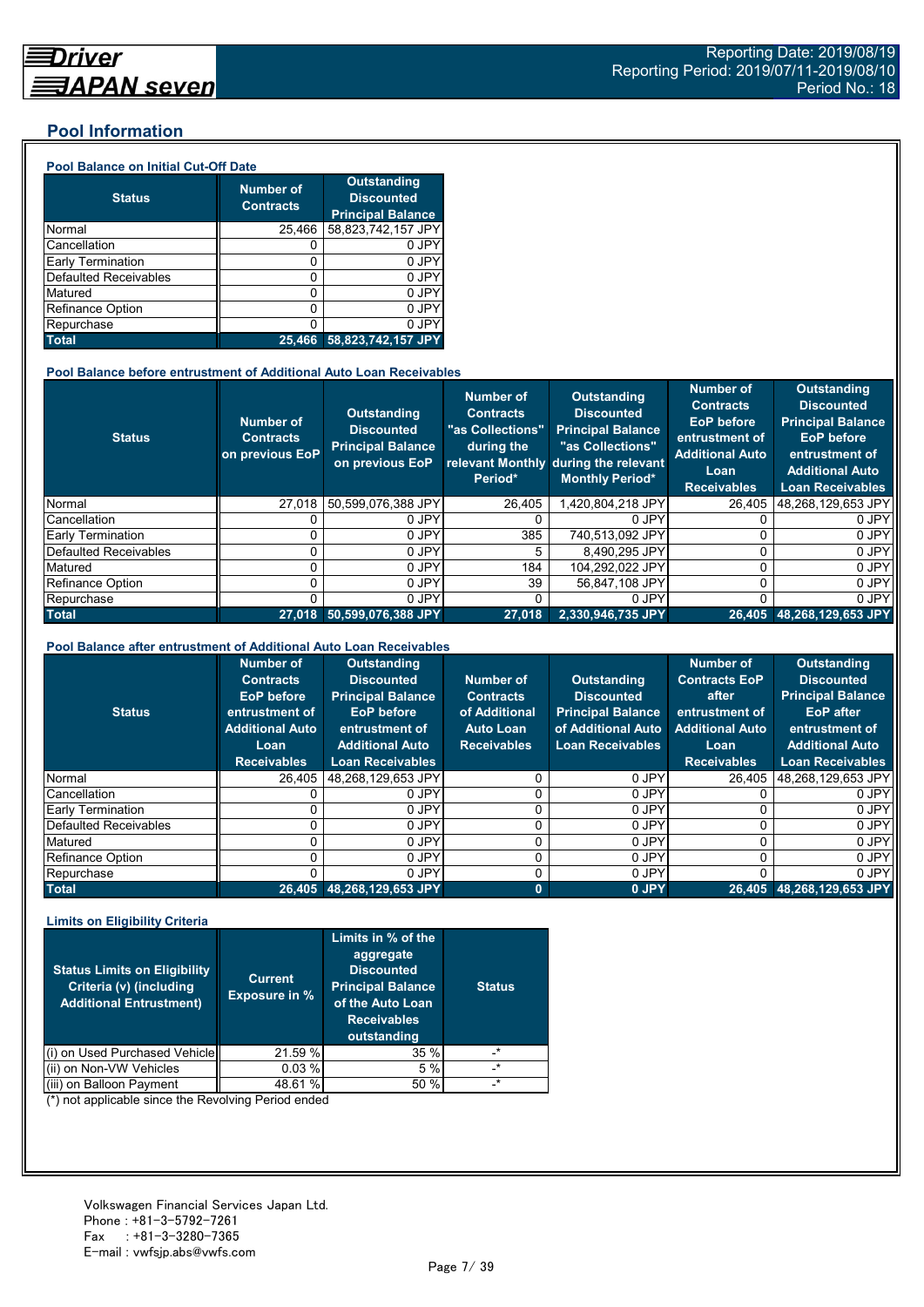

# Driver

#### **Outstanding Balances**

| <b>Monthly Period:</b>         | from       | 2019/07/11 to | 2019/08/10 |
|--------------------------------|------------|---------------|------------|
| <b>Reporting Date:</b>         | 2019/08/19 |               |            |
| <b>Trust Calculation Date:</b> | 2019/08/26 |               |            |

## **Outstanding Balances**

|                                                                              | <b>Number of</b><br><b>Contracts</b> | <b>Aggregate Amount</b><br>of the Discounted<br><b>Principal Balance</b> | <b>Aggregate Amount</b><br>of the Nominal<br><b>Balance</b> |
|------------------------------------------------------------------------------|--------------------------------------|--------------------------------------------------------------------------|-------------------------------------------------------------|
| Balance on the previous EoP                                                  |                                      |                                                                          | 27,018 50,599,076,388 JPY 52,441,010,900 JPY                |
| Balance after counting on the Collections during the relevant Monthly Period |                                      |                                                                          | 26,405 48,268,129,653 JPY 49,995,078,100 JPY                |
| Balance of Additional Auto Loan Receivables                                  |                                      | 0.JPY                                                                    | 0 JPY                                                       |
| Aggregate Amount of Auto Loan Receivables                                    |                                      | 26,405 48,268,129,653 JPY 49,995,078,100 JPY                             |                                                             |

#### **Collections**

|                                                | Number of<br><b>Contracts</b> | Aggregate Amount<br>of the Discounted<br><b>Principal Balance</b> | <b>Aggregate Amount</b><br>of the Nominal<br><b>Balance</b> |
|------------------------------------------------|-------------------------------|-------------------------------------------------------------------|-------------------------------------------------------------|
| Collections: Amortization of current contracts | 26,405                        | 1,420,804,218 JPY                                                 | 1,512,266,900 JPY                                           |
| Collections: Cancellation                      |                               | 0 JPY                                                             | $0$ JPY                                                     |
| Collections: Early Termination                 | 385                           | 740,513,092 JPY                                                   | 741,151,545 JPY                                             |
| Collections: Defaulted Receivables             | 5                             | 8,490,295 JPY                                                     | 8,512,477 JPY                                               |
| Collections: Matured                           | 184                           | 104,292,022 JPY                                                   | 104,465,400 JPY                                             |
| Collections: Refinance Option                  | 39 <sub>l</sub>               | 56,847,108 JPY                                                    | 56,930,000 JPY                                              |
| Collections: Repurchase                        |                               | 0 JPY                                                             | 0 JPY                                                       |
| <b>Sum</b>                                     | 27.018                        | 2,330,946,735 JPY                                                 | 2,423,326,322 JPY                                           |

#### **Available Distribution Amount**

|     |                                                               | <b>Number of</b><br><b>Contracts</b> | <b>Aggregate Amount</b><br>of the Nominal<br><b>Balance</b> |
|-----|---------------------------------------------------------------|--------------------------------------|-------------------------------------------------------------|
| (a) | the Collections for the Monthly Period with respect to such   |                                      |                                                             |
|     | <b>Trust Calculation Date</b>                                 | 27,018                               | 2,423,326,322 JPY                                           |
| (b) | drawings from the Cash Collateral Ledger in accordance with   |                                      |                                                             |
|     | Article 18.3 of the First Trust Agreement                     |                                      | 0 JPY                                                       |
| (c) | net investment earnings from Eligible Investments             | 0                                    | 0 JPY                                                       |
| (d) | net proceeds from the sale or disposal of the Trust Assets of |                                      |                                                             |
|     | the First Trust                                               |                                      | 0 JPY                                                       |
| (e) | any amount which is carried over from the immediately         |                                      |                                                             |
|     | preceding Trust Calculation Date                              |                                      | 0 JPY                                                       |
|     | Sum                                                           | 27,018                               | 2,423,326,322 JPY                                           |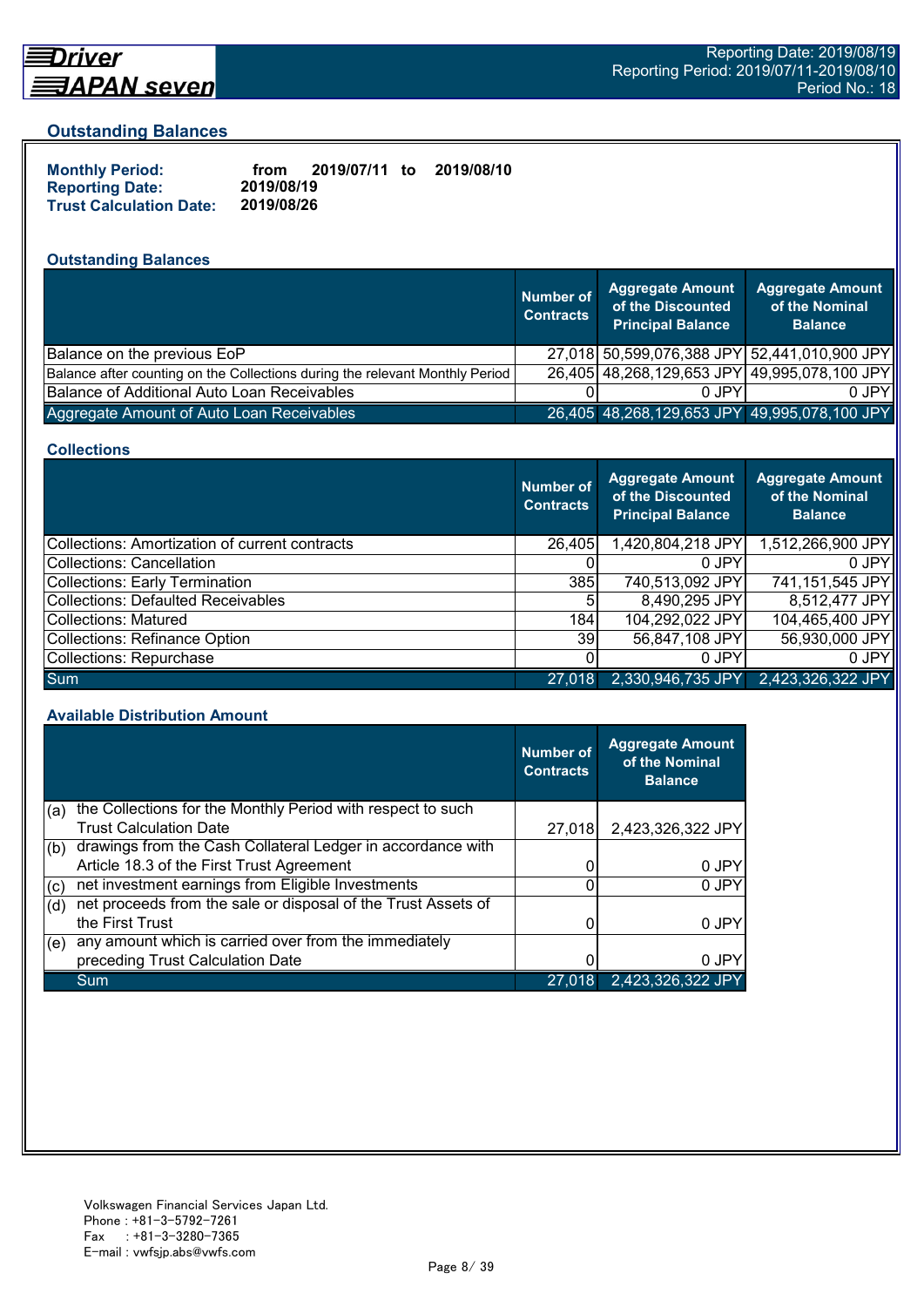## **Waterfall**

|           | There is no distinction between principal and interest, and all collections go through a single priority of payments                                                                                                                                                                                                                                                                                                                                                                                                                                                    |      |                   |                         |
|-----------|-------------------------------------------------------------------------------------------------------------------------------------------------------------------------------------------------------------------------------------------------------------------------------------------------------------------------------------------------------------------------------------------------------------------------------------------------------------------------------------------------------------------------------------------------------------------------|------|-------------------|-------------------------|
|           |                                                                                                                                                                                                                                                                                                                                                                                                                                                                                                                                                                         |      | <b>Payment</b>    | <b>Remaining Amount</b> |
|           | <b>Available Distribution Amount</b>                                                                                                                                                                                                                                                                                                                                                                                                                                                                                                                                    | plus | 2,423,326,322 JPY | 2,423,326,322 JPY       |
| (a)       | an amount necessary for the payment of all taxes and public charges to be paid to the<br>relevant public authority by the immediately following First Trust Payment Date.                                                                                                                                                                                                                                                                                                                                                                                               | less | 0 JPY             | 2,423,326,322 JPY       |
| (b)       | an amount necessary for the payment of all Fees for the Trustee of the First Trust to be<br>paid to the Trustee of the First Trust by the immediately following First Trust Payment<br>Date.                                                                                                                                                                                                                                                                                                                                                                            | less | 455,390 JPY       | 2,422,870,932 JPY       |
| (C)       | an amount necessary for the payment of the Servicing Fee to be paid to the Servicer<br>by the immediately following First Trust Payment Date.                                                                                                                                                                                                                                                                                                                                                                                                                           | less | 45,539,167 JPY    | 2,377,331,765 JPY       |
|           | an amount necessary for the payment of the Trust Expenses of the First Trust as<br>provided in Article 23.1 (including the Rating Fees, Costs of the Second Trust and<br>(d) those fees not otherwise covered by (b) or (c) above) to be paid to the relevant party by<br>the immediately following First Trust Payment Date (including any amounts advanced<br>by the Trustee of the First Trust pursuant to Article23.3)                                                                                                                                              | less | 470,402 JPY       | 2,376,861,363 JPY       |
|           | $(e)$ an amount necessary for the payment of overdue and unpaid interest on the Asset<br>Backed Loans to the First Trust (if any) to be paid to the Trustee of the Second Trust<br>by the immediately following First Trust Payment Date.                                                                                                                                                                                                                                                                                                                               | less | 0 JPY             | 2,376,861,363 JPY       |
| (f)       | an amount necessary for the payment to the Trustee of the Second Trust of interest on<br>the Asset Backed Loan to the First Trust accruing during the relevant Interest<br><b>Calculation Period</b>                                                                                                                                                                                                                                                                                                                                                                    | less | 6,413,112 JPY     | 2,370,448,251 JPY       |
| (g)       | an amount necessary to top up the balance thereof until it is equal to the Cash<br>Collateral Ledger Target Balance                                                                                                                                                                                                                                                                                                                                                                                                                                                     | less | 0 JPY             | 2,370,448,251 JPY       |
| $(h)$ (i) | prior to the expiration of the Revolving Period: an amount necessary for the<br>redemption of any Additional Senior Beneficial Interest;                                                                                                                                                                                                                                                                                                                                                                                                                                |      |                   |                         |
|           | following the expiration of the Revolving Period and prior to the occurrence of an<br>(ii)<br>Early Amortization Event, an amount necessary for the payment to the Trustee of<br>the Second Trust of the Asset Backed Loan Principal Payment Amount for the<br>relevant First Trust Payment Date.                                                                                                                                                                                                                                                                       | less | 2,370,448,251 JPY | 0 JPY                   |
|           | (iii) following the occurrence of the Early Amortization Event, an amount necessary for<br>the payment to the Trustee of the Second Trust of the remaining principal balance<br>of the Asset Backed Loan to the First Trust.                                                                                                                                                                                                                                                                                                                                            |      |                   |                         |
| (i)       | an amount necessary for the payment to the Trustee of the First Trust of any<br>Indemnified Amounts which are not compensated by the Trustor of the First Trust                                                                                                                                                                                                                                                                                                                                                                                                         | less | 0 JPY             | 0 JPY                   |
| (j)       | an amount necessary for the payment to the Subordinated Beneficiary of the<br>Subordinated Beneficial Principal Payment Amount for the relevant First Trust Payment<br>Date.                                                                                                                                                                                                                                                                                                                                                                                            | less | 0 JPY             | 0 JPY                   |
| (k)       | (i)<br>prior to the expiration of the Revolving Period, then (x) if a transfer is made under<br>(j) above, such remaining amount will be transferred to the Expenses Distribution<br>Ledger for payment to the Subordinated Beneficiary as a payment of earnings on<br>the Subordinated Beneficial Interest, and such payment shall be made on the First<br>Trust Payment Date immediately following such Trust Calculation Date or (y) if no<br>transfer is made under (j) above, such remaining amount will be carried forward to<br>the next Trust Calculation Date. |      |                   |                         |
|           | (ii)<br>following the expiration of the Revolving Period and prior to the occurrence of an<br>Early Amortization Event, then such remaining amount will be transferred to the<br>Expenses Distribution Ledger for payment to the Subordinated Beneficiary as a<br>payment of earnings on the Subordinated Beneficial Interest, and such payment<br>shall be made on the First Trust Payment Date immediately following such Trust<br>Calculation Date.                                                                                                                  | less | 0 JPY             | 0 JPY                   |
|           | (iii) following the occurrence of an Early Amortization Event, the remaining amount in<br>the Trust Collection Ledger will be carried forward to the next Trust Calculation<br>Date.                                                                                                                                                                                                                                                                                                                                                                                    |      |                   |                         |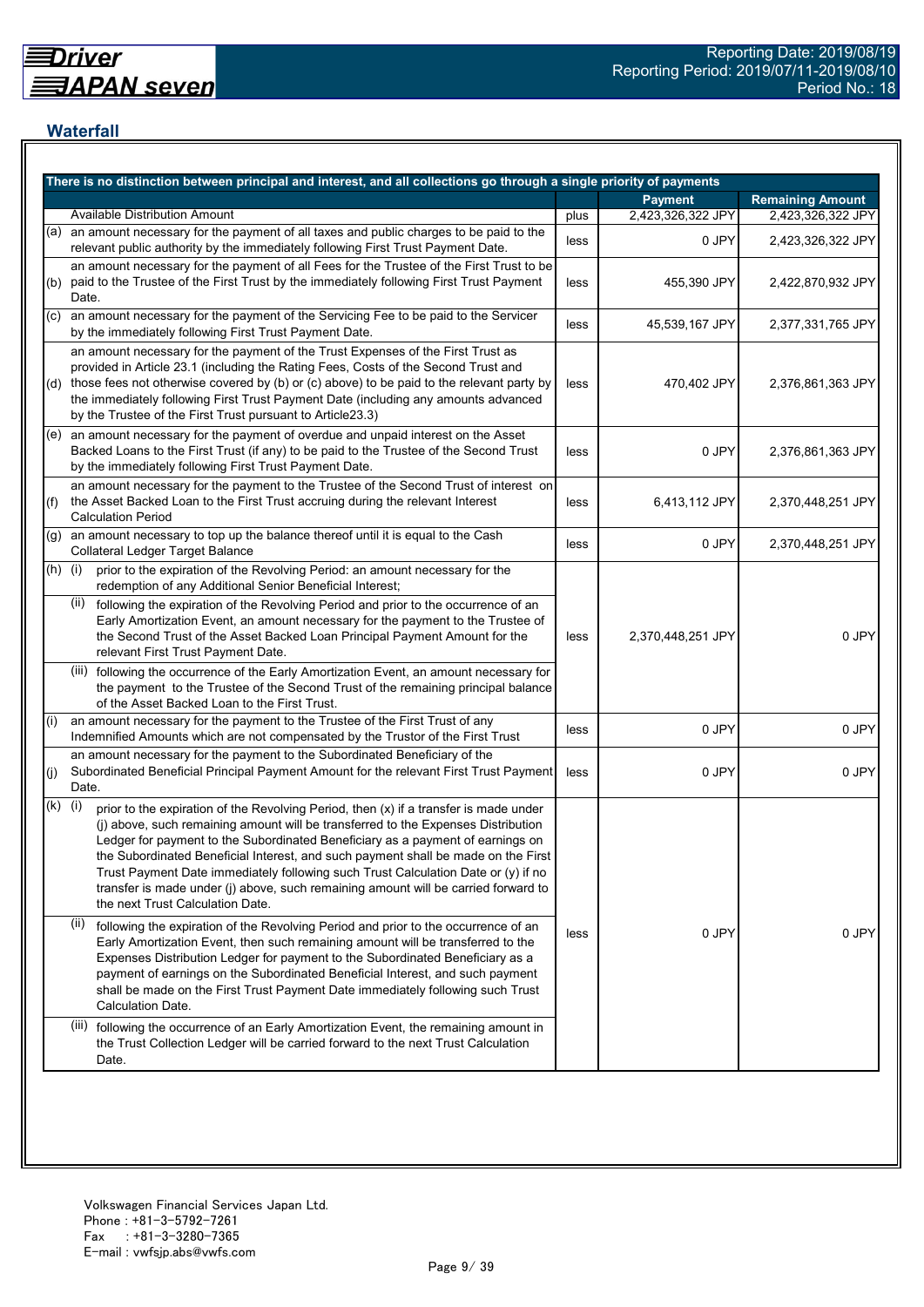## **Credit Enhancement**

| <b>Subordinated Principal Balance as of the relevant First Trust Payment Date</b>                                        |                                                                                    |                          |       |                |                          |
|--------------------------------------------------------------------------------------------------------------------------|------------------------------------------------------------------------------------|--------------------------|-------|----------------|--------------------------|
|                                                                                                                          | Percentage of<br><b>Aggregate</b><br><b>Discounted</b><br><b>Principal Balance</b> | <b>Value</b>             |       |                |                          |
| the aggregate amount of the<br>(i)<br><b>Discounted Principal Balance</b><br>of all Auto Loan Receivables<br>outstanding |                                                                                    | 48,268,129,653 JPY       |       |                |                          |
| (ii) Asset Backed Loan Principal<br>Balance on the relevant First<br><b>Trust Payment Date</b>                           |                                                                                    | 42,898,582,972 JPY       |       |                |                          |
| Overcollateralization $( = (i) - (ii))$                                                                                  | 11.12 %                                                                            | 5,369,546,681 JPY        |       |                |                          |
| Trust Collection Ledger which is<br>carried over from the immediately<br>preceding Trust Calculation Date                | 0.00%                                                                              | 0 JPY                    |       |                |                          |
| The amount in the Cash Collateral<br>Ledger                                                                              | 0.64%                                                                              | 307,000,000 JPY          |       |                |                          |
| Subordinated Principal Balance                                                                                           | 11.76 %                                                                            | 5,676,546,681 JPY        |       |                |                          |
| <b>Trust Management Account (TMA)</b>                                                                                    |                                                                                    | in JPY                   | $+/-$ |                | in JPY (previous)        |
| Initial Balance on Cash Entrustment Date                                                                                 |                                                                                    | 307,000,000 JPY          |       |                |                          |
| <b>Outstanding Balance on First Trust Payment Date</b><br>(a) Expenses Distribution Ledger                               |                                                                                    | 307,000,000 JPY<br>0 JPY |       | 0 JPY<br>0 JPY | 307,000,000 JPY<br>0 JPY |

| (b) Trust Collection Ledger | 0 JPY           | 0 JPY | 0 JPY           |
|-----------------------------|-----------------|-------|-----------------|
| (c) Cash Collateral Ledger  | 307,000,000 JPY | 0 JPY | 307,000,000 JPY |

## **Cash Collateral Ledger Target Balance 307,000,000 JPY**

## **Calculation of Credit Enhancement**

Driver Japan seven's Credit Enhancement consists of the items listed above in the Subordinated Principal Balance as of the relevant date of determination (immediately following the First Trust Payment Date). The result provides an absolute value, which will be applied to the (amortized) Aggregate Discounted Principal Balance as of the end of the relevant date.

The transaction has a Revolving Period of 12 months until February 2019.

Asset Backed Loan Overcollateralization Percentage is (i) prior to the expiration of the Revolving Period, 8.5%, and (ii) following the expiration of the Revolving Period, 11.5%; provided, in each case no Credit Enhancement Increase Condition shall be in effect. After a Level 1 Credit Enhancement Increase Condition in effect, 17% and after a Level 2 Credit Enhancement Increase Condition is in effect, 100%.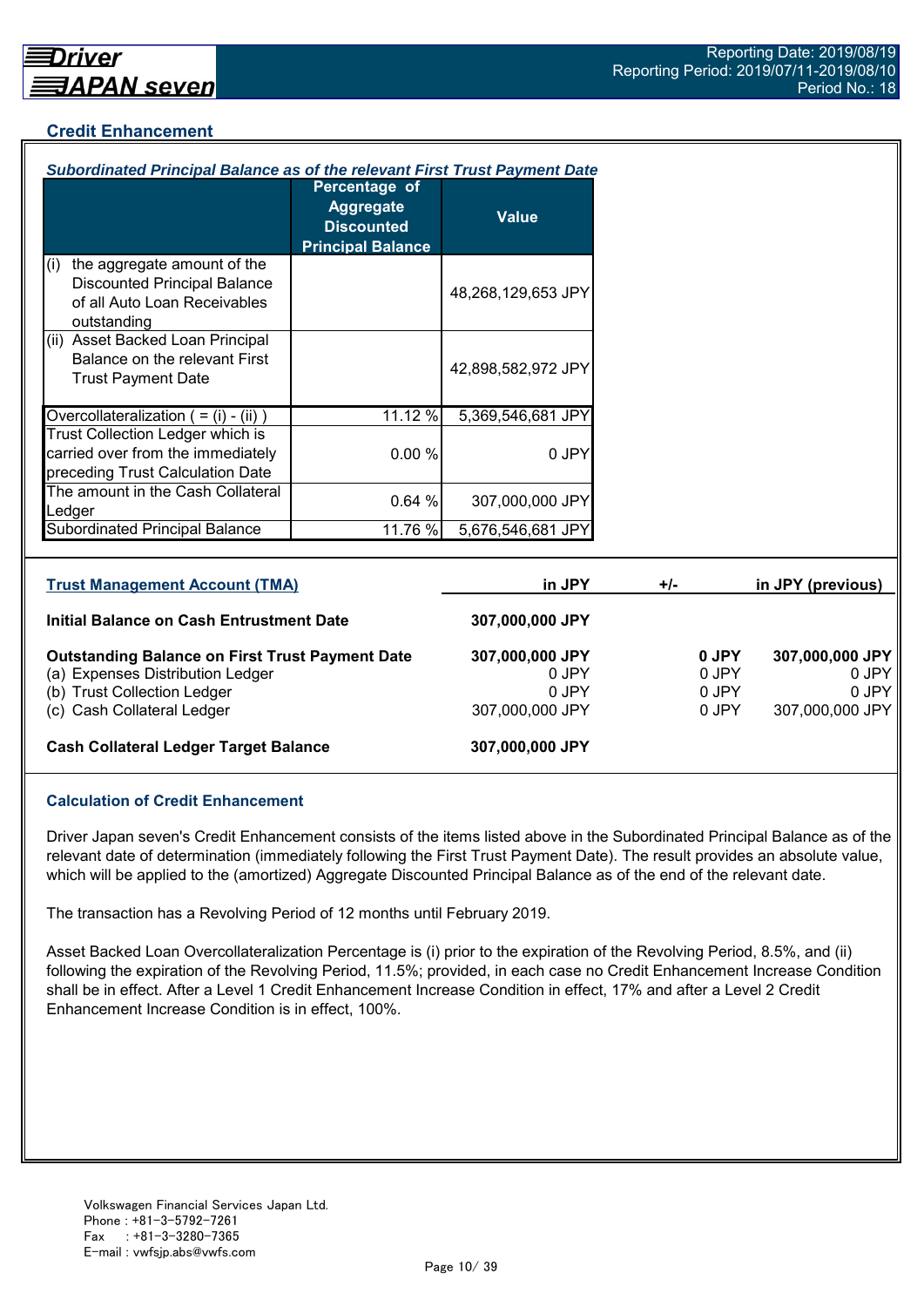## **Cumulative Gross Loss & Cumulative Repurchased Receivables**

| <b>Number of</b><br><b>Write Offs</b><br><b>Contracts</b><br><b>Beginning of Period</b><br>57<br>150,452,501 JPY<br>Defaulted Receivables<br>5<br>8,490,295 JPY<br><b>End of Period</b><br>62<br>158,942,796 JPY<br><b>Cumulative Gross Loss Ratio</b><br>The sum of the Discounted Principal Balance of all Auto Loan<br>Receivables that have become Defaulted Receivables from the Initial<br>Cut-off Date through to the end of Monthly Period immediately<br>preceding the relevant Trust Calculation Date<br>The sum of (i) the aggregate Discounted Principal Balance of the Initial<br>Auto Loan Receivables as of the Initial Cut-off Date and (ii) the<br>aggregate Discounted Principal Balance as of the relevant Trust<br>Calculation Date of all Additional Auto Loan Receivables (if any)<br>entrusted on the Additional Entrustment Dates which fall six months | <b>Cumulative Defaulted Receivables</b>       |                    |
|---------------------------------------------------------------------------------------------------------------------------------------------------------------------------------------------------------------------------------------------------------------------------------------------------------------------------------------------------------------------------------------------------------------------------------------------------------------------------------------------------------------------------------------------------------------------------------------------------------------------------------------------------------------------------------------------------------------------------------------------------------------------------------------------------------------------------------------------------------------------------------|-----------------------------------------------|--------------------|
|                                                                                                                                                                                                                                                                                                                                                                                                                                                                                                                                                                                                                                                                                                                                                                                                                                                                                 |                                               |                    |
|                                                                                                                                                                                                                                                                                                                                                                                                                                                                                                                                                                                                                                                                                                                                                                                                                                                                                 |                                               |                    |
|                                                                                                                                                                                                                                                                                                                                                                                                                                                                                                                                                                                                                                                                                                                                                                                                                                                                                 |                                               |                    |
|                                                                                                                                                                                                                                                                                                                                                                                                                                                                                                                                                                                                                                                                                                                                                                                                                                                                                 |                                               |                    |
|                                                                                                                                                                                                                                                                                                                                                                                                                                                                                                                                                                                                                                                                                                                                                                                                                                                                                 |                                               | 158,942,796 JPY    |
|                                                                                                                                                                                                                                                                                                                                                                                                                                                                                                                                                                                                                                                                                                                                                                                                                                                                                 | prior to the relevant Trust Calculation Date. | 80,527,331,322 JPY |

#### **Performance Triggers**

Asset Backed Loan Overcollateralization Percentage was implemented to assure on a monthly basis that no cash is paid to lower steps in the waterfall unless there is sufficient Overcollateralization to support the transaction.

The performance trigger in form of a Credit Enhancement Increase Condition will be activated when the Cumulative Gross Loss Ratio exceeds the defined limits. In this case the Overcollateralization will be increased accordingly.

| <b>Credit Enhancement increase condition</b><br><b>Levels</b> |                                                               | <b>Credit Enhancement</b><br>increase condition in<br>place? |
|---------------------------------------------------------------|---------------------------------------------------------------|--------------------------------------------------------------|
| Level $1(i)$                                                  | Cumulative Gross Loss Ratio exceeds 0.5% for any First Trust  |                                                              |
|                                                               | Payment Date on or prior to August 2018                       | no                                                           |
|                                                               | Cumulative Gross Loss Ratio exceeds 0.8% for any First Trust  |                                                              |
| Level 1 (ii)                                                  | Payment Date from September 2018 to May 2019                  | no                                                           |
|                                                               | Cumulative Gross Loss Ratio exceeds 1.15% for any First Trust |                                                              |
| Level 1 (iii)                                                 | Payment Date from June 2019 to February 2020                  | no                                                           |
| Level 2                                                       | Cumulative Gross Loss Ratio exceeds 1.6% for any First Trust  |                                                              |
|                                                               | <b>Payment Date</b>                                           | no                                                           |

|                                                                    | <b>Asset Backed Loan</b><br><b>Overcollateralization</b><br>Percentage |
|--------------------------------------------------------------------|------------------------------------------------------------------------|
| Prior to the expiration of the Revolving Period                    |                                                                        |
| (No Credit Enhancement Increase Condition is in effect)            | 8.50%                                                                  |
| Following the expiration of Revolving Period                       | 11.50 %                                                                |
| (No Credit Enhancement Increase Condition is in effect)            |                                                                        |
| After a Level 1 Credit Enhancement Increase Condition is in effect | 17.00 %                                                                |
| After a Level 2 Credit Enhancement Increase Condition is in effect | 100.00 %                                                               |
| <b>Current Asset Backed Loan Overcollateralization Percentage</b>  | 11.12%                                                                 |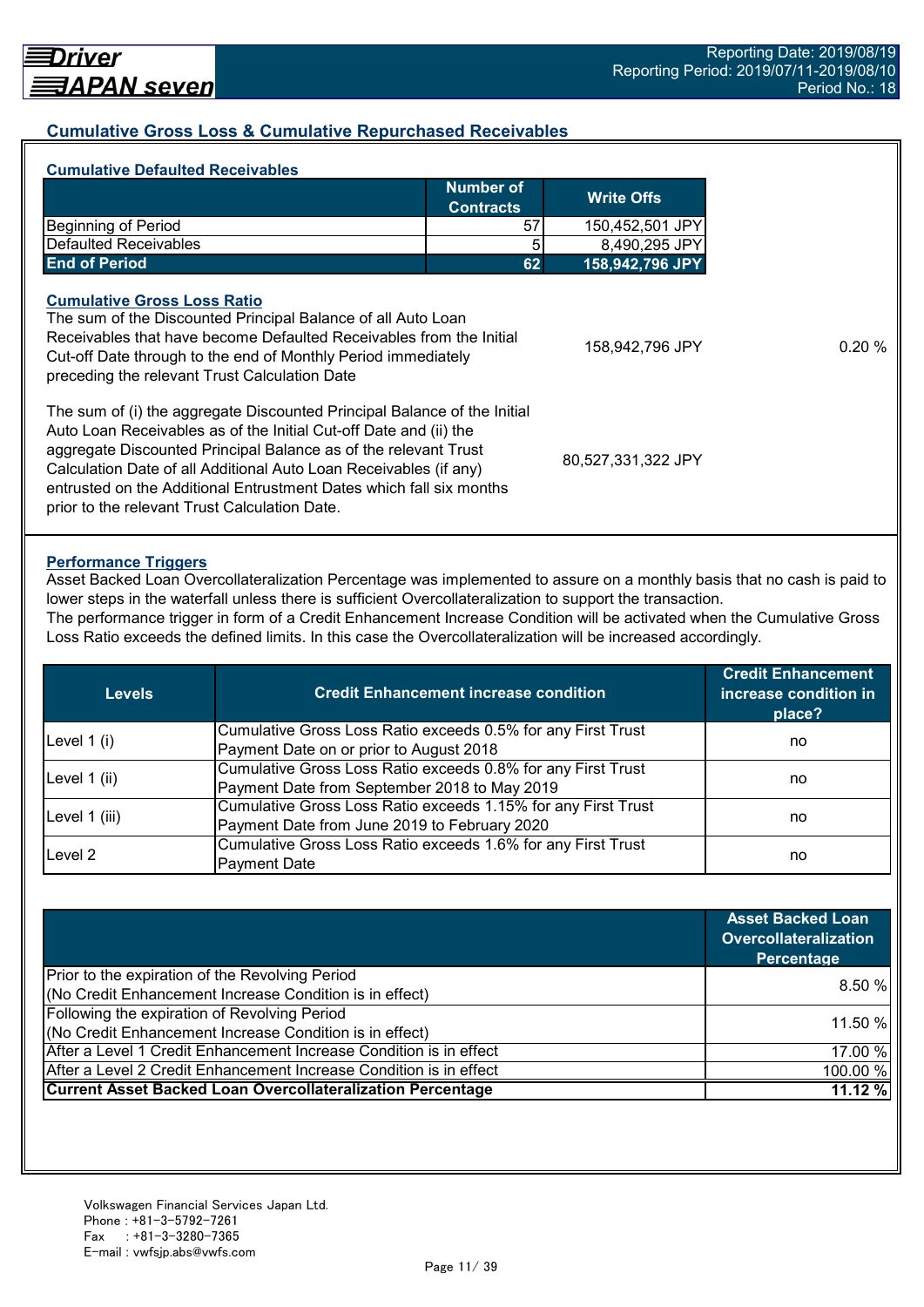#### **Cumulative Gross Loss & Cumulative Repurchased Receivables**





#### **Cumulative Repurchased Receivables**

|                                | Number of<br><b>Contracts</b> | <b>Repurchase Price</b> |
|--------------------------------|-------------------------------|-------------------------|
| Beginning of Period            |                               | 0 JPY                   |
| <b>Repurchased Receivables</b> |                               | 0 JPY                   |
| <b>End of Period</b>           |                               | 0.IPY                   |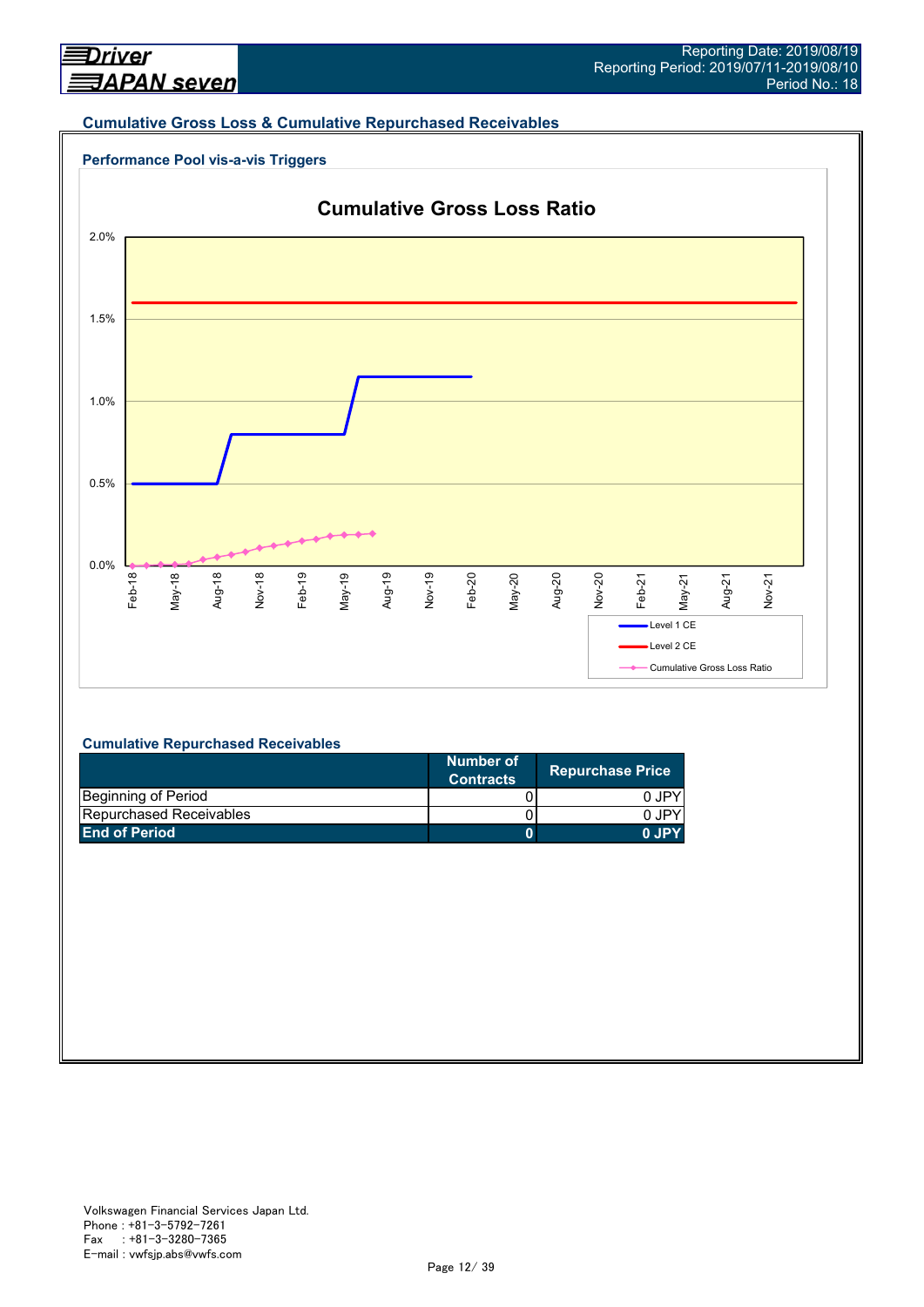## **Defaulted and Delinquent Contracts**

| <b>Information of Delinquencies and Defaults</b> |                  |                                          |                                                   |                            |                                               |                                 |  |  |
|--------------------------------------------------|------------------|------------------------------------------|---------------------------------------------------|----------------------------|-----------------------------------------------|---------------------------------|--|--|
| <b>Current</b><br>Reporting                      | <b>Contracts</b> | Number of Percentage of<br>Contracts (*) | <b>Outstanding</b><br><b>Discounted Principal</b> | Percentage<br>of Principal | <b>Outstanding Nominal</b><br><b>Balance</b>  | <b>Percentage</b><br>of Nominal |  |  |
| <b>Period</b>                                    |                  |                                          | <b>Balance</b>                                    | Balance (*)                |                                               | Balance (*)                     |  |  |
| Delinguent                                       | 326              | 1.21%                                    | 599,236,910 JPY                                   | $1.18 \%$                  | 622,988,700 JPY                               | 1.19%                           |  |  |
| Default                                          | 51               | 0.02%                                    | 8,490,295 JPY                                     | 0.02%                      | 8,512,477 JPY                                 | 0.02%                           |  |  |
|                                                  |                  |                                          |                                                   |                            | $(*)$ Bosed on the provisue $\Gamma_2 \Gamma$ |                                 |  |  |

(\*) Based on the previous EoP

|                           | <b>Delinquency Profile (Information Purpose Only)</b> |                                             |                                                                     |                                              |                                              |                                            |  |  |  |
|---------------------------|-------------------------------------------------------|---------------------------------------------|---------------------------------------------------------------------|----------------------------------------------|----------------------------------------------|--------------------------------------------|--|--|--|
| Days in<br><b>Arrears</b> | <b>Contracts</b>                                      | Number of Percentage of<br><b>Contracts</b> | <b>Outstanding</b><br><b>Discounted Principal</b><br><b>Balance</b> | Percentage<br>of Principal<br><b>Balance</b> | <b>Outstanding Nominal</b><br><b>Balance</b> | Percentage<br>of Nominal<br><b>Balance</b> |  |  |  |
|                           | 304                                                   | $1.15 \%$                                   | 549,933,261 JPY                                                     | 1.14%                                        | 572,201,100 JPY                              | 1.14 %                                     |  |  |  |
|                           | 17                                                    | 0.06%                                       | 43,457,892 JPY                                                      | 0.09%                                        | 44,635,000 JPY                               | 0.09%                                      |  |  |  |
|                           |                                                       | 0.02%                                       | 5,845,757 JPY                                                       | 0.01%                                        | 6,152,600 JPY                                | 0.01%                                      |  |  |  |
| <b>Total</b>              | 326                                                   | 1.23%                                       | 599,236,910 JPY                                                     | 1.24%                                        | 622,988,700 JPY                              | 1.25%                                      |  |  |  |

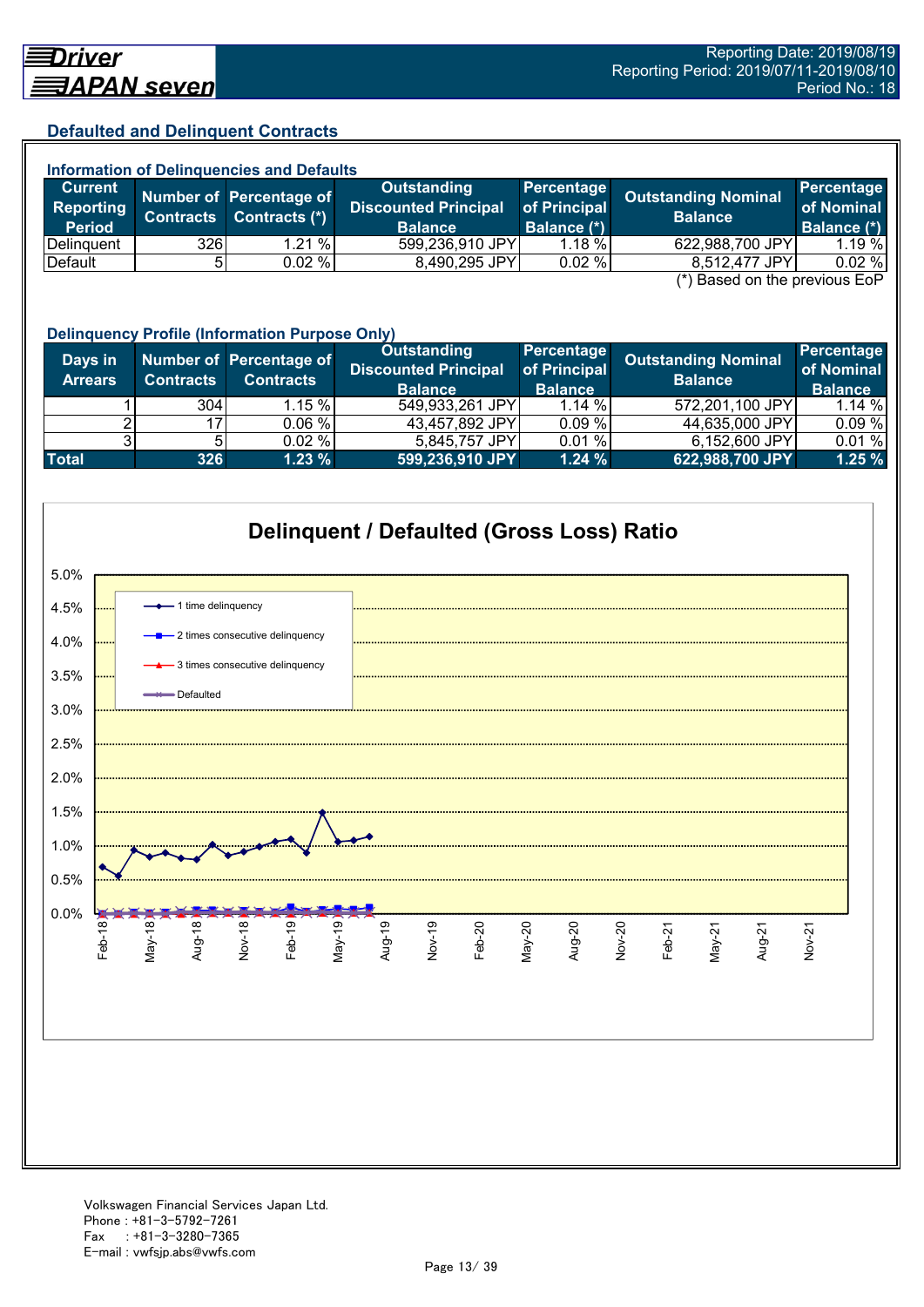## **Run Out Schedule**

| <b>Next Payment</b>     | <b>Number of</b>           | <b>ABS Outstanding</b>                   | <b>ABS Outstanding</b>                 |                                          | <b>Outstanding Installment ABS Remaining Principal</b> | <b>ABS Remaining Interest</b>    | <b>ABS Remaining</b>                   |
|-------------------------|----------------------------|------------------------------------------|----------------------------------------|------------------------------------------|--------------------------------------------------------|----------------------------------|----------------------------------------|
| <b>Month</b><br>06.2019 | <b>Contracts</b><br>27,018 | <b>Principal</b><br>50,599,076,388 JPY   | <b>Interest</b><br>1,841,934,512 JPY   | 52,441,010,900 JPY                       | 0 JPY                                                  | 0 JPY                            | <b>Installment</b><br>0 JPY            |
| 07.2019                 | 27,018                     | 48,995,198,820 JPY                       | 1,748,881,980 JPY                      | 50,744,080,800 JPY                       | 1,603,877,568 JPY                                      | 93,052,532 JPY                   | 1,696,930,100 JPY                      |
| 08.2019                 | 26,794                     | 47,854,088,230 JPY                       | 1,658,815,770 JPY                      | 49,512,904,000 JPY                       | 1,141,110,590 JPY                                      | 90,066,210 JPY                   | 1,231,176,800 JPY                      |
| 09.2019<br>10.2019      | 26,586<br>26,239           | 46,702,348,101 JPY<br>45,643,035,587 JPY | 1,570,848,999 JPY<br>1,484,911,113 JPY | 48,273,197,100 JPY<br>47,127,946,700 JPY | 1,151,740,129 JPY<br>1,059,312,514 JPY                 | 87,966,771 JPY<br>85,937,886 JPY | 1,239,706,900 JPY<br>1,145,250,400 JPY |
| 11.2019                 | 25,987                     | 44,517,517,262 JPY                       | 1,400,881,538 JPY                      | 45,918,398,800 JPY                       | 1,125,518,325 JPY                                      | 84,029,575 JPY                   | 1,209,547,900 JPY                      |
| 12.2019                 | 25,673                     | 42,278,584,769 JPY                       | 1,318,854,931 JPY                      | 43,597,439,700 JPY                       | 2,238,932,493 JPY                                      | 82,026,607 JPY                   | 2,320,959,100 JPY                      |
| 01.2020                 | 25,180                     | 40,671,655,054 JPY                       | 1,240,742,046 JPY                      | 41,912,397,100 JPY                       | 1,606,929,715 JPY                                      | 78,112,885 JPY                   | 1,685,042,600 JPY                      |
| 02.2020<br>03.2020      | 24,690                     | 39,039,794,675 JPY                       | 1,165,400,825 JPY                      | 40,205,195,500 JPY<br>37,984,258,300 JPY | 1,631,860,379 JPY<br>2,148,300,940 JPY                 | 75,341,221 JPY<br>72,636,260 JPY | 1,707,201,600 JPY<br>2,220,937,200 JPY |
| 04.2020                 | 24,017<br>22,877           | 36,891,493,735 JPY<br>35,674,879,887 JPY | 1,092,764,565 JPY<br>1,023,448,413 JPY | 36,698,328,300 JPY                       | 1,216,613,848 JPY                                      | 69,316,152 JPY                   | 1,285,930,000 JPY                      |
| 05.2020                 | 22,485                     | 34,182,976,259 JPY                       | 956,234,941 JPY                        | 35,139,211,200 JPY                       | 1,491,903,628 JPY                                      | 67,213,472 JPY                   | 1,559,117,100 JPY                      |
| 06.2020                 | 21,847                     | 32,128,386,549 JPY                       | 891,446,951 JPY                        | 33,019,833,500 JPY                       | 2,054,589,710 JPY                                      | 64,787,990 JPY                   | 2,119,377,700 JPY                      |
| 07.2020<br>08.2020      | 21,025                     | 30,260,221,340 JPY                       | 830,166,060 JPY                        | 31,090,387,400 JPY                       | 1,868,165,209 JPY                                      | 61,280,891 JPY                   | 1,929,446,100 JPY                      |
| 09.2020                 | 20,411<br>19,668           | 28,570,698,507 JPY<br>26,518,554,189 JPY | 772,220,393 JPY<br>717,145,711 JPY     | 29,342,918,900 JPY<br>27,235,699,900 JPY | 1,689,522,833 JPY<br>2,052,144,318 JPY                 | 57,945,667 JPY<br>55,074,682 JPY | 1,747,468,500 JPY<br>2,107,219,000 JPY |
| 10.2020                 | 18,584                     | 24,973,889,613 JPY                       | 665,394,887 JPY                        | 25,639,284,500 JPY                       | 1,544,664,576 JPY                                      | 51,750,824 JPY                   | 1,596,415,400 JPY                      |
| 11.2020                 | 17,877                     | 23,073,792,726 JPY                       | 616,433,774 JPY                        | 23,690,226,500 JPY                       | 1,900,096,887 JPY                                      | 48,961,113 JPY                   | 1,949,058,000 JPY                      |
| 12.2020                 | 16,888                     | 21,486,127,703 JPY                       | 570,719,697 JPY                        | 22,056,847,400 JPY                       | 1,587,665,023 JPY                                      | 45,714,077 JPY                   | 1,633,379,100 JPY                      |
| 01.202<br>02.2021       | 16,428<br>16,052           | 20,399,447,277 JPY<br>19,420,118,425 JPY | 527,995,023 JPY<br>487,361,575 JPY     | 20,927,442,300 JPY<br>19,907,480,000 JPY | 1,086,680,426 JPY<br>979,328,852 JPY                   | 42,724,674 JPY<br>40,633,448 JPY | 1,129,405,100 JPY<br>1,019,962,300 JPY |
| 03.2021                 | 15,547                     | 18,123,835,622 JPY                       | 448,598,278 JPY                        | 18,572,433,900 JPY                       | 1,296,282,803 JPY                                      | 38,763,297 JPY                   | 1,335,046,100 JPY                      |
| 04.202                  | 14,773                     | 17,413,926,148 JPY                       | 412,182,452 JPY                        | 17,826,108,600 JPY                       | 709,909,474 JPY                                        | 36,415,826 JPY                   | 746,325,300 JPY                        |
| 05.2021                 | 14,489                     | 16,612,321,285 JPY                       | 377,153,215 JPY                        | 16,989,474,500 JPY                       | 801,604,863 JPY                                        | 35,029,237 JPY                   | 836,634,100 JPY                        |
| 06.202                  | 14,077                     | 15,594,930,963 JPY                       | 343,665,037 JPY                        | 15,938,596,000 JPY                       | 1,017,390,322 JPY                                      | 33,488,178 JPY                   | 1,050,878,500 JPY                      |
| 07.202<br>08.202        | 13,642<br>13,306           | 14,618,228,021 JPY<br>13,838,160,140 JPY | 312,123,379 JPY<br>282,495,060 JPY     | 14,930,351,400 JPY<br>14,120,655,200 JPY | 976,702,942 JPY<br>780,067,881 JPY                     | 31,541,658 JPY<br>29,628,319 JPY | 1,008,244,600 JPY<br>809,696,200 JPY   |
| 09.2021                 | 12,899                     | 13,033,282,349 JPY                       | 254,367,251 JPY                        | 13,287,649,600 JPY                       | 804,877,791 JPY                                        | 28,127,809 JPY                   | 833,005,600 JPY                        |
| 10.202                  | 12,354                     | 12,446,528,826 JPY                       | 227,768,974 JPY                        | 12,674,297,800 JPY                       | 586,753,523 JPY                                        | 26,598,277 JPY                   | 613,351,800 JPY                        |
| 11.202                  | 12,034                     | 11,817,550,380 JPY                       | 202,315,520 JPY                        | 12,019,865,900 JPY                       | 628,978,446 JPY                                        | 25,453,454 JPY                   | 654,431,900 JPY                        |
| 12.202<br>01.2022       | 11,641<br>11,096           | 10,730,099,887 JPY<br>9,954,763,209 JPY  | 178,093,013 JPY<br>156,048,391 JPY     | 10,908,192,900 JPY<br>10,110,811,600 JPY | 1,087,450,493 JPY<br>775,336,678 JPY                   | 24,222,507 JPY<br>22,044,622 JPY | 1,111,673,000 JPY<br>797,381,300 JPY   |
| 02.2022                 | 10,627                     | 9,153,468,436 JPY                        | 135,548,864 JPY                        | 9,289,017,300 JPY                        | 801,294,773 JPY                                        | 20,499,527 JPY                   | 821,794,300 JPY                        |
| 03.202                  | 9,924                      | 8,010,229,639 JPY                        | 116,609,361 JPY                        | 8,126,839,000 JPY                        | 1,143,238,797 JPY                                      | 18,939,503 JPY                   | 1,162,178,300 JPY                      |
| 04.202                  | 8,682                      | 7,401,041,703 JPY                        | 99,809,197 JPY                         | 7,500,850,900 JPY                        | 609,187,936 JPY                                        | 16,800,164 JPY                   | 625,988,100 JPY                        |
| 05.2022<br>06.2022      | 8,134<br>7,427             | 6,711,379,322 JPY<br>5,778,989,376 JPY   | 84,224,378 JPY<br>69,977,924 JPY       | 6,795,603,700 JPY<br>5,848,967,300 JPY   | 689,662,381 JPY<br>932,389,946 JPY                     | 15,584,819 JPY<br>14,246,454 JPY | 705,247,200 JPY<br>946,636,400 JPY     |
| 07.2022                 | 6,500                      | 5,050,766,068 JPY                        | 57,536,632 JPY                         | 5,108,302,700 JPY                        | 728,223,308 JPY                                        | 12,441,292 JPY                   | 740,664,600 JPY                        |
| 08.202                  | 5,898                      | 4,340,419,837 JPY                        | 46,621,163 JPY                         | 4,387,041,000 JPY                        | 710,346,231 JPY                                        | 10,915,469 JPY                   | 721,261,700 JPY                        |
| 09.202                  | 5,191                      | 3,388,202,417 JPY                        | 37,199,783 JPY                         | 3,425,402,200 JPY                        | 952,217,420 JPY                                        | 9,421,380 JPY                    | 961,638,800 JPY                        |
| 10.2022<br>11.2022      | 4,059<br>3,368             | 2,793,703,230 JPY                        | 29,721,070 JPY                         | 2,823,424,300 JPY                        | 594,499,187 JPY                                        | 7,478,713 JPY                    | 601,977,900 JPY                        |
| 12.202                  | 2,514                      | 2,089,009,280 JPY<br>1,725,803,038 JPY   | 23,541,020 JPY<br>18,883,362 JPY       | 2,112,550,300 JPY<br>1,744,686,400 JPY   | 704,693,950 JPY<br>363,206,242 JPY                     | 6,180,050 JPY<br>4,657,658 JPY   | 710,874,000 JPY<br>367,863,900 JPY     |
| 01.202                  | 2,205                      | 1,500,155,088 JPY                        | 15,008,212 JPY                         | 1,515,163,300 JPY                        | 225,647,950 JPY                                        | 3,875,150 JPY                    | 229,523,100 JPY                        |
| 02.2023                 | 1,981                      | 1,262,385,108 JPY                        | 11,651,292 JPY                         | 1,274,036,400 JPY                        | 237,769,980 JPY                                        | 3,356,920 JPY                    | 241,126,900 JPY                        |
| 03.2023                 | 1,710                      | 960,802,918 JPY                          | 8,843,282 JPY                          | 969,646,200 JPY                          | 301,582,190 JPY                                        | 2,808,010 JPY                    | 304,390,200 JPY                        |
| 04.2023<br>05.202       | 1,332<br>1,132             | 799,330,397 JPY<br>630,809,578 JPY       | 6,720,903 JPY<br>4,958,822 JPY         | 806,051,300 JPY<br>635,768,400 JPY       | 161,472,521 JPY<br>168,520,819 JPY                     | 2,122,379 JPY<br>1,762,081 JPY   | 163,594,900 JPY<br>170,282,900 JPY     |
| 06.2023                 | 914                        | 441,104,552 JPY                          | 3,572,648 JPY                          | 444,677,200 JPY                          | 189,705,026 JPY                                        | 1,386,174 JPY                    | 191,091,200 JPY                        |
| 07.2023                 | 688                        | 317,966,333 JPY                          | 2,596,367 JPY                          | 320,562,700 JPY                          | 123,138,219 JPY                                        | 976,281 JPY                      | 124,114,500 JPY                        |
| 08.2023                 | 557                        | 235,387,274 JPY                          | 1,892,426 JPY                          | 237,279,700 JPY                          | 82,579,059 JPY                                         | 703,941 JPY                      | 83,283,000 JPY                         |
| 09.2023<br>10.202       | 431<br>289                 | 137,167,579 JPY<br>73,884,533 JPY        | 1,369,421 JPY<br>1,041,267 JPY         | 138,537,000 JPY<br>74,925,800 JPY        | 98,219,695 JPY<br>63,283,046 JPY                       | 523,005 JPY<br>328,154 JPY       | 98,742,700 JPY<br>63,611,200 JPY       |
| 11.2023                 | 192                        | 49,825,942 JPY                           | 840,058 JPY                            | 50,666,000 JPY                           | 24,058,591 JPY                                         | 201,209 JPY                      | 24,259,800 JPY                         |
| 12.2023                 | 138                        | 40,372,019 JPY                           | 689,881 JPY                            | 41,061,900 JPY                           | 9,453,923 JPY                                          | 150,177 JPY                      | 9,604,100 JPY                          |
| 01.2024                 | 129                        | 33,228,737 JPY                           | 567.363 JPY                            | 33,796,100 JPY                           | 7,143,282 JPY                                          | 122,518 JPY                      | 7,265,800 JPY                          |
| 02.2024<br>03.2024      | 112<br>104                 | 28,969,271 JPY<br>25,016,424 JPY         | 465,829 JPY<br>376,976 JPY             | 29,435,100 JPY<br>25,393,400 JPY         | 4,259,466 JPY<br>3,952,847 JPY                         | 101,534 JPY<br>88,853 JPY        | 4,361,000 JPY                          |
| 04.2024                 | 88                         | 21,528,667 JPY                           | 299,933 JPY                            | 21,828,600 JPY                           | 3,487,757 JPY                                          | 77,043 JPY                       | 4,041,700 JPY<br>3,564,800 JPY         |
| 05.2024                 | 82                         | 18,294,360 JPY                           | 233,340 JPY                            | 18,527,700 JPY                           | 3,234,307 JPY                                          | 66,593 JPY                       | 3,300,900 JPY                          |
| 06.2024                 | 75                         | 14,644,014 JPY                           | 176,486 JPY                            | 14,820,500 JPY                           | 3,650,346 JPY                                          | 56,854 JPY                       | 3,707,200 JPY                          |
| 07.2024                 | 59                         | 9,767,000 JPY                            | 130,700 JPY                            | 9,897,700 JPY                            | 4,877,014 JPY                                          | 45,786 JPY                       | 4,922,800 JPY                          |
| 08.2024<br>09.2024      | 50<br>42                   | 7,465,161 JPY<br>5,672,206 JPY           | 99,939 JPY<br>76,294 JPY               | 7,565,100 JPY<br>5,748,500 JPY           | 2,301,839 JPY<br>1,792,955 JPY                         | 30,761 JPY<br>23,645 JPY         | 2,332,600 JPY<br>1,816,600 JPY         |
| 10.2024                 | 28                         | 4,516,073 JPY                            | 58,227 JPY                             | 4,574,300 JPY                            | 1,156,133 JPY                                          | 18,067 JPY                       | 1,174,200 JPY                          |
| 11.2024                 | 22                         | 3,632,260 JPY                            | 43,840 JPY                             | 3,676,100 JPY                            | 883,813 JPY                                            | 14,387 JPY                       | 898,200 JPY                            |
| 12.2024                 | 14                         | 2,497,128 JPY                            | 32,272 JPY                             | 2,529,400 JPY                            | 1,135,132 JPY                                          | 11,568 JPY                       | 1,146,700 JPY                          |
| 01.2025<br>02.2025      | 12<br>10                   | 1,989,683 JPY<br>1,641,220 JPY           | 24,317 JPY<br>17,980 JPY               | 2,014,000 JPY<br>1,659,200 JPY           | 507,445 JPY<br>348,463 JPY                             | 7,955 JPY<br>6,337 JPY           | 515,400 JPY<br>354,800 JPY             |
| 03.2025                 | 8                          | 1,350,748 JPY                            | 12,752 JPY                             | 1,363,500 JPY                            | 290,472 JPY                                            | 5,228 JPY                        | 295,700 JPY                            |
| 04.2025                 | 8                          | 1,059,349 JPY                            | 8,451 JPY                              | 1,067,800 JPY                            | 291,399 JPY                                            | 4,301 JPY                        | 295,700 JPY                            |
| 05.2025                 | 8                          | 767,022 JPY                              | 5,078 JPY                              | 772,100 JPY                              | 292,327 JPY                                            | 3,373 JPY                        | 295,700 JPY                            |
| 06.2025<br>07.2025      | 6<br>3                     | 543,365 JPY<br>154,596 JPY               | 2,635 JPY<br>904 JPY                   | 546,000 JPY<br>155,500 JPY               | 223,657 JPY<br>388,769 JPY                             | 2,443 JPY<br>1,731 JPY           | 226,100 JPY<br>390,500 JPY             |
| 08.2025                 | $\overline{2}$             | 86,188 JPY                               | 412 JPY                                | 86,600 JPY                               | 68,408 JPY                                             | 492 JPY                          | 68,900 JPY                             |
| 09.2025                 |                            | 43,163 JPY                               | 137 JPY                                | 43,300 JPY                               | 43,025 JPY                                             | 275 JPY                          | 43,300 JPY                             |
| 10.2025                 |                            | 0 JPY                                    | 0 JPY                                  | 0 JPY                                    | 43,163 JPY                                             | 137 JPY                          | 43,300 JPY                             |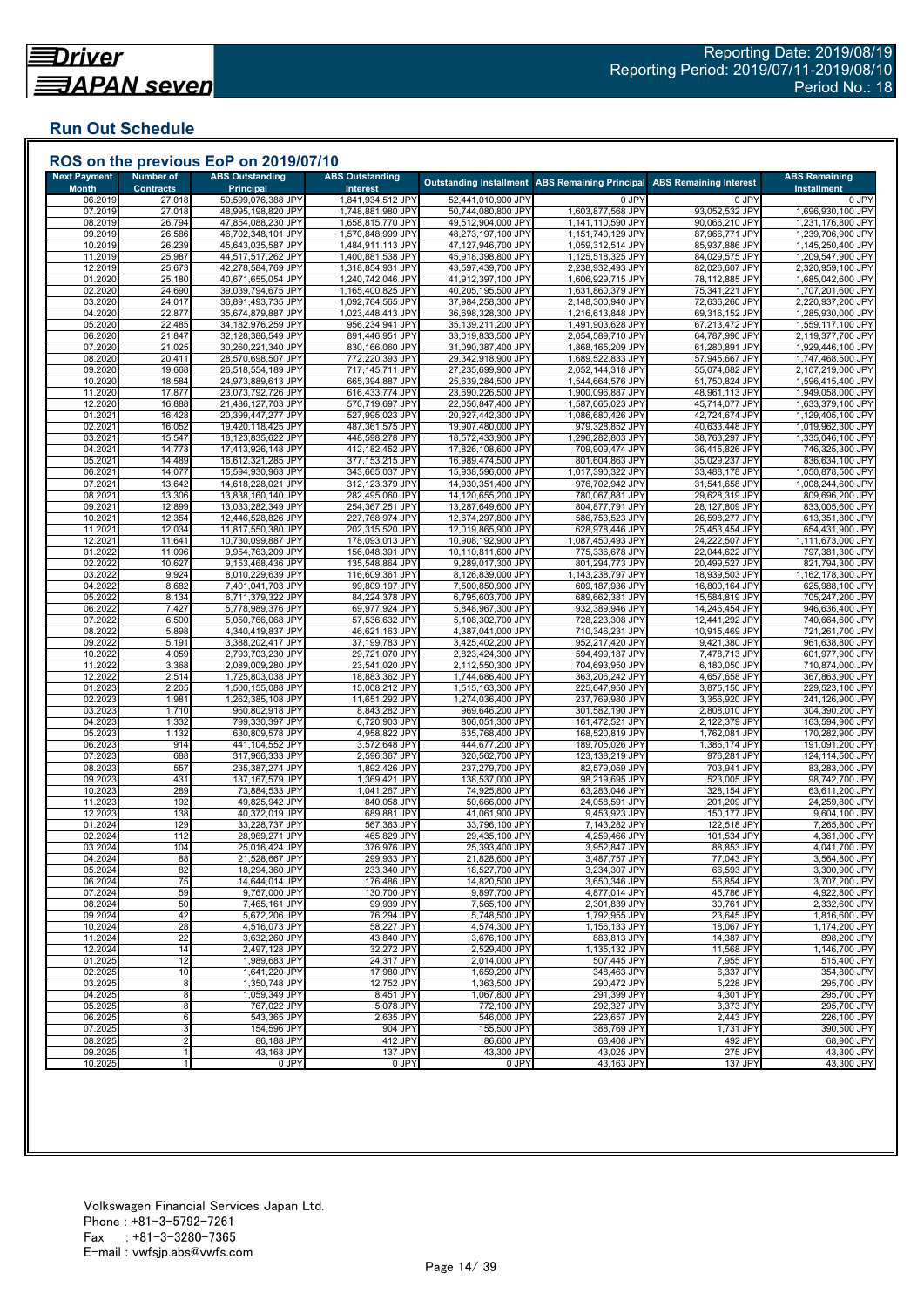## **Run Out Schedule**

| <b>Next Payment</b>     | <b>Number of</b>           | <b>ABS Outstanding</b>                   | <b>ABS Outstanding</b>                 |                                          | <b>Outstanding Installment ABS Remaining Principal</b> | <b>ABS Remaining Interest</b>    | <b>ABS Remaining</b>                   |
|-------------------------|----------------------------|------------------------------------------|----------------------------------------|------------------------------------------|--------------------------------------------------------|----------------------------------|----------------------------------------|
| <b>Month</b><br>07.2019 | <b>Contracts</b><br>26,405 | <b>Principal</b><br>48,268,129,653 JPY   | Interest<br>1,726,948,447 JPY          | 49,995,078,100 JPY                       | 0 JPY                                                  | 0 JPY                            | <b>Installment</b><br>0 JPY            |
| 08.2019                 | 26,405                     | 47,151,649,763 JPY                       | 1,638,175,437 JPY                      | 48,789,825,200 JPY                       | 1,116,479,890 JPY                                      | 88,773,010 JPY                   | 1,205,252,900 JPY                      |
| 09.2019                 | 26,204                     | 46,027,509,631 JPY                       | 1,551,458,669 JPY                      | 47,578,968,300 JPY                       | 1,124,140,132 JPY                                      | 86,716,768 JPY                   | 1,210,856,900 JPY                      |
| 10.2019                 | 25,868                     | 44,996,249,986 JPY                       | 1,466,729,214 JPY                      | 46,462,979,200 JPY                       | 1,031,259,645 JPY                                      | 84,729,455 JPY                   | 1,115,989,100 JPY                      |
| 11.2019                 | 25,625                     | 43,894,925,647 JPY                       | 1,383,864,453 JPY                      | 45,278,790,100 JPY                       | 1,101,324,339 JPY                                      | 82,864,761 JPY                   | 1,184,189,100 JPY                      |
| 12.2019                 | 25,318                     | 41,709,237,541 JPY                       | 1,302,965,759 JPY                      | 43,012,203,300 JPY                       | 2,185,688,106 JPY                                      | 80,898,694 JPY                   | 2,266,586,800 JPY                      |
| 01.2020                 | 24,846                     | 40,124,988,139 JPY                       | 1,225,895,161 JPY                      | 41,350,883,300 JPY                       | 1,584,249,402 JPY                                      | 77,070,598 JPY                   | 1,661,320,000 JPY                      |
| 02.2020<br>03.2020      | 24,361<br>23,697           | 38,520,330,606 JPY<br>36,422,943,240 JPY | 1,151,557,394 JPY<br>1,079,879,560 JPY | 39,671,888,000 JPY<br>37,502,822,800 JPY | 1,604,657,533 JPY<br>2,097,387,366 JPY                 | 74,337,767 JPY<br>71,677,834 JPY | 1,678,995,300 JPY<br>2,169,065,200 JPY |
| 04.2020                 | 22,580                     | 35,220,561,802 JPY                       | 1,011,450,198 JPY                      | 36,232,012,000 JPY                       | 1,202,381,438 JPY                                      | 68,429,362 JPY                   | 1,270,810,800 JPY                      |
| 05.2020                 | 22,191                     | 33,754,812,656 JPY                       | 945,098,744 JPY                        | 34,699,911,400 JPY                       | 1,465,749,146 JPY                                      | 66,351,454 JPY                   | 1,532,100,600 JPY                      |
| 06.2020                 | 21,567                     | 31,739,271,623 JPY                       | 881,131,077 JPY                        | 32,620,402,700 JPY                       | 2,015,541,033 JPY                                      | 63,967,667 JPY                   | 2,079,508,700 JPY                      |
| 07.2020                 | 20,768                     | 29,898,947,636 JPY                       | 820,599,764 JPY                        | 30,719,547,400 JPY                       | 1,840,323,987 JPY                                      | 60,531,313 JPY                   | 1,900,855,300 JPY                      |
| 08.2020                 | 20,165                     | 28,240,330,978 JPY                       | 763,351,722 JPY                        | 29,003,682,700 JPY                       | 1,658,616,658 JPY                                      | 57,248,042 JPY                   | 1,715,864,700 JPY                      |
| 09.2020                 | 19,436                     | 26,212,029,724 JPY                       | 708,928,776 JPY                        | 26,920,958,500 JPY                       | 2,028,301,254 JPY                                      | 54,422,946 JPY                   | 2,082,724,200 JPY                      |
| 10.2020<br>11.2020      | 18,365<br>17,667           | 24,689,713,010 JPY<br>22,805,003,864 JPY | 657,789,390 JPY<br>609,401,536 JPY     | 25,347,502,400 JPY<br>23,414,405,400 JPY | 1,522,316,714 JPY<br>1,884,709,146 JPY                 | 51,139,386 JPY<br>48,387,854 JPY | 1,573,456,100 JPY<br>1,933,097,000 JPY |
| 12.2020                 | 16,686                     | 21,234,217,596 JPY                       | 564,233,004 JPY                        | 21,798,450,600 JPY                       | 1,570,786,268 JPY                                      | 45,168,532 JPY                   | 1,615,954,800 JPY                      |
| 01.202'                 | 16,233                     | 20,158,301,997 JPY                       | 522,020,903 JPY                        | 20,680,322,900 JPY                       | 1,075,915,599 JPY                                      | 42,212,101 JPY                   | 1,118,127,700 JPY                      |
| 02.202'                 | 15,859                     | 19,189,467,022 JPY                       | 481,876,978 JPY                        | 19,671,344,000 JPY                       | 968,834,975 JPY                                        | 40,143,925 JPY                   | 1,008,978,900 JPY                      |
| 03.2021                 | 15,360                     | 17,907,815,484 JPY                       | 443,582,716 JPY                        | 18,351,398,200 JPY                       | 1,281,651,538 JPY                                      | 38,294,262 JPY                   | 1,319,945,800 JPY                      |
| 04.2021                 | 14,594                     | 17,204,695,466 JPY                       | 407,605,734 JPY                        | 17,612,301,200 JPY                       | 703,120,018 JPY                                        | 35,976,982 JPY                   | 739,097,000 JPY                        |
| 05.202'                 | 14,311                     | 16,417,238,265 JPY                       | 373,001,035 JPY                        | 16,790,239,300 JPY                       | 787,457,201 JPY                                        | 34,604,699 JPY                   | 822,061,900 JPY                        |
| 06.2021                 | 13,907                     | 15,416,702,483 JPY                       | 339,910,617 JPY                        | 15,756,613,100 JPY                       | 1,000,535,782 JPY                                      | 33,090,418 JPY                   | 1,033,626,200 JPY                      |
| 07.202                  | 13,485                     | 14,450,558,991 JPY                       | 308,732,209 JPY                        | 14,759,291,200 JPY                       | 966,143,492 JPY                                        | 31,178,408 JPY                   | 997,321,900 JPY                        |
| 08.202'<br>09.202       | 13,155                     | 13,684,086,559 JPY<br>12,888,485,394 JPY | 279,446,541 JPY<br>251,634,306 JPY     | 13,963,533,100 JPY                       | 766,472,432 JPY<br>795,601,165 JPY                     | 29,285,668 JPY<br>27,812,235 JPY | 795,758,100 JPY<br>823,413,400 JPY     |
| 10.2021                 | 12,760<br>12,225           | 12,309,357,637 JPY                       | 225,331,563 JPY                        | 13,140,119,700 JPY<br>12,534,689,200 JPY | 579,127,757 JPY                                        | 26,302,743 JPY                   | 605,430,500 JPY                        |
| 11.202'                 | 11,910                     | 11,686,771,688 JPY                       | 200,158,612 JPY                        | 11,886,930,300 JPY                       | 622,585,949 JPY                                        | 25,172,951 JPY                   | 647,758,900 JPY                        |
| 12.202                  | 11,520                     | 10,609,513,222 JPY                       | 176,203,678 JPY                        | 10,785,716,900 JPY                       | 1,077,258,466 JPY                                      | 23,954,934 JPY                   | 1,101,213,400 JPY                      |
| 01.2022                 | 10,979                     | 9,842,025,376 JPY                        | 154,406,224 JPY                        | 9,996,431,600 JPY                        | 767,487,846 JPY                                        | 21.797.454 JPY                   | 789,285,300 JPY                        |
| 02.2022                 | 10,515                     | 9,051,156,787 JPY                        | 134,138,813 JPY                        | 9,185,295,600 JPY                        | 790,868,589 JPY                                        | 20,267,411 JPY                   | 811,136,000 JPY                        |
| 03.202                  | 9,819                      | 7,923,632,709 JPY                        | 115,410,191 JPY                        | 8,039,042,900 JPY                        | 1,127,524,078 JPY                                      | 18,728,622 JPY                   | 1,146,252,700 JPY                      |
| 04.202                  | 8,593                      | 7,322,983,904 JPY                        | 98,791,396 JPY                         | 7,421,775,300 JPY                        | 600,648,805 JPY                                        | 16,618,795 JPY                   | 617,267,600 JPY                        |
| 05.202<br>06.2022       | 8,050<br>7,349             | 6,637,622,631 JPY<br>5,717,303,831 JPY   | 83,369,969 JPY<br>69,278,869 JPY       | 6,720,992,600 JPY<br>5,786,582,700 JPY   | 685,361,273 JPY<br>920,318,800 JPY                     | 15,421,427 JPY<br>14,091,100 JPY | 700,782,700 JPY<br>934,409,900 JPY     |
| 07.2022                 | 6,434                      | 4,997,559,709 JPY                        | 56,969,791 JPY                         | 5,054,529,500 JPY                        | 719,744,122 JPY                                        | 12,309,078 JPY                   | 732,053,200 JPY                        |
| 08.2022                 | 5,840                      | 4,293,029,870 JPY                        | 46,168,830 JPY                         | 4,339,198,700 JPY                        | 704,529,839 JPY                                        | 10,800,961 JPY                   | 715,330,800 JPY                        |
| 09.202                  | 5,139                      | 3,349,633,764 JPY                        | 36,850,036 JPY                         | 3,386,483,800 JPY                        | 943,396,106 JPY                                        | 9,318,794 JPY                    | 952,714,900 JPY                        |
| 10.2022                 | 4,017                      | 2,763,585,408 JPY                        | 29,454,392 JPY                         | 2,793,039,800 JPY                        | 586,048,356 JPY                                        | 7,395,644 JPY                    | 593,444,000 JPY                        |
| 11.2022                 | 3,334                      | 2,069,183,702 JPY                        | 23,338,198 JPY                         | 2,092,521,900 JPY                        | 694,401,706 JPY                                        | 6,116,194 JPY                    | 700,517,900 JPY                        |
| 12.2022                 | 2,490                      | 1,710,719,144 JPY                        | 18,724,656 JPY                         | 1,729,443,800 JPY                        | 358,464,558 JPY                                        | 4,613,542 JPY                    | 363,078,100 JPY                        |
| 01.2023                 | 2,183                      | 1,486,097,674 JPY                        | 14,883,826 JPY                         | 1,500,981,500 JPY                        | 224,621,470 JPY                                        | 3,840,830 JPY                    | 228,462,300 JPY                        |
| 02.202<br>03.2023       | 1,959<br>1,693             | 1,251,412,877 JPY<br>951,558,635 JPY     | 11,558,923 JPY<br>8,775,465 JPY        | 1,262,971,800 JPY<br>960,334,100 JPY     | 234,684,797 JPY<br>299,854,242 JPY                     | 3,324,903 JPY<br>2,783,458 JPY   | 238,009,700 JPY<br>302,637,700 JPY     |
| 04.2023                 | 1,318                      | 791,927,288 JPY                          | 6,673,412 JPY                          | 798,600,700 JPY                          | 159,631,347 JPY                                        | 2,102,053 JPY                    | 161,733,400 JPY                        |
| 05.2023                 | 1,121                      | 625,060,832 JPY                          | 4,927,568 JPY                          | 629,988,400 JPY                          | 166,866,456 JPY                                        | 1,745,844 JPY                    | 168,612,300 JPY                        |
| 06.2023                 | 905                        | 437,988,840 JPY                          | 3,553,560 JPY                          | 441,542,400 JPY                          | 187,071,992 JPY                                        | 1,374,008 JPY                    | 188,446,000 JPY                        |
| 07.2023                 | 682                        | 315,218,681 JPY                          | 2,584,419 JPY                          | 317,803,100 JPY                          | 122,770,159 JPY                                        | 969,141 JPY                      | 123,739,300 JPY                        |
| 08.2023                 | 551                        | 233,276,946 JPY                          | 1,886,754 JPY                          | 235, 163, 700 JPY                        | 81,941,735 JPY                                         | 697,665 JPY                      | 82,639,400 JPY                         |
| 09.2023                 | 427                        | 137,033,434 JPY                          | 1,368,566 JPY                          | 138,402,000 JPY                          | 96,243,512 JPY                                         | 518,188 JPY                      | 96,761,700 JPY                         |
| 10.2023                 | 288                        | 73,794,961 JPY                           | 1,040,839 JPY<br>839,915 JPY           | 74,835,800 JPY                           | 63,238,473 JPY                                         | 327,727 JPY                      | 63,566,200 JPY                         |
| 11.2023<br>12.2023      | 191<br>137                 | 49,781,085 JPY<br>40,372,019 JPY         | 689,881 JPY                            | 50,621,000 JPY<br>41,061,900 JPY         | 24,013,876 JPY<br>9,409,066 JPY                        | 200,924 JPY<br>150,034 JPY       | 24,214,800 JPY<br>9,559,100 JPY        |
| 01.2024                 | 129                        | 33,228,737 JPY                           | 567,363 JPY                            | 33,796,100 JPY                           | 7,143,282 JPY                                          | 122,518 JPY                      | 7,265,800 JPY                          |
| 02.2024                 | 112                        | 28,969,271 JPY                           | 465.829 JPY                            | 29,435,100 JPY                           | 4,259,466 JPY                                          | 101,534 JPY                      | 4,361,000 JPY                          |
| 03.2024                 | 104                        | 25,016,424 JPY                           | 376,976 JPY                            | 25,393,400 JPY                           | 3,952,847 JPY                                          | 88,853 JPY                       | 4,041,700 JPY                          |
| 04.2024                 | 88                         | 21,528,667 JPY                           | 299,933 JPY                            | 21,828,600 JPY                           | 3,487,757 JPY                                          | 77,043 JPY                       | 3,564,800 JPY                          |
| 05.2024                 | 82                         | 18,294,360 JPY                           | 233,340 JPY                            | 18,527,700 JPY                           | 3,234,307 JPY                                          | 66,593 JPY                       | 3,300,900 JPY                          |
| 06.2024                 | 75                         | 14,644,014 JPY                           | 176,486 JPY                            | 14,820,500 JPY                           | 3,650,346 JPY                                          | 56,854 JPY                       | 3,707,200 JPY                          |
| 07.2024                 | 59                         | 9,767,000 JPY                            | 130,700 JPY                            | 9,897,700 JPY                            | 4,877,014 JPY                                          | 45,786 JPY                       | 4,922,800 JPY                          |
| 08.2024                 | 50                         | 7,465,161 JPY                            | 99,939 JPY                             | 7,565,100 JPY                            | 2,301,839 JPY                                          | 30,761 JPY                       | 2,332,600 JPY                          |
| 09.2024<br>10.2024      | 42<br>28                   | 5,672,206 JPY<br>4,516,073 JPY           | 76,294 JPY<br>58,227 JPY               | 5,748,500 JPY<br>4,574,300 JPY           | 1,792,955 JPY<br>1,156,133 JPY                         | 23,645 JPY<br>18,067 JPY         | 1,816,600 JPY<br>1,174,200 JPY         |
| 11.2024                 | 22                         | 3,632,260 JPY                            | 43,840 JPY                             | 3.676.100 JPY                            | 883,813 JPY                                            | 14,387 JPY                       | 898,200 JPY                            |
| 12.2024                 | 14                         | 2,497,128 JPY                            | 32,272 JPY                             | 2,529,400 JPY                            | 1,135,132 JPY                                          | 11,568 JPY                       | 1,146,700 JPY                          |
| 01.2025                 | 12                         | 1,989,683 JPY                            | 24,317 JPY                             | 2.014.000 JPY                            | 507,445 JPY                                            | 7,955 JPY                        | 515,400 JPY                            |
| 02.2025                 | 10                         | 1,641,220 JPY                            | 17,980 JPY                             | 1,659,200 JPY                            | 348,463 JPY                                            | 6,337 JPY                        | 354,800 JPY                            |
| 03.2025                 | 8                          | 1,350,748 JPY                            | 12,752 JPY                             | 1,363,500 JPY                            | 290,472 JPY                                            | 5,228 JPY                        | 295,700 JPY                            |
| 04.2025                 | 8                          | 1,059,349 JPY                            | 8,451 JPY                              | 1,067,800 JPY                            | 291,399 JPY                                            | 4,301 JPY                        | 295,700 JPY                            |
| 05.2025                 | 8                          | 767,022 JPY                              | 5,078 JPY                              | 772,100 JPY                              | 292,327 JPY                                            | 3,373 JPY                        | 295,700 JPY                            |
| 06.2025                 | 6                          | 543,365 JPY                              | 2,635 JPY                              | 546,000 JPY                              | 223,657 JPY                                            | 2,443 JPY                        | 226,100 JPY                            |
| 07.2025<br>08.2025      | 3<br>$\overline{2}$        | 154,596 JPY<br>86,188 JPY                | 904 JPY<br>412 JPY                     | 155,500 JPY<br>86,600 JPY                | 388,769 JPY<br>68,408 JPY                              | 1,731 JPY<br>492 JPY             | 390,500 JPY<br>68,900 JPY              |
| 09.2025                 | 1                          | 43,163 JPY                               | 137 JPY                                | 43,300 JPY                               | 43,025 JPY                                             | 275 JPY                          | 43,300 JPY                             |
|                         |                            |                                          |                                        |                                          |                                                        |                                  |                                        |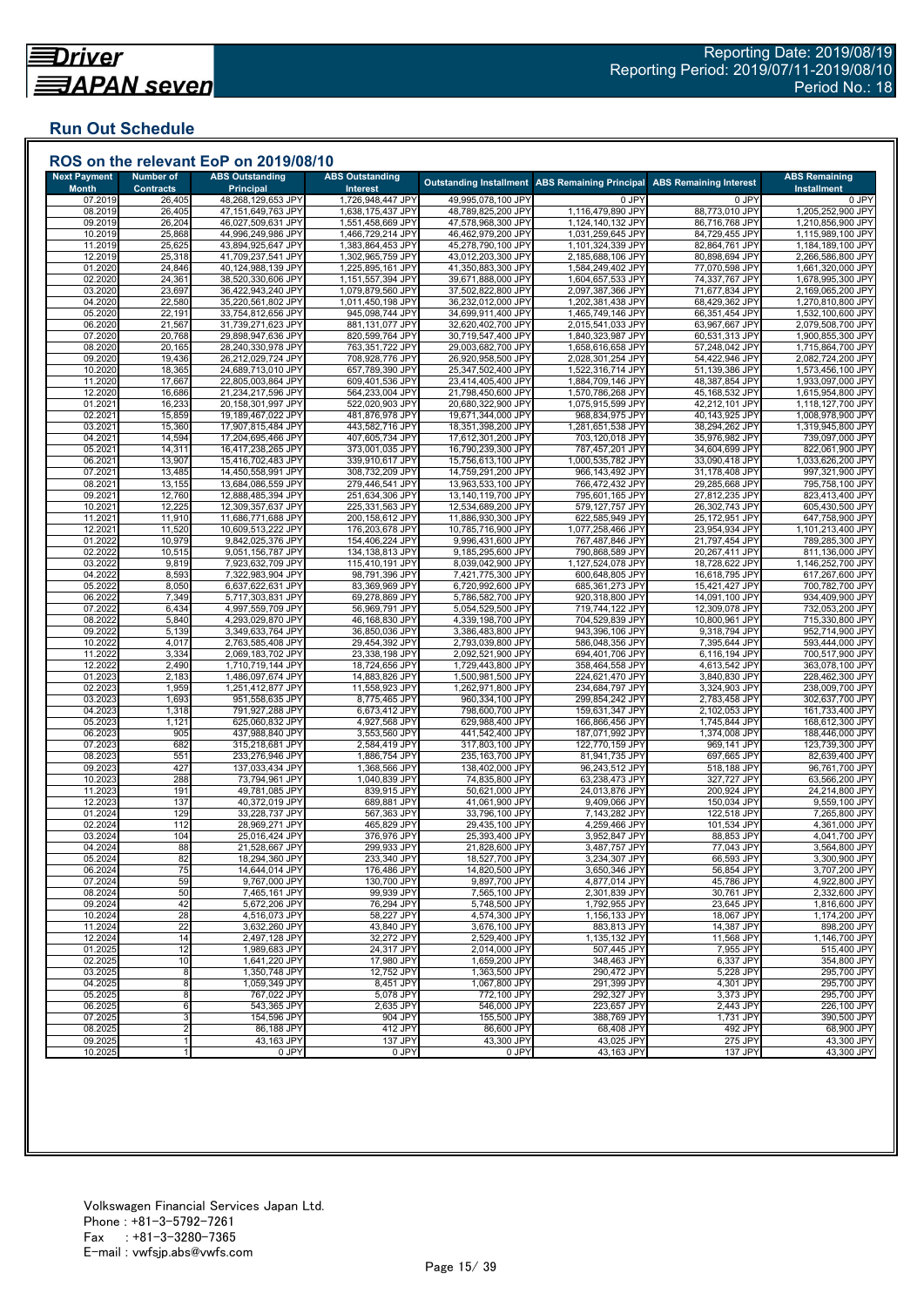

## **Expected Amortisation**

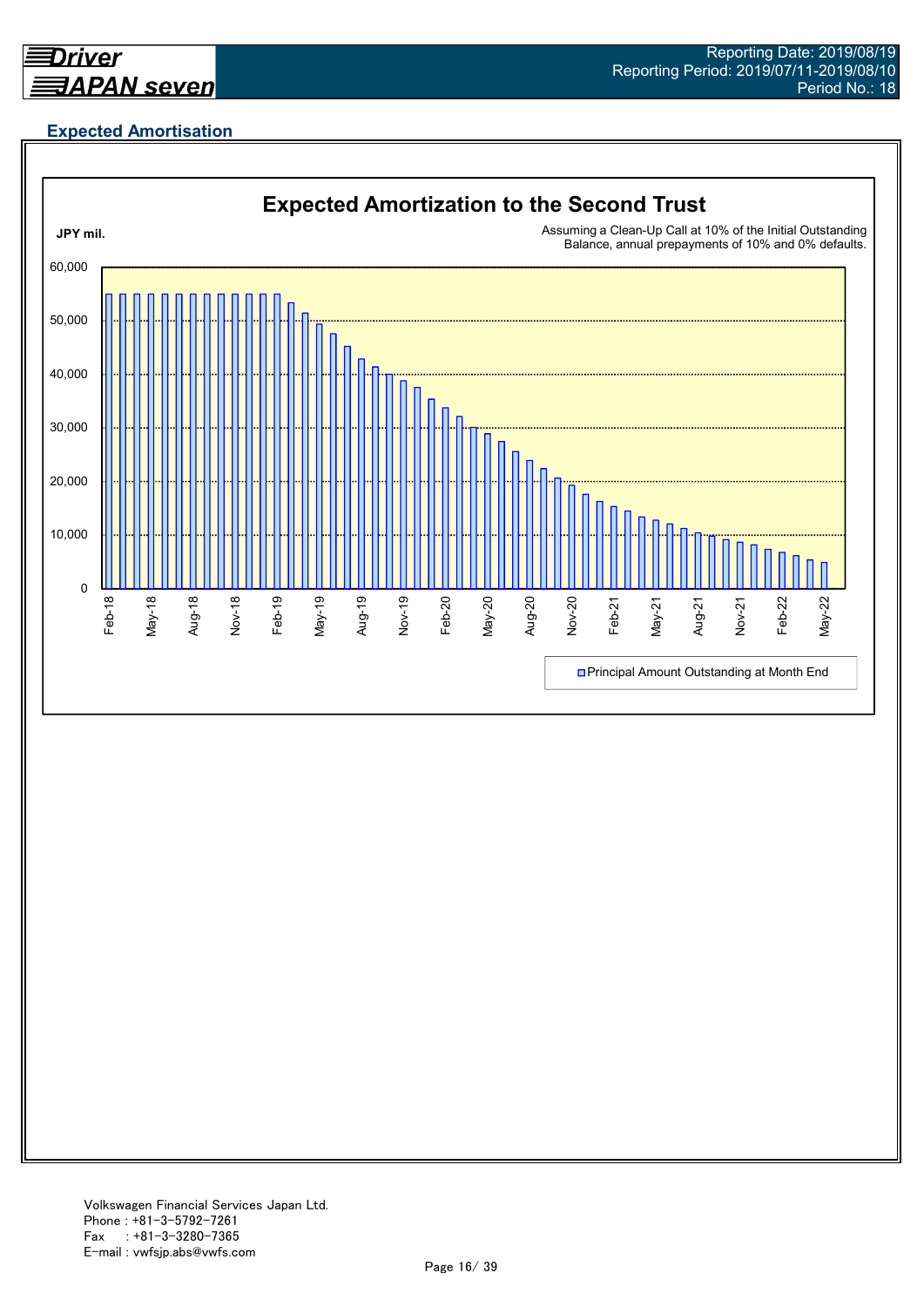## **Distribution by Sub-Servicer**

| <b>Sub-Servicer</b> | <b>Loans</b> | Number of Percentage<br>of Loans | <b>Outstanding Principal</b><br><b>Balance</b> | <b>Percentage</b><br>of Balance |
|---------------------|--------------|----------------------------------|------------------------------------------------|---------------------------------|
| Cedyna              | 14.9231      | 56.52 %                          | 27,840,825,313 JPY                             | 57.68 %                         |
| Jaccs               | 11,482       | 43.48 %                          | 20.427.304.340 JPYI                            | 42.32 %                         |
| <b>Total</b>        | 26,405       | 100.00 %                         | 48,268,129,653 JPY                             | $100.00 \%$                     |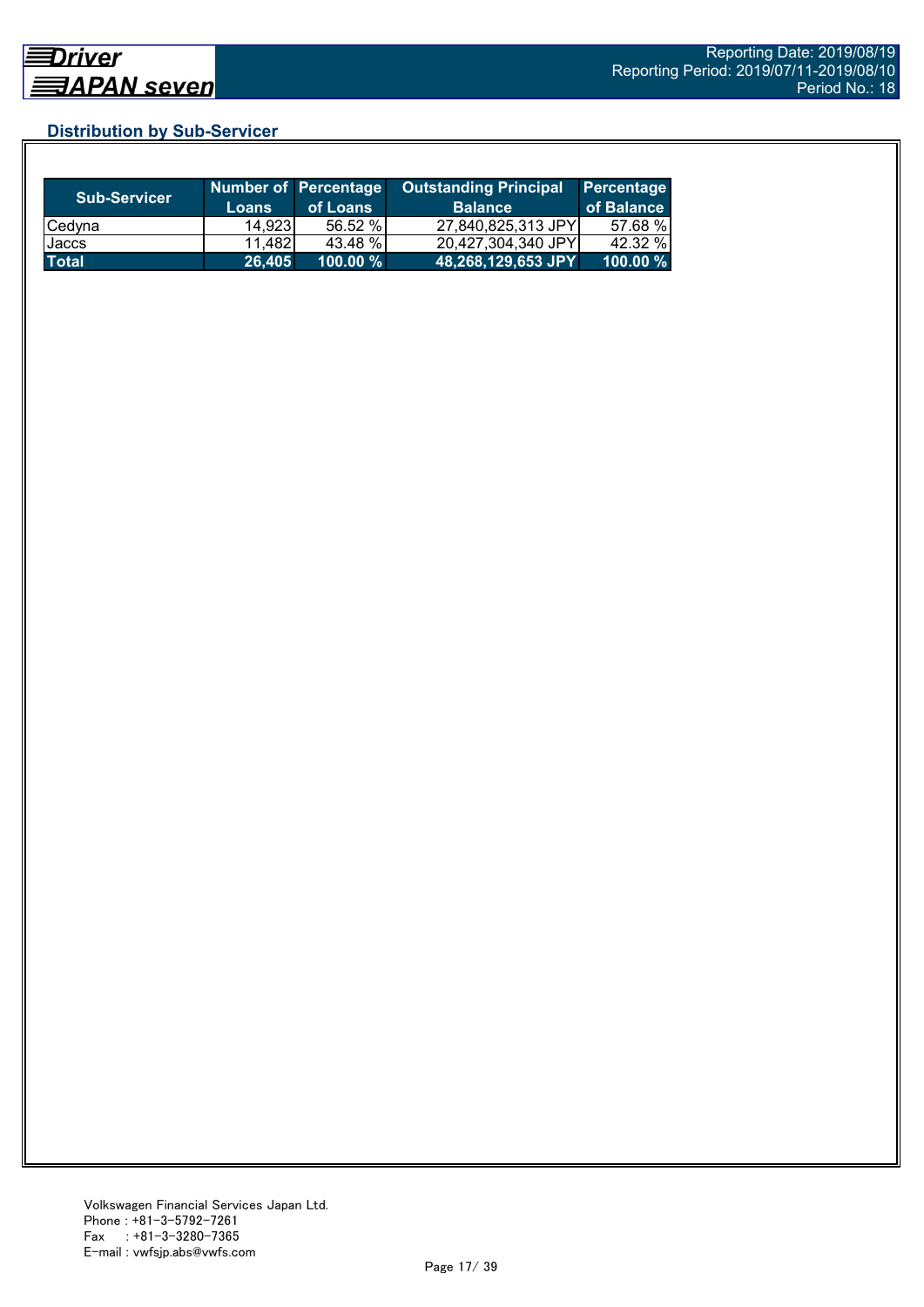## **Distribution by Brand**

| <b>Make</b>  |              |          | <b>Number of Percentage Outstanding Discounted Percentage</b> |            |
|--------------|--------------|----------|---------------------------------------------------------------|------------|
|              | <b>Loans</b> | of Loans | <b>Principal Balance</b>                                      | of Balance |
| VW           | 16,742       | 63.40 %  | 26,497,092,721 JPY                                            | 54.90 %    |
| Audi         | 9,634        | 36.49 %  | 21,660,181,280 JPY                                            | 44.87 %    |
| Bentley      | 12           | 0.05%    | 65,578,481 JPY                                                | 0.14%      |
| Lamborghini  |              | 0.02%    | 32,044,039 JPY                                                | 0.07%      |
| Other        |              | 0.04%    | 13,233,132 JPY                                                | 0.03%      |
| <b>Total</b> | 26,405       | 100.00%  | 48,268,129,653 JPY                                            | 100.00 %   |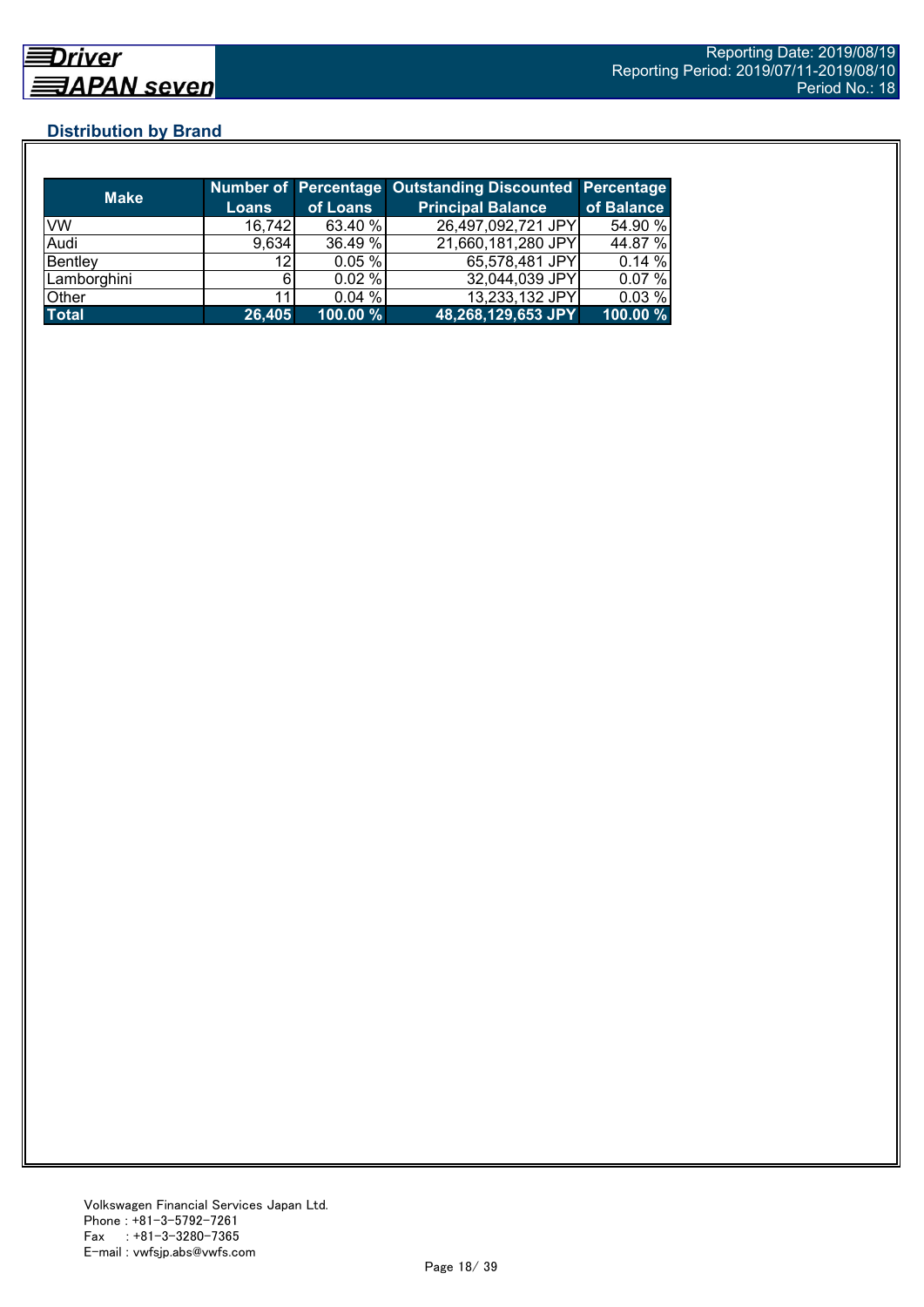## **Distribution by New and Used**

| <b>Distribution by New and Used</b> |              |          |                                                        |            |  |  |  |
|-------------------------------------|--------------|----------|--------------------------------------------------------|------------|--|--|--|
|                                     |              |          | Number of Percentage Outstanding Discounted Percentage |            |  |  |  |
| <b>New or Used</b>                  | <b>Loans</b> | of Loans | <b>Principal Balance</b>                               | of Balance |  |  |  |
| <b>New</b>                          | 17.477       | 66.19 %  | 37,845,571,684 JPY                                     | 78.41 %    |  |  |  |
| Used                                | 7.297        | 27.63 %  | 9,538,857,098 JPY                                      | 19.76 %    |  |  |  |
| Used (Prolonged)                    | 1,631        | 6.18%    | 883,700,871 JPY                                        | 1.83 %     |  |  |  |
| Total                               | 26,405       | 100.00 % | 48,268,129,653 JPY                                     | 100.00%    |  |  |  |

## **Distribution by Brand New and Used**

| <b>New or Used</b>    |              |          | Number of Percentage Outstanding Discounted Percentage |            |
|-----------------------|--------------|----------|--------------------------------------------------------|------------|
|                       | <b>Loans</b> | of Loans | <b>Principal Balance</b>                               | of Balance |
| <b>VW New</b>         | 11,782       | 44.62 %  | 21,970,913,781 JPY                                     | 45.52 %    |
| <b>VW Used</b>        | 3,952        | 14.97 %  | 4,160,908,239 JPY                                      | 8.62 %     |
| VW Used (Prolonged)   | 1,008        | 3.82 %   | 365,270,701 JPY                                        | 0.76%      |
| <b>Audi New</b>       | 5,686        | 21.53 %  | 15,829,801,288 JPY                                     | 32.80 %    |
| Audi Used             | 3.326        | 12.60 %  | 5,314,732,812 JPY                                      | 11.01 %    |
| Audi Used (Prolonged) | 622          | 2.36 %   | 515,647,180 JPY                                        | 1.07 %     |
| Other                 | <b>29</b>    | 0.11%    | 110,855,652 JPY                                        | 0.23%      |
| <b>Total</b>          | 26,405       | 100.00 % | 48,268,129,653 JPY                                     | 100.00 %   |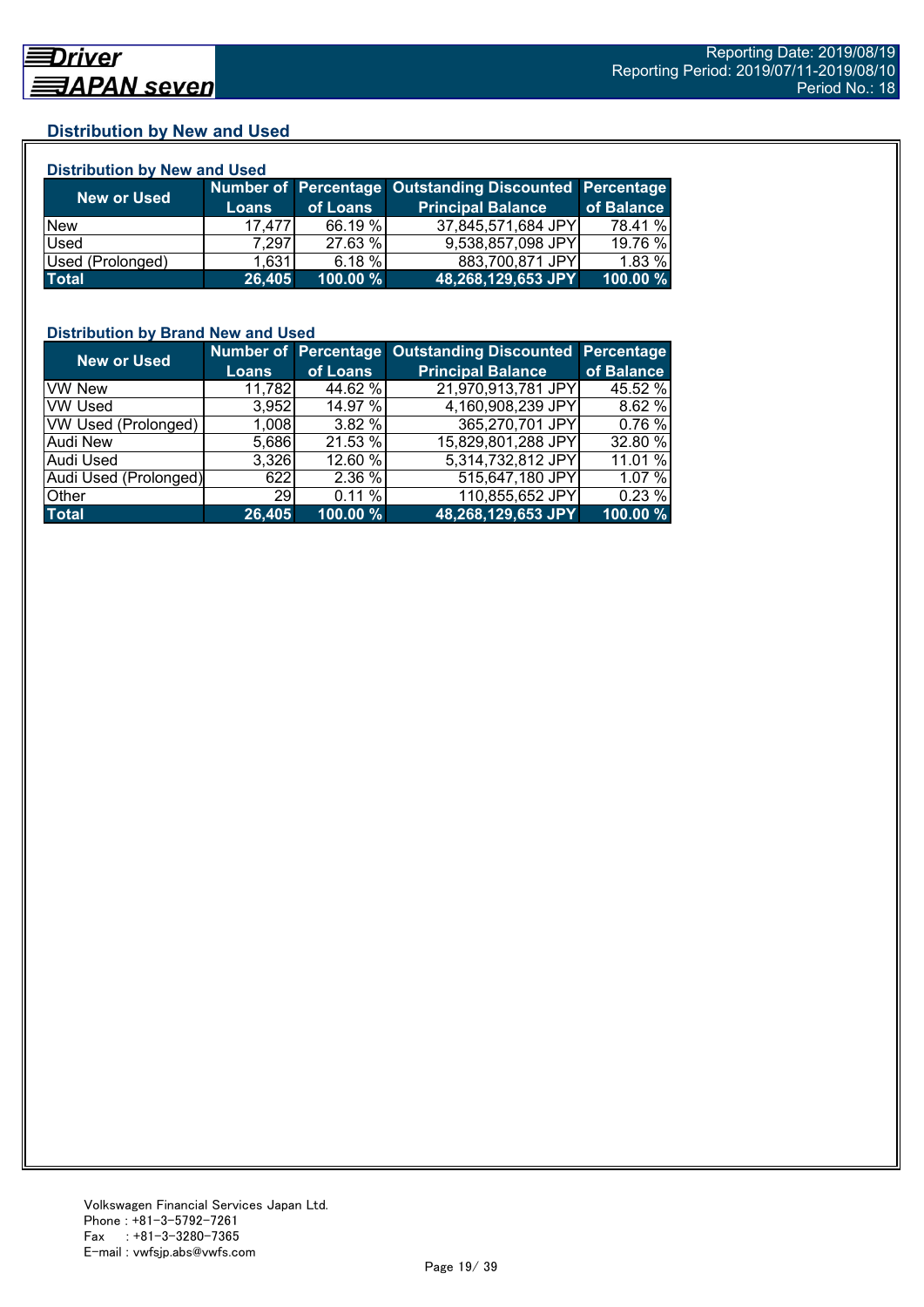## **Distribution by Product Type**

| <b>Loan Type List</b> |                                                           |
|-----------------------|-----------------------------------------------------------|
| <b>Loan Type</b>      | <b>Description</b>                                        |
| 100                   | Volkswagen Owner's Plan                                   |
| 100                   | Audi Owner's Plan                                         |
| 100                   | Lamborghini Auto Loan                                     |
| 100                   | <b>Bentley Auto Loan</b>                                  |
| 101                   | Twin Loan                                                 |
| 105                   | Refinanced Volkswagen Solutions                           |
| 106                   | Refinanced Volkswagen Das Welt Auto with refinance option |
| 106                   | Refinanced Audi S-Loan/ S-Loan Plus                       |
| 106                   | Refinanced Lamborghini Hyper Premium Plan                 |
| 106                   | Refinanced Bentley My Flying B                            |
| 140                   | <b>Volkswagen Solutions</b>                               |
| 140                   | Audi Future Drive*                                        |
| 150                   | Volkswagen Das Welt Auto with refinance option            |
| 150                   | Audi S-Loan                                               |
| 150                   | Lamborghini Hyper Premium Plan                            |
| 150                   | Bentley My Flying B                                       |
| 151                   | Audi S-Loan Plus                                          |

(\*)Audi Future Drive is scheduled to be introduced from March 2018.

#### **Product Type**

| <b>Loan Type</b> |              |          | Number of Percentage Outstanding Discounted Percentage |            |
|------------------|--------------|----------|--------------------------------------------------------|------------|
|                  | <b>Loans</b> | of Loans | <b>Principal Balance</b>                               | of Balance |
| 100              | 2,880        | 10.91 %  | 3,143,106,222 JPY                                      | 6.51%      |
| 101              |              | 0.00%    | 0 JPY                                                  | 0.00%      |
| 105              | 964          | 3.65 %   | 360,911,382 JPY                                        | 0.75%      |
| 106              | 667          | 2.53 %   | 522,789,489 JPY                                        | 1.08 %     |
| 140-VFJ          | 1,509        | 5.71%    | 2,844,032,687 JPY                                      | 5.89 %     |
| 140-Dealer       | 9,712        | 36.78 %  | 18,677,171,600 JPY                                     | 38.69 %    |
| 150              | 10,286       | 38.95 %  | 21,703,278,524 JPY                                     | 44.96 %    |
| 151              | 387          | 1.47 %   | 1,016,839,749 JPY                                      | 2.11 %     |
| <b>Total</b>     | 26,405       | 100.00 % | 48,268,129,653 JPY                                     | 100.00 %   |

## **Credit Type**

| <b>Credit Type</b>         |        |             | Number of Percentage Outstanding Discounted Percentage |            |
|----------------------------|--------|-------------|--------------------------------------------------------|------------|
|                            | Loans  | of Loans    | <b>Principal Balance</b>                               | of Balance |
| <b>Balloon Type Loan</b>   | 21,894 | 82.92 %     | 44,241,322,560 JPY                                     | 91.66 %    |
| Equal Instalment Type Loan | 4.511  | 17.08 %     | 4,026,807,093 JPY                                      | 8.34 %     |
| <b>Total</b>               | 26,405 | $100.00 \%$ | 48,268,129,653 JPY                                     | 100.00 %   |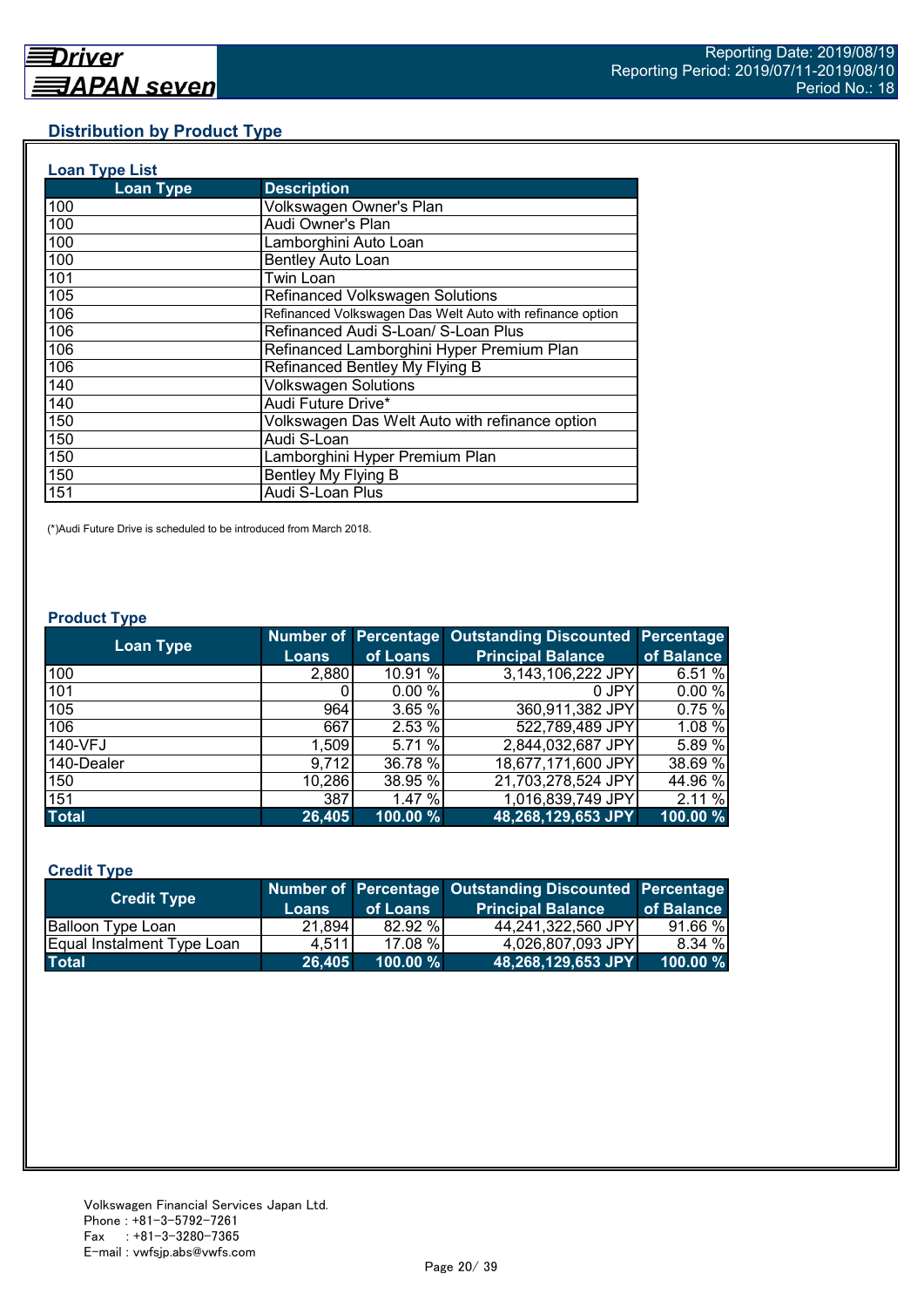## **Distribution by RV**

| <b>Loan Type</b>              | <b>Number of</b><br>Loans | <b>Percentage</b><br>of Balance | <b>Outstanding Discounted</b><br><b>Principal Balance</b> |
|-------------------------------|---------------------------|---------------------------------|-----------------------------------------------------------|
| 100/101/105/106               | 4,511                     | 8.34 %                          | 4,026,807,093 JPY                                         |
| 140-VFJ<br>(excl. balloon)    |                           | 2.92 %                          | 1,410,661,623 JPY                                         |
| 140-VFJ<br>(balloon)          |                           | 2.97 %                          | 1,433,371,064 JPY                                         |
| 140-VFJ                       | 1,509                     | 5.89 %                          | 2,844,032,687 JPY                                         |
| 140-Dealer<br>(excl. balloon) |                           | 19.42 %                         | 9,371,449,193 JPY                                         |
| 140-Dealer<br>(balloon)       |                           | 19.28 %                         | 9,305,722,407 JPY                                         |
| 140-Dealer                    | 9,712                     | 38.69 %                         | 18,677,171,600 JPY                                        |
| 150<br>(excl. balloon)        |                           | 20.20 %                         | 9,747,827,258 JPY                                         |
| 150<br>(balloon)              |                           | 24.77 %                         | 11,955,451,266 JPY                                        |
| 150                           | 10,286                    | 44.96 %                         | 21,703,278,524 JPY                                        |
| 151<br>(excl. balloon)        |                           | 0.52%                           | 250,224,494 JPY                                           |
| 151<br>(balloon)              |                           | 1.59 %                          | 766,615,255 JPY                                           |
| 151                           | 387                       | 2.11%                           | 1,016,839,749 JPY                                         |
| <b>Total</b>                  | 26,405                    | $100.00\%$                      | 48,268,129,653 JPY                                        |

| <b>Type of Payment Portion</b>     | of Balance | <b>Percentage Outstanding Discounted</b><br><b>Principal Balance</b> |
|------------------------------------|------------|----------------------------------------------------------------------|
| <b>Monthly Installment Portion</b> | 51.39%     | 24,806,969,661 JPY                                                   |
| <b>Balloon Portion</b>             | 48.61 %    | 23,461,159,992 JPY                                                   |
| <b>Total</b>                       | 100.00 %   | 48,268,129,653 JPY                                                   |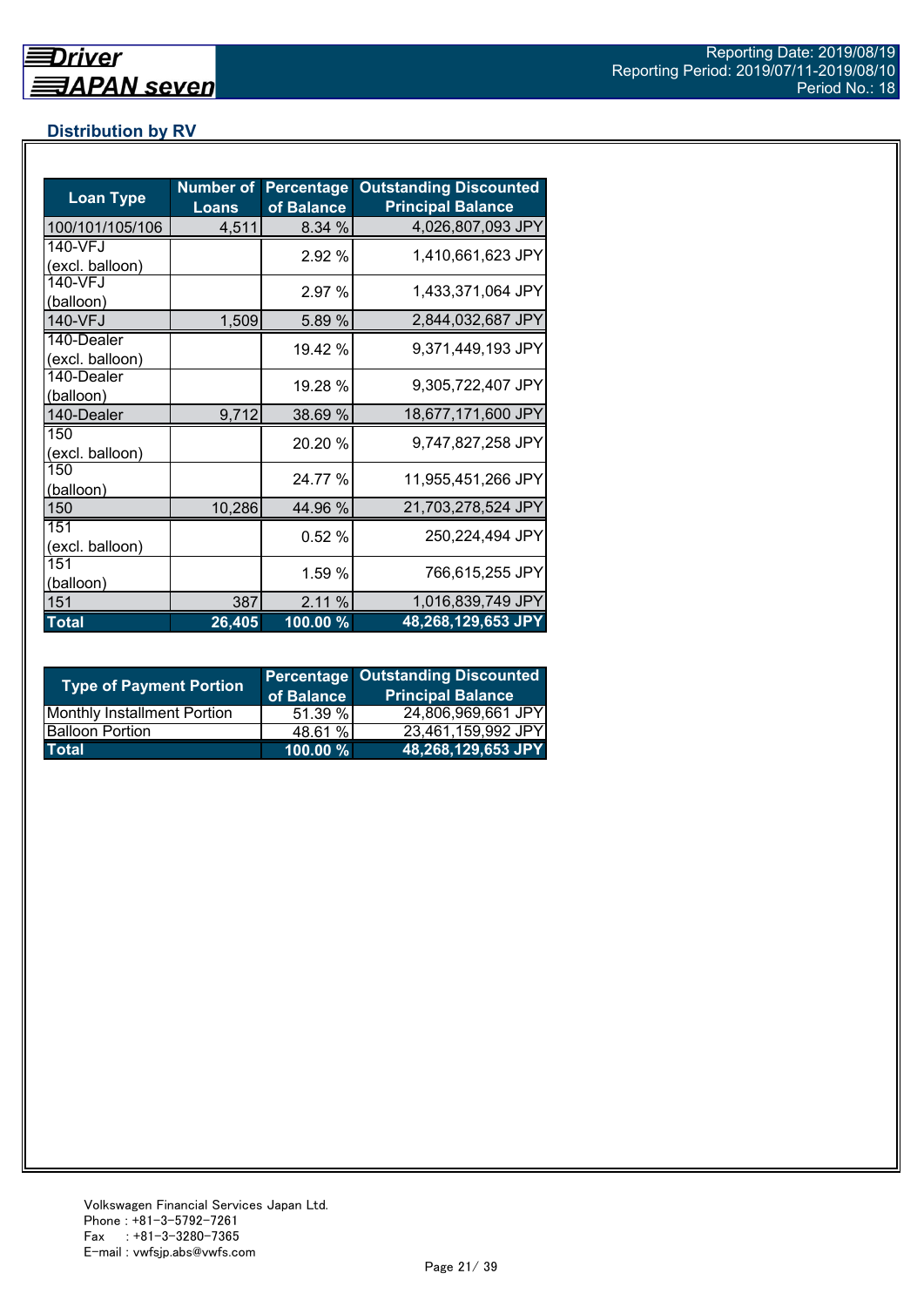## **Distribution by Brand New and Used**

| Audi               |       |             |                                                               |             |
|--------------------|-------|-------------|---------------------------------------------------------------|-------------|
| <b>New or Used</b> |       |             | <b>Number of Percentage Outstanding Discounted Percentage</b> |             |
|                    | Loans | of Loans    | <b>Principal Balance</b>                                      | of Balance  |
| <b>New</b>         | 5,686 | 59.02 %     | 15,829,801,288 JPY                                            | 73.08 %     |
| Used               | 3,948 | 40.98 %     | 5,830,379,992 JPY                                             | 26.92 %     |
| <b>Total</b>       | 9,634 | $100.00 \%$ | 21,660,181,280 JPY                                            | $100.00 \%$ |

#### **Bentley**

| New or Used  | <b>Loans</b>    | of Loans | Number of Percentage Outstanding Discounted Percentage<br><b>Principal Balance</b> | of Balance |
|--------------|-----------------|----------|------------------------------------------------------------------------------------|------------|
| <b>New</b>   |                 | 50.00 %  | 26,861,035 JPY                                                                     | 40.96 %    |
| Used         | 61              | 50.00 %  | 38,717,446 JPY                                                                     | 59.04 %    |
| <b>Total</b> | 12 <sup>1</sup> | 100.00 % | 65,578,481 JPY                                                                     | 100.00 $%$ |

#### **Lamborghini**

| New or Used  | <b>Loans</b> | of Loans    | Number of Percentage Outstanding Discounted Percentage<br><b>Principal Balance</b> | of Balance |
|--------------|--------------|-------------|------------------------------------------------------------------------------------|------------|
| <b>New</b>   |              | 50.00 %     | 17,995,580 JPY                                                                     | 56.16 %    |
| Used         |              | 50.00%      | 14,048,459 JPY                                                                     | 43.84 %    |
| <b>Total</b> | 61           | $100.00 \%$ | 32,044,039 JPY                                                                     | 100.00 %   |

#### **VW**

| <b>New or Used</b> |              |             | Number of Percentage Outstanding Discounted Percentage |            |
|--------------------|--------------|-------------|--------------------------------------------------------|------------|
|                    | <b>Loans</b> | of Loans    | <b>Principal Balance</b>                               | of Balance |
| <b>New</b>         | 11.782       | 70.37 %     | 21,970,913,781 JPY                                     | 82.92 %    |
| <b>Used</b>        | 4.960        | 29.63 %     | 4,526,178,940 JPY                                      | 17.08 %    |
| <b>Total</b>       | 16.742       | $100.00 \%$ | 26,497,092,721 JPY                                     | 100.00 %   |

#### **OTHER**

| <b>New or Used</b> | <b>Loans</b>    | of Loans  | Number of Percentage Outstanding Discounted Percentage<br><b>Principal Balance</b> | of Balance |
|--------------------|-----------------|-----------|------------------------------------------------------------------------------------|------------|
| <b>New</b>         |                 | $0.00 \%$ | 0 JPY                                                                              | $0.00 \%$  |
| Used               | 11              | 100.00 %  | 13,233,132 JPY                                                                     | 100.00 %   |
| <b>Total</b>       | 11 <sup>1</sup> | 100.00 %  | 13,233,132 JPY                                                                     | 100.00 $%$ |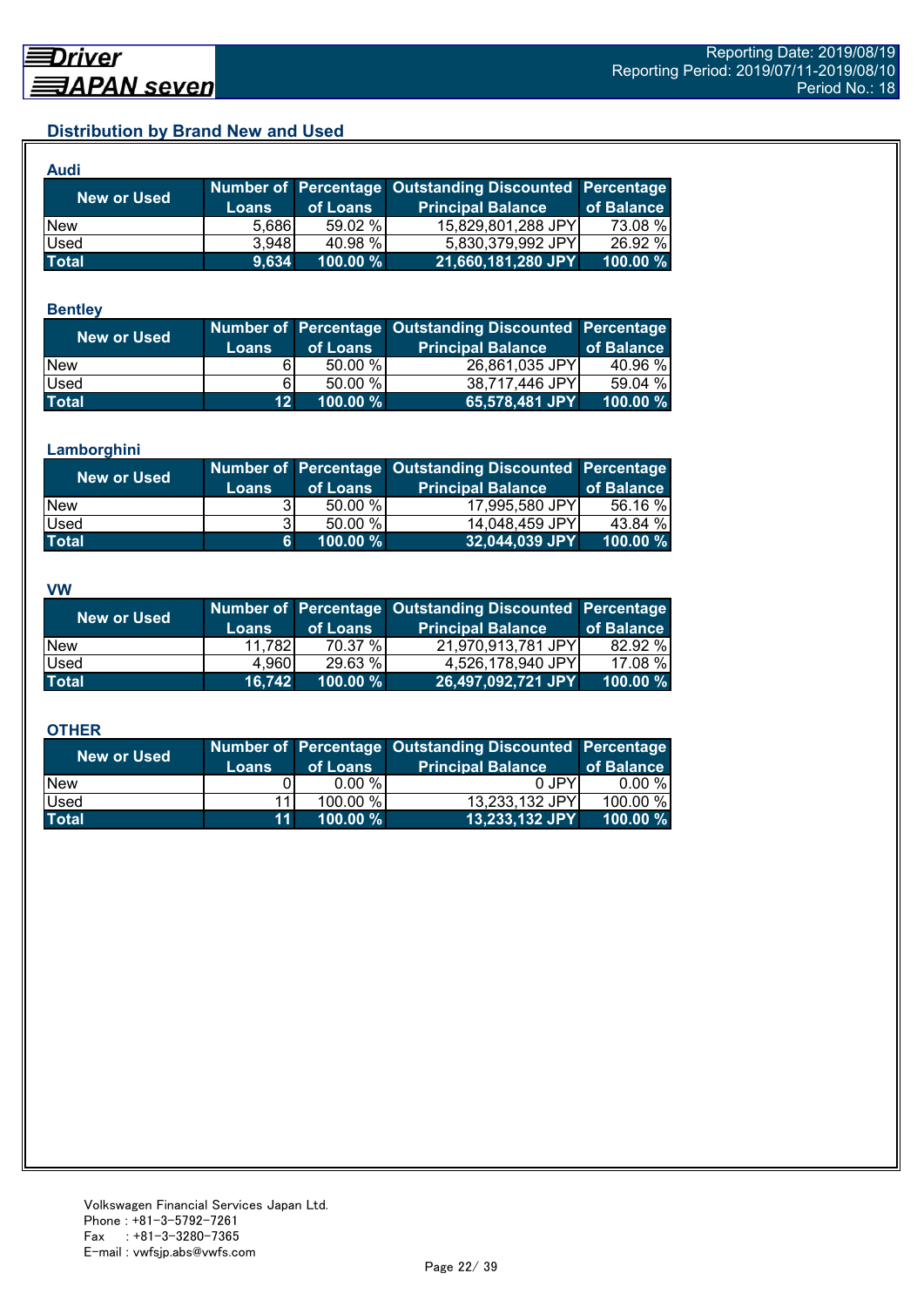## **Distribution by Customer Type**

| <b>Customer Type</b> |              |           |                                                        |            |
|----------------------|--------------|-----------|--------------------------------------------------------|------------|
| <b>Customer Type</b> |              |           | Number of Percentage Outstanding Discounted Percentage |            |
|                      | <b>Loans</b> | of Loans  | <b>Principal Balance</b>                               | of Balance |
| IRetail              | 23,742       | 89.91 %   | 41,397,122,410 JPY                                     | 85.76 %    |
| Corporate            | 2,663        | $10.09\%$ | 6,871,007,243 JPY                                      | 14.24 %    |
| <b>Total</b>         | 26,405       | 100.00 %  | 48,268,129,653 JPY                                     | 100.00 %   |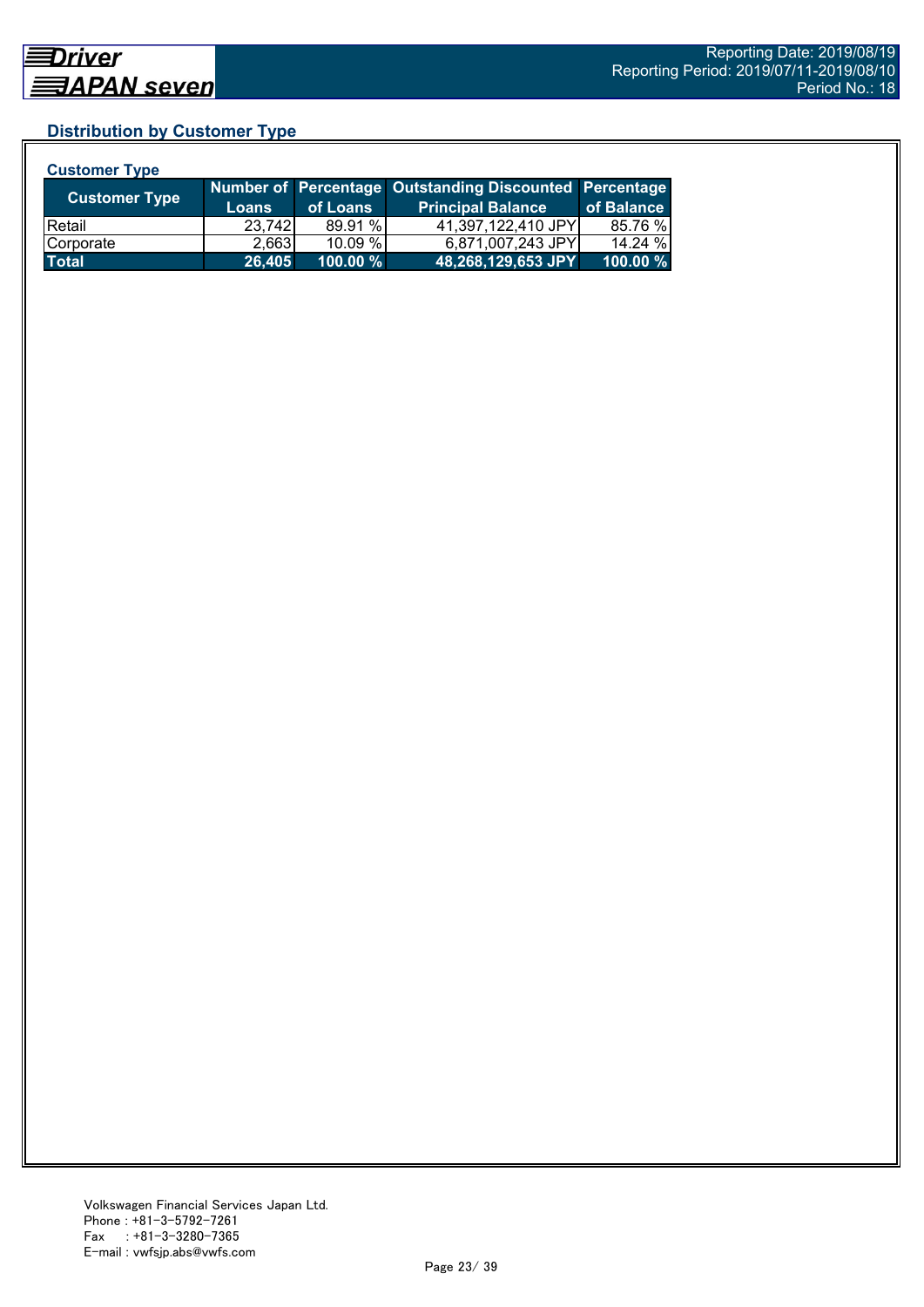## **Distribution by Outstanding Discounted Principal Balance**

| <b>Outstanding Discounted</b>     |              |           | <b>Number of Percentage Outstanding Discounted</b> | Percentage of  |
|-----------------------------------|--------------|-----------|----------------------------------------------------|----------------|
| <b>Principal Balance</b>          | <b>Loans</b> | of Loans  | <b>Principal Balance</b>                           | <b>Balance</b> |
| 500,000 JPY<br><=                 | 2,281        | 8.64 %    | 622,930,382 JPY                                    | 1.29%          |
| 1,000,000 JPY<br>500,001 JPY      | 3,805        | 14.41 %   | 2,926,355,237 JPY                                  | 6.06 %         |
| 1,500,000 JPY<br>1.000.001 JPY    | 5,383        | 20.39 %   | 6,769,991,802 JPY                                  | 14.03 %        |
| 2,000,000 JPY<br>1.500.001 JPY -  | 5,278        | 19.99 %   | 9,202,287,617 JPY                                  | 19.06 %        |
| 2,500,000 JPY<br>2.000.001 JPY -  | 3,921        | 14.85 %   | 8,754,250,551 JPY                                  | 18.14 %        |
| 3,000,000 JPY<br>2,500,001 JPY -  | 2,410        | 9.13 %    | 6,549,181,195 JPY                                  | 13.57 %        |
| 3,000,001 JPY -<br>3,500,000 JPY  | 1,308        | 4.95 %    | 4,214,624,022 JPY                                  | 8.73 %         |
| 3.500,001 JPY -<br>4,000,000 JPY  | 732          | 2.77 %    | 2,730,462,087 JPY                                  | 5.66 %         |
| 4,000,001 JPY -<br>4,500,000 JPY  | 462          | 1.75 %    | 1,954,581,719 JPY                                  | 4.05 %         |
| 4,500,001 JPY -<br>5,000,000 JPY  | 316          | 1.20 %    | 1,495,356,338 JPY                                  | 3.10 %         |
| 6,000,000 JPY<br>5,000,001 JPY -  | 304          | 1.15 %    | 1,653,004,807 JPY                                  | 3.42 %         |
| 7,000,000 JPY<br>6,000,001 JPY -  | 137          | 0.52%     | 875,529,406 JPY                                    | 1.81 %         |
| 8,000,000 JPY<br>7,000,001 JPY -  | 51           | 0.19%     | 376,288,252 JPY                                    | 0.78 %         |
| 9,000,000 JPY<br>8,000,001 JPY    | 15           | 0.06%     | 124,721,524 JPY                                    | 0.26%          |
| - 10,000,000 JPY<br>9.000.001 JPY | 2            | %<br>0.01 | 18,564,714 JPY                                     | 0.04%          |
| >= 10,000,001 JPY                 |              | 0.00%     | 0 JPY                                              | 0.00%          |
| <b>Total</b>                      | 26,405       | 100.00%   | 48,268,129,653 JPY                                 | 100.00%        |

| <b>Statistics</b>                                       |               |
|---------------------------------------------------------|---------------|
| <b>Minimum</b> Outstanding Discounted Principal Balance | 7,480 JPY     |
| <b>Maximum</b> Outstanding Discounted Principal Balance | 9,473,245 JPY |
| <b>Average</b> Outstanding Discounted Principal Balance | 1,827,992 JPY |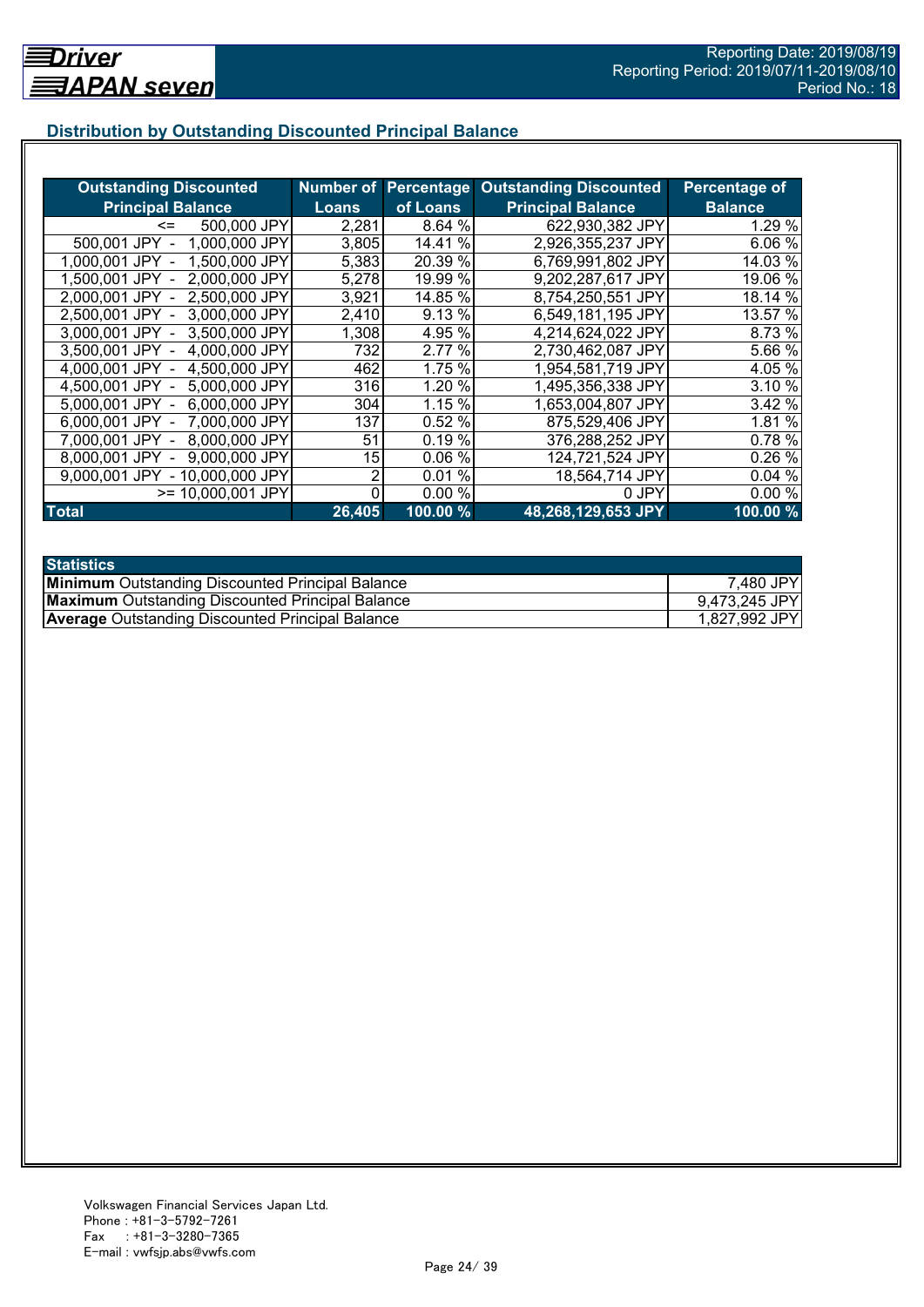## **Distribution by Original Principal Amount**

|                                   |        |           | <b>Number of Percentage Outstanding Discounted</b> | <b>Percentage of</b> |
|-----------------------------------|--------|-----------|----------------------------------------------------|----------------------|
| <b>Original Principal Balance</b> | Loans  | of Loans  | <b>Principal Balance</b>                           | <b>Balance</b>       |
| 500,000 JPY<br><=                 | 2561   | 0.97%     | 39,526,708 JPY                                     | 0.08%                |
| 1,000,000 JPY<br>500,001 JPY      | 1,562  | 5.92 %    | 649,123,300 JPY                                    | 1.34 %               |
| 1,500,000 JPY<br>1.000.001 JPY    | 2,988  | 11.32 %   | 2,215,410,280 JPY                                  | 4.59 %               |
| 2,000,000 JPY<br>1.500.001 JPY    | 4,061  | 15.38 %   | 4,602,842,887 JPY                                  | 9.54 %               |
| 2,500,000 JPY<br>2.000.001 JPY    | 4,077  | 15.44 %   | 6,002,333,570 JPY                                  | 12.44 %              |
| 3,000,000 JPY<br>2.500.001 JPY    | 4,021  | 15.23 %   | 7,280,017,965 JPY                                  | 15.08 %              |
| 3,000,001 JPY -<br>3,500,000 JPY  | 3,039  | 11.51 %   | 6,554,155,180 JPY                                  | 13.58 %              |
| 4,000,000 JPY<br>3,500,001 JPY    | 2,186  | 8.28 %    | 5,461,083,367 JPY                                  | 11.31 %              |
| 4,500,000 JPY<br>4,000,001 JPY    | 1,271  | 4.81%     | 3,636,796,931 JPY                                  | 7.53 %               |
| 5,000,000 JPY<br>4.500.001 JPY -  | 924    | 3.50 %    | 2,953,321,493 JPY                                  | 6.12%                |
| 6,000,000 JPY<br>5,000,001 JPY -  | 911    | 3.45%     | 3,365,343,783 JPY                                  | 6.97 %               |
| 7,000,000 JPY<br>6,000,001 JPY -  | 504    | %<br>1.91 | 2,174,445,735 JPY                                  | 4.50 %               |
| 8,000,000 JPY<br>7.000.001 JPY -  | 287    | 1.09 %    | 1,431,807,318 JPY                                  | 2.97 %               |
| 9.000.000 JPY<br>8.000.001 JPY    | 132    | 0.50 %    | 733,051,319 JPY                                    | 1.52 %               |
| - 10,000,000 JPY<br>9.000.001 JPY | 104    | 0.39 %    | 650,002,799 JPY                                    | 1.35 %               |
| $>= 10,000,001$ JPY               | 82     | 0.31%     | 518,867,018 JPY                                    | 1.07 %               |
| <b>Total</b>                      | 26,405 | 100.00 %  | 48,268,129,653 JPY                                 | 100.00%              |

| <b>Statistics</b>                         |                |
|-------------------------------------------|----------------|
| <b>Minimum</b> Original Principal Balance | 100,000 JPY    |
| <b>Maximum</b> Original Principal Balance | 20,000,000 JPY |
| <b>Average Original Principal Balance</b> | 2,817,724 JPY  |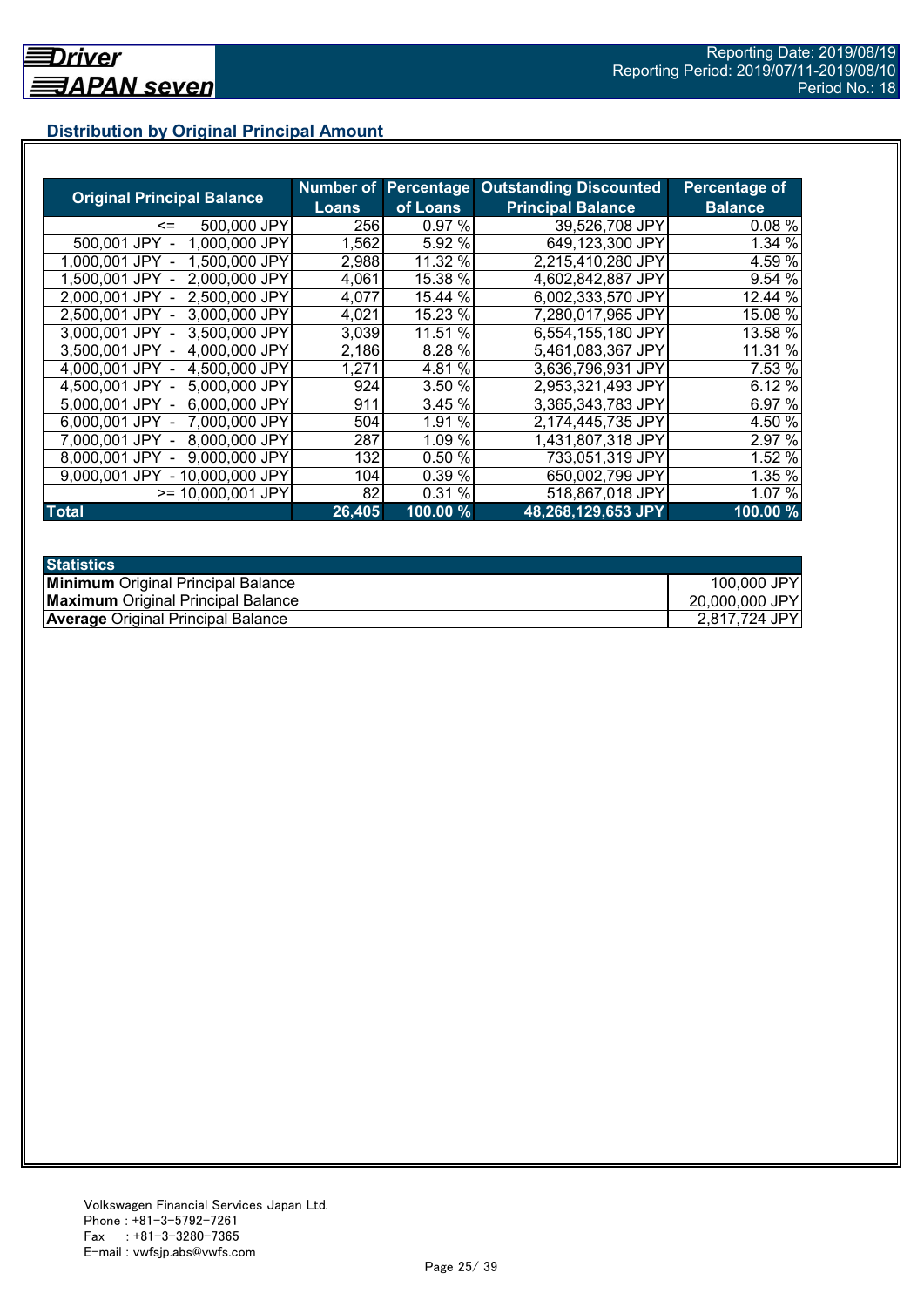## **Distribution by Interest Rate paid by the Obligor**

| Interest Rate paid by the Number of Percentage |        |           | <b>Outstanding Discounted Percentage</b> |            |
|------------------------------------------------|--------|-----------|------------------------------------------|------------|
| <b>Obligor</b>                                 | Loans  | of Loans  | <b>Principal Balance</b>                 | of Balance |
| $0.900\%$                                      | 312    | $1.18 \%$ | 713,037,894 JPY                          | 1.48 %     |
| $0.900\% < 1.500\%$                            | 4,594  | 17.40 %   | 9,516,467,330 JPY                        | 19.72 %    |
| 1.500 % < 2.000 %                              | 8,641  | 32.72 %   | 17,572,999,871 JPY                       | 36.41 %    |
| $2.000 \% < 2.500 \%$                          | 169    | 0.64%     | 605,426,912 JPY                          | 1.25 %     |
| $2.500 \% < 3.000 \%$                          | 8,640  | 32.72 %   | 15,831,696,142 JPY                       | 32.80 %    |
| $3.000 \% < 3.500 \%$                          | 1,044  | 3.95%     | 784,508,279 JPY                          | 1.63%      |
| $3.500 \% < 4.000 \%$                          | 2,997  | 11.35 %   | 3,236,389,767 JPY                        | 6.71 %     |
| 4.000 % < 4.500 %                              | 8      | 0.03%     | 7,603,458 JPY                            | 0.02%      |
| 4.500 % < 5.000 %                              | 0      | 0.00%     | 0 JPY                                    | 0.00%      |
| 5.000 % or more                                |        | 0.00%     | 0 JPY                                    | 0.00%      |
| Total                                          | 26,405 | 100.00%   | 48,268,129,653 JPY                       | 100.00 %   |

| <b>Statistics</b>                     |           |
|---------------------------------------|-----------|
| <b>Minimum</b> Interest Rate          | $0.10 \%$ |
| <b>Maximum</b> Interest Rate          | 4.09 %    |
| <b>Weighted Average Interest Rate</b> | $2.18 \%$ |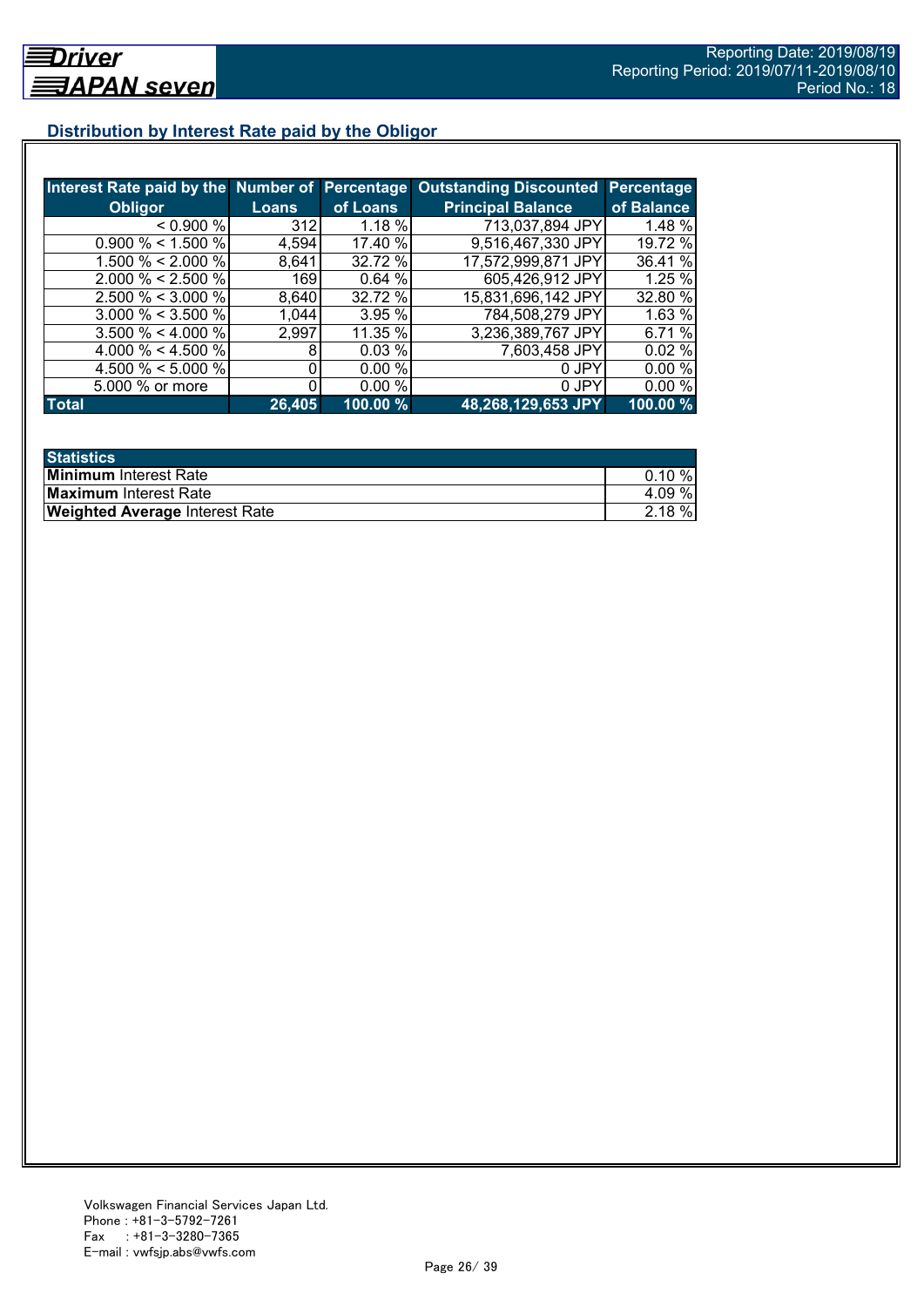## **Distribution by Original Term**

| Length of Original Term Number of Percentage |              |          | <b>Outstanding Discounted Percentage</b> |            |
|----------------------------------------------|--------------|----------|------------------------------------------|------------|
| (months)                                     | <b>Loans</b> | of Loans | <b>Principal Balance</b>                 | of Balance |
| $6 - 12$                                     | 16           | 0.06%    | 2,160,507 JPY                            | 0.00%      |
| $13 - 18$                                    | 21           | 0.08%    | 2,505,495 JPY                            | 0.01%      |
| $19 - 24$                                    | 844          | 3.20%    | 283,663,897 JPY                          | 0.59 %     |
| $25 - 30$                                    | 96           | 0.36 %   | 41,628,925 JPY                           | 0.09%      |
| $31 - 36$                                    | 10,185       | 38.57 %  | 19,307,504,190 JPY                       | 40.00 %    |
| $37 - 42$                                    | 71           | 0.27%    | 56,063,930 JPY                           | 0.12%      |
| $43 - 48$                                    | 1,526        | 5.78 %   | 1,849,934,084 JPY                        | 3.83 %     |
| $49 - 54$                                    | 15           | 0.06%    | 17,578,873 JPY                           | 0.04%      |
| $55 - 60$                                    | 13,080       | 49.54 %  | 25,704,119,244 JPY                       | 53.25 %    |
| $61 - 66$                                    | 17           | 0.06%    | 30,218,232 JPY                           | 0.06%      |
| $67 - 72$                                    | 417          | 1.58 %   | 677,094,229 JPY                          | 1.40%      |
| 73 - 84                                      | 117          | 0.44%    | 295,658,047 JPY                          | 0.61%      |
| <b>Total</b>                                 | 26,405       | 100.00 % | 48,268,129,653 JPY                       | 100.00 %   |

| <b>Statistics</b>                               |       |
|-------------------------------------------------|-------|
| <b>Minimum</b> Original Term in months          |       |
| <b>Maximum</b> Original Term in months          | 84    |
| <b>Weighted Average Original Term in months</b> | 49.99 |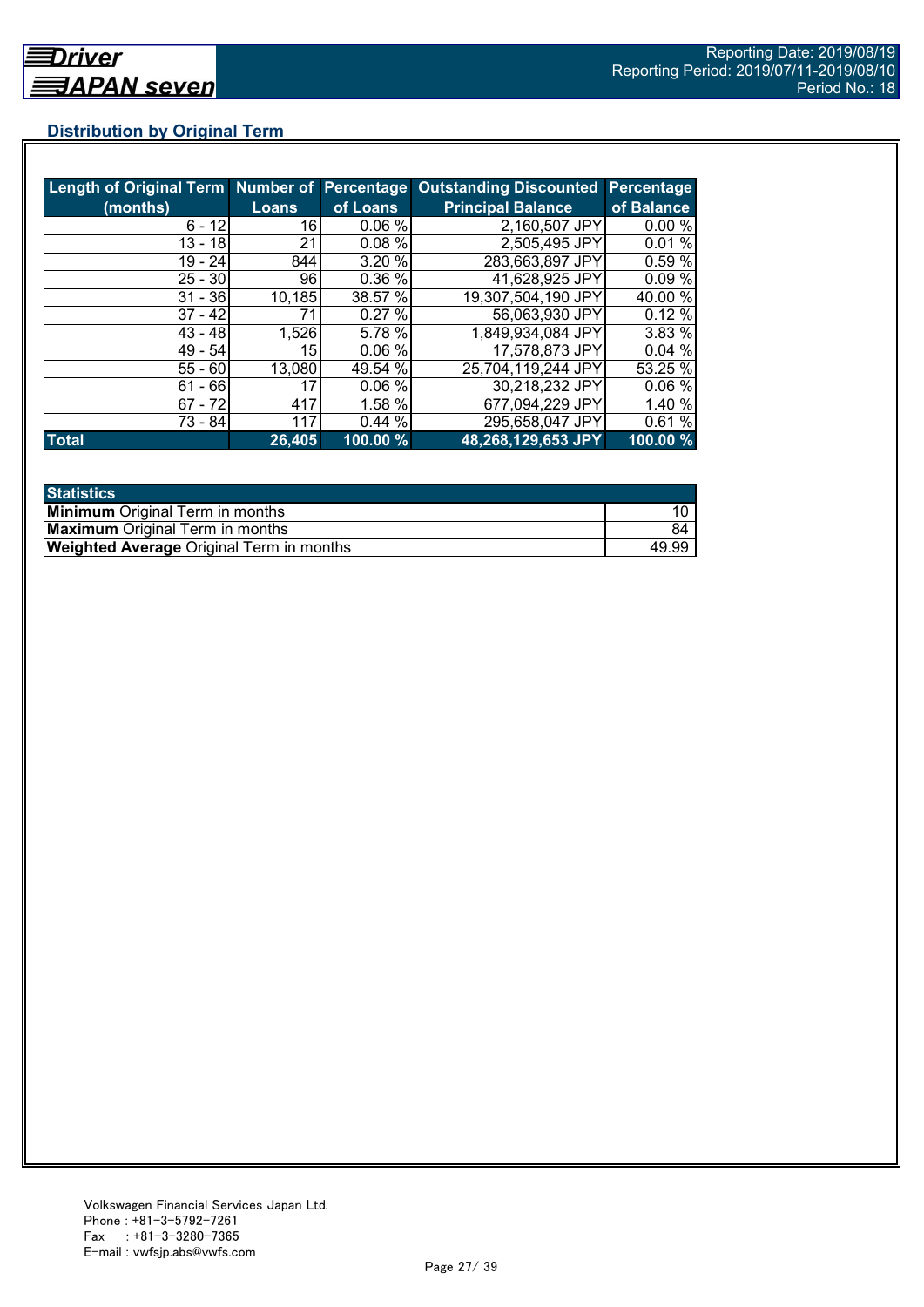## **Distribution by Remaining Term**

| <b>Length of Remaining</b> |              | <b>Number of Percentage</b> | <b>Outstanding Discounted</b> | <b>Percentage</b> |
|----------------------------|--------------|-----------------------------|-------------------------------|-------------------|
| <b>Term (months)</b>       | <b>Loans</b> | of Loans                    | <b>Principal Balance</b>      | of Balance        |
| $= 12$                     | 6,240        | 23.63 %                     | 8,680,947,447 JPY             | 17.98 %           |
| $13 - 18$                  | 4,306        | 16.31 %                     | 8.309,066,983 JPY             | 17.21 %           |
| $19 - 24$                  | 2,704        | 10.24 %                     | 4,653,721,699 JPY             | 9.64%             |
| $25 - 30$                  | 2,640        | 10.00 %                     | 4,442,863,142 JPY             | 9.20 %            |
| $31 - 36$                  | 4,675        | 17.70 %                     | 8.843,727,880 JPY             | 18.32 %           |
| $37 - 42$                  | 3,881        | 14.70 %                     | 8.580,698,249 JPY             | 17.78 %           |
| $43 - 48$                  | 1,408        | 5.33 %                      | 3,362,718,542 JPY             | 6.97 %            |
| 49 - 54                    | 439          | 1.66 %                      | 1,104,184,980 JPY             | 2.29 %            |
| $55 - 60$                  | 62           | 0.23%                       | 141,340,776 JPY               | 0.29%             |
| - 66<br>61                 | 40           | 0.15%                       | 119,907,972 JPY               | 0.25%             |
| $67 - 72$                  | 8            | 0.03%                       | 22,912,590 JPY                | 0.05%             |
| 73 - 84                    | っ            | 0.01%                       | 6,039,393 JPY                 | 0.01%             |
| <b>Total</b>               | 26,405       | 100.00 %                    | 48,268,129,653 JPY            | 100.00 %          |

| <b>Statistics</b>                                |       |
|--------------------------------------------------|-------|
| <b>Minimum</b> Remaining Term in months          |       |
| <b>Maximum</b> Remaining Term in months          |       |
| <b>Weighted Average Remaining Term in months</b> | 26.38 |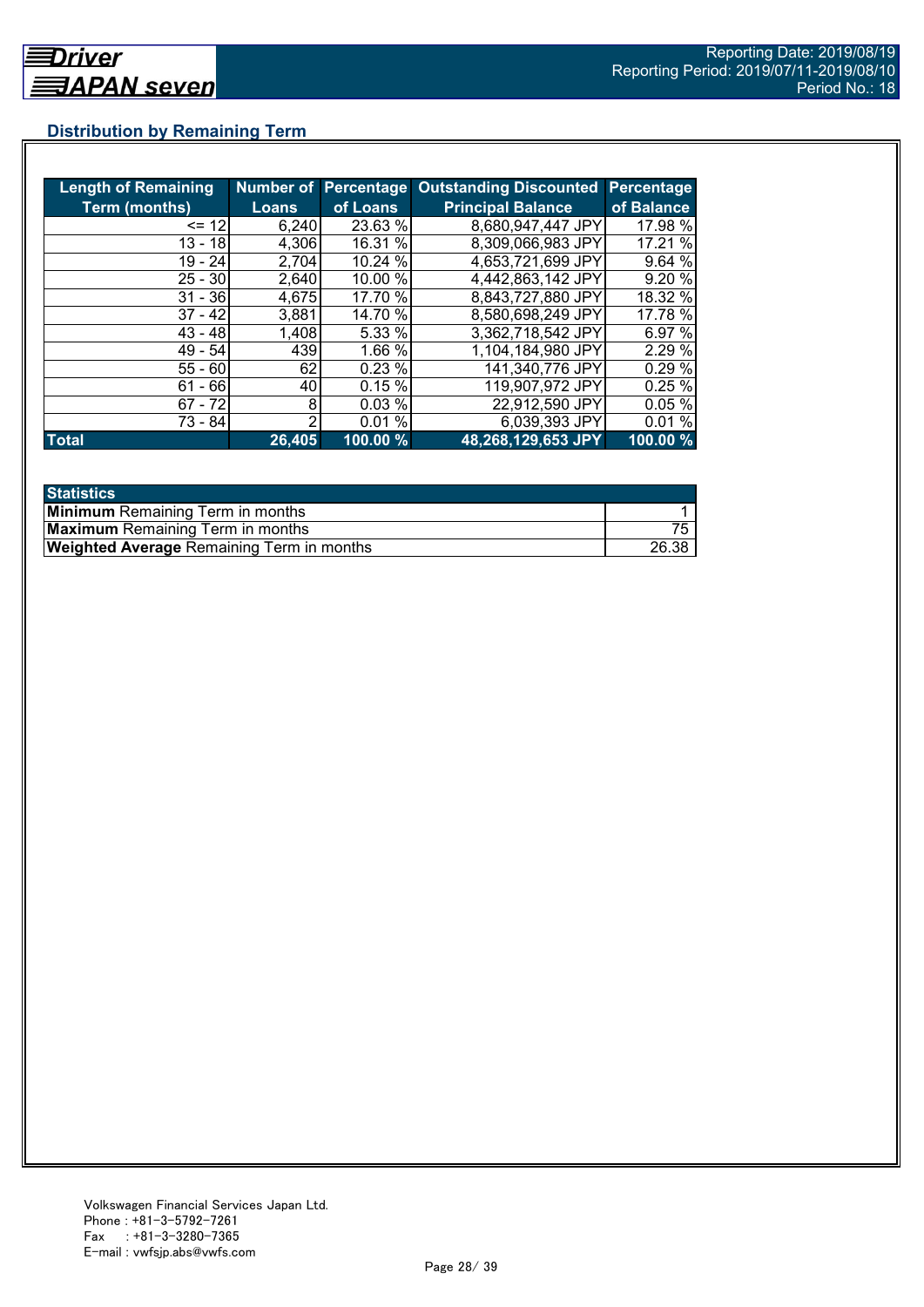## **Distribution by Seasoning**

|                           |        |          | Number of Percentage Outstanding Discounted | Percentage |
|---------------------------|--------|----------|---------------------------------------------|------------|
| <b>Seasoning (months)</b> | Loans  | of Loans | <b>Principal Balance</b>                    | of Balance |
| $= 12$                    | 954    | 3.61%    | 2,190,421,042 JPY                           | 4.54 %     |
| 13 - 18                   | 3,422  | 12.96 %  | 7,063,885,127 JPY                           | 14.63 %    |
| $19 - 24$                 | 9,443  | 35.76 %  | 18,511,140,404 JPY                          | 38.35 %    |
| $25 - 30$                 | 8,392  | 31.78 %  | 14,712,637,502 JPY                          | 30.48 %    |
| $31 - 36$                 | 2,624  | 9.94%    | 4,031,621,199 JPY                           | 8.35 %     |
| $37 - 42$                 | 966    | 3.66 %   | 1,226,179,057 JPY                           | 2.54 %     |
| $43 - 48$                 | 299    | 1.13 %   | 302,388,437 JPY                             | 0.63 %     |
| $49 - 54$                 | 176    | 0.67%    | 146,943,574 JPY                             | 0.30%      |
| $55 - 60$                 | 110    | 0.42%    | 71,589,897 JPY                              | 0.15%      |
| $61 - 66$                 | 9      | 0.03%    | 5,743,846 JPY                               | 0.01%      |
| $67 - 72$                 | 8      | 0.03%    | 4,917,607 JPY                               | 0.01%      |
| 73 - 84                   | っ      | 0.01%    | 661,961 JPY                                 | 0.00%      |
| <b>Total</b>              | 26,405 | 100.00 % | 48,268,129,653 JPY                          | 100.00 %   |

| <b>Statistics</b>                           |       |
|---------------------------------------------|-------|
| <b>Minimum</b> Seasoning in months          |       |
| <b>Maximum</b> Seasoning in months          |       |
| <b>Weighted Average</b> Seasoning in months | 23.62 |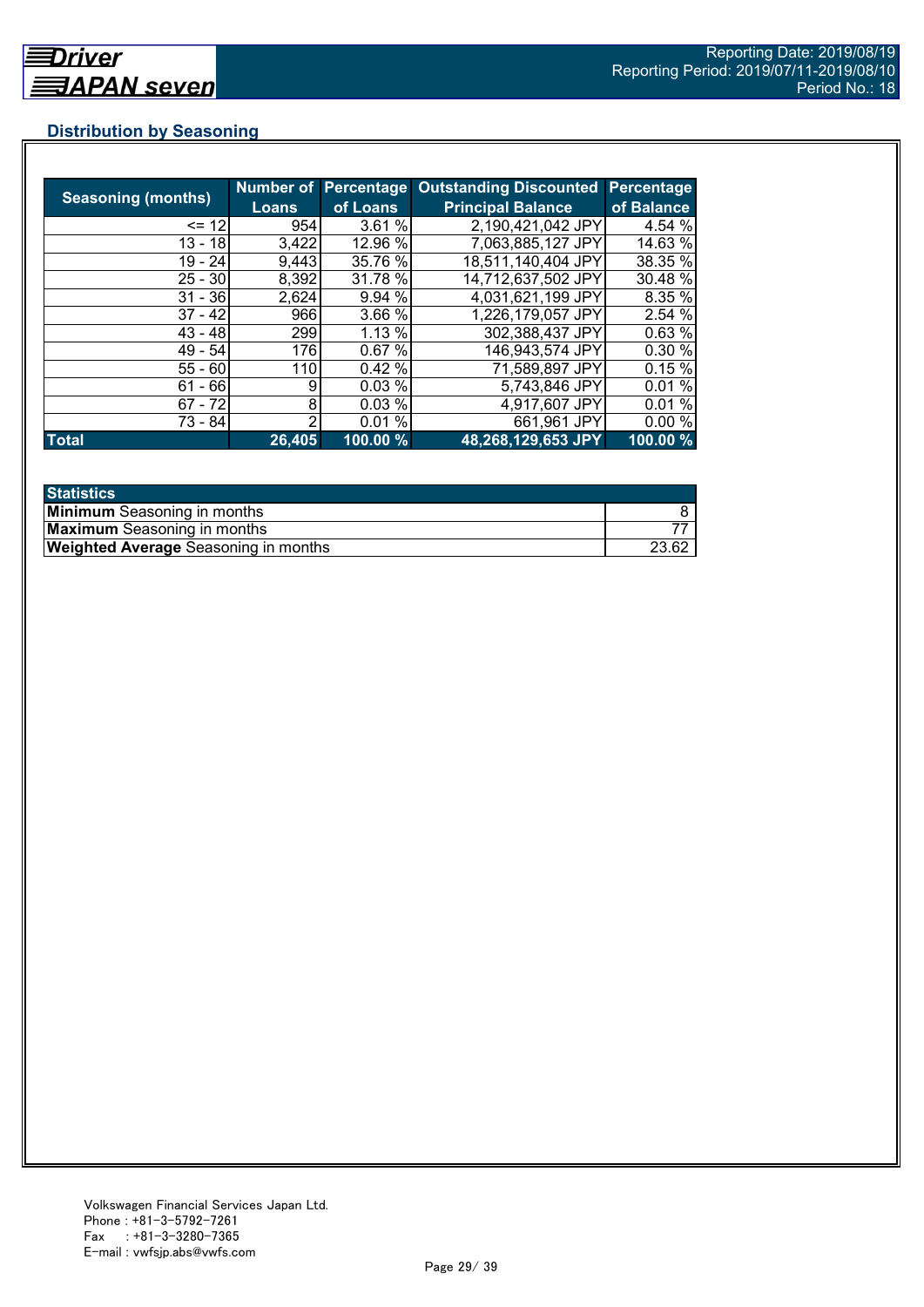## **Distribution by Type of Car**

| <b>Type of Car</b> |              |          |                                                        |            |
|--------------------|--------------|----------|--------------------------------------------------------|------------|
| Type of Car        |              |          | Number of Percentage Outstanding Discounted Percentage |            |
|                    | <b>Loans</b> | of Loans | <b>Principal Balance</b>                               | of Balance |
| <b>New</b>         | 17.477       | 66.19 %  | 37,845,571,684 JPY                                     | 78.41 %    |
| Used               | 8.928        | 33.81 %  | 10,422,557,969 JPY                                     | 21.59 %    |
| <b>Total</b>       | 26,405       | 100.00 % | 48,268,129,653 JPY                                     | 100.00 %   |

#### **Type of Car: Only Balloon Loans**

| Type of Car  | <b>Loans</b> | of Loans    | Number of Percentage Outstanding Discounted Percentage<br><b>Principal Balance</b> | of Balance  |
|--------------|--------------|-------------|------------------------------------------------------------------------------------|-------------|
| <b>New</b>   | 16,697       | 76.26 %     | 36.747.059.806 JPYL                                                                | 83.06 %     |
| <b>Used</b>  | 5.197        | 23.74 %     | 7.494.262.754 JPY                                                                  | 16.94 %     |
| <b>Total</b> | 21,894       | $100.00 \%$ | 44,241,322,560 JPY                                                                 | $100.00 \%$ |

#### **Type of Car: Only Equal Instalment Loans**

| <b>Type of Car</b> | <b>Loans</b> | of Loans    | Number of Percentage Outstanding Discounted Percentage<br><b>Principal Balance</b> | of Balance |
|--------------------|--------------|-------------|------------------------------------------------------------------------------------|------------|
| <b>New</b>         | 780I         | 17.29%      | 1,098,511,878 JPY                                                                  | 27.28 %    |
| <b>Used</b>        | 3.731        | 82.71 %     | 2,928,295,215 JPY                                                                  | 72.72 %    |
| <b>Total</b>       | 4.511        | $100.00 \%$ | $ 4,026,807,093$ JPY                                                               | 100.00 %   |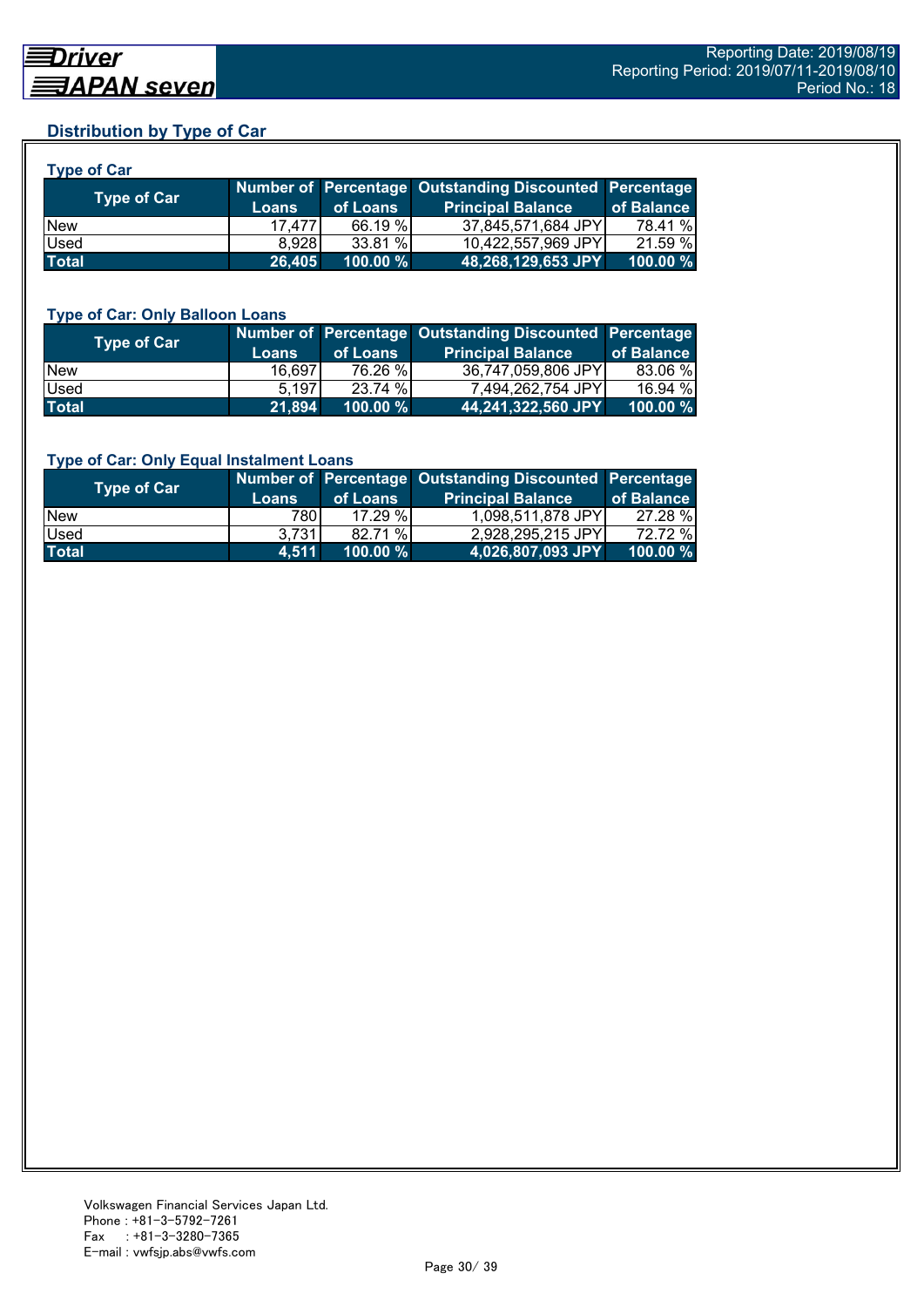## **Distribution by Brand and Model**

| <b>Make</b>                  | <b>Model</b>                      |                         |                | Number of Percentage Outstanding Discounted Percentage |                 |
|------------------------------|-----------------------------------|-------------------------|----------------|--------------------------------------------------------|-----------------|
|                              |                                   | <b>Loans</b>            | of Loans       | <b>Principal Balance</b>                               | of Balance      |
| Audi                         | Α1                                | 847                     | 3.21 %         | 1,057,944,271 JPY                                      | 2.19 %          |
|                              | A3                                | 2,229                   | 8.44 %         | 3,528,254,534 JPY                                      | 7.31%           |
|                              | A4                                | 1,860                   | 7.04%          | 4,507,543,391 JPY                                      | 9.34 %          |
|                              | A <sub>5</sub>                    | 597                     | 2.26 %         | 1,650,678,637 JPY                                      | 3.42 %          |
|                              | A <sub>6</sub>                    | 553                     | 2.09 %         | 1,304,350,734 JPY                                      | 2.70 %          |
|                              | $\overline{A7}$                   | 194                     | 0.73%          | 665,220,681 JPY                                        | 1.38 %          |
|                              | A <sub>8</sub><br>$\overline{S1}$ | 68<br>86                | 0.26%<br>0.33% | 261,238,498 JPY                                        | 0.54 %<br>0.29% |
|                              | $\overline{\mathsf{S}3}$          | 296                     | 1.12%          | 141,565,337 JPY                                        |                 |
|                              | $\overline{\mathsf{S}4}$          | 144                     | 0.55%          | 689,843,341 JPY<br>541,978,077 JPY                     | 1.43 %<br>1.12% |
|                              | $\overline{\text{S5}}$            | 92                      | 0.35%          | 355,619,102 JPY                                        | 0.74 %          |
|                              | $\overline{\mathsf{S6}}$          | $\overline{25}$         | 0.09%          | 81.981.877 JPY                                         | 0.17%           |
|                              | $\overline{\mathsf{S}7}$          | 25                      | 0.09%          | 87,327,926 JPY                                         | 0.18%           |
|                              | S <sub>8</sub>                    | 16                      | 0.06%          | 79,095,661 JPY                                         | 0.16%           |
|                              | SQ5                               | 31                      | 0.12%          | 175,862,171 JPY                                        | 0.36 %          |
|                              | RS <sub>3</sub>                   | $\overline{26}$         | 0.10%          | 107,063,210 JPY                                        | 0.22%           |
|                              | RS4                               | 7                       | 0.03%          | 24,868,804 JPY                                         | 0.05%           |
|                              | $\overline{\text{RS5}}$           | 6                       | 0.02%          | 14,420,569 JPY                                         | 0.03%           |
|                              | RS <sub>6</sub>                   | $\overline{7}$          | 0.03%          | 23,517,903 JPY                                         | 0.05%           |
|                              | $\overline{\text{RS}7}$           | 6                       | 0.02%          | 28,162,907 JPY                                         | 0.06 %          |
|                              | Q2                                | 511                     | 1.94 %         | 1,190,311,538 JPY                                      | 2.47 %          |
|                              | Q3                                | 684                     | 2.59 %         | 1,278,090,887 JPY                                      | 2.65 %          |
|                              | Q5                                | 502                     | 1.90 %         | 1,416,097,874 JPY                                      | 2.93 %          |
|                              | Q7                                | 197                     | 0.75%          | 905,453,032 JPY                                        | 1.88 %          |
|                              | RSQ3                              | 13                      | 0.05 %         | 46,421,030 JPY                                         | 0.10%           |
|                              | ТT                                | 604                     | 2.29 %         | 1,449,061,189 JPY                                      | 3.00 %          |
|                              | R <sub>8</sub>                    | 8                       | 0.03%          | 48,208,099 JPY                                         | 0.10%           |
|                              | <b>AUDI OTHERS</b>                | 0                       | 0.00%          | 0 JPY                                                  | 0.00%           |
|                              | Subtotal                          | 9,634                   | 36.49 %        | 21,660,181,280 JPY                                     | 44.87 %         |
| <b>Bentley</b>               | <b>ARNAGE</b>                     | 0                       | 0.00%          | 0 JPY                                                  | 0.00%           |
|                              | <b>AZURE</b>                      | 0                       | 0.00%          | 0 JPY                                                  | 0.00%           |
|                              | <b>BENTAYGA</b>                   | 0                       | 0.00%          | 0 JPY                                                  | 0.00%           |
|                              | <b>CONTINENTAL</b>                | 10                      | 0.04%          | 57,703,993 JPY                                         | 0.12%           |
|                              | <b>FLYING SPUR</b>                | $\overline{\mathbf{c}}$ | 0.01%          | 7,874,488 JPY                                          | 0.02%           |
|                              | <b>MULSANNE</b>                   | 0                       | 0.00%          | 0 JPY                                                  | 0.00%           |
|                              | <b>BENTLEY</b>                    | 0                       | 0.00 %         | 0 JPY                                                  | 0.00%           |
|                              | <b>OTHERS</b>                     |                         |                |                                                        |                 |
|                              | Subtotal                          | 12                      | 0.05%          | 65,578,481 JPY                                         | 0.14%           |
| Lamborghini                  | <b>AVENTADOR</b><br><b>DIABLO</b> | 0<br>0                  | 0.00%<br>0.00% | 0 JPY<br>0 JPY                                         | 0.00%<br>0.00%  |
|                              | <b>GALLARDO</b>                   | $\overline{2}$          | 0.01%          | 11,914,250 JPY                                         | 0.02%           |
|                              | <b>HURACÁN</b>                    | 4                       | 0.02%          | 20,129,789 JPY                                         | 0.04%           |
|                              | <b>MULCIELAGO</b>                 | 0                       | 0.00%          | 0 JPY                                                  | 0.00%           |
|                              | <b>LAMBORGHINI</b>                |                         |                |                                                        |                 |
|                              | <b>OTHERS</b>                     | 0                       | 0.00%          | 0 JPY                                                  | 0.00%           |
|                              | Subtotal                          | $6 \overline{6}$        | 0.02%          | 32,044,039 JPY                                         | 0.07%           |
| <b>VW</b>                    | ARTEON                            | 108                     | 0.41%          | 395,375,239 JPY                                        | 0.82%           |
|                              | <b>BEETLE</b>                     | 1,645                   | 6.23 %         | 2,452,376,599 JPY                                      | 5.08 %          |
|                              | <b>BORA</b>                       | 0                       | 0.00%          | 0 JPY                                                  | 0.00 %          |
|                              | EOS                               | $\mathbf 0$             | 0.00%          | 0 JPY                                                  | 0.00%           |
|                              | <b>GOLF</b>                       | 6,589                   | 24.95 %        | 10.787.077.622 JPY                                     | 22.35 %         |
|                              | JETTA                             | 2                       | 0.01%          | 667,745 JPY                                            | 0.00%           |
|                              | LUPO                              | 0                       | 0.00%          | 0 JPY                                                  | 0.00%           |
|                              | <b>PASSAT</b>                     | 1,332                   | 5.04 %         | 2,553,064,680 JPY                                      | 5.29 %          |
|                              | <b>POLO</b>                       | 2,947                   | 11.16 %        | 3,381,056,357 JPY                                      | 7.00 %          |
|                              | <b>SCIROCCO</b>                   | 12                      | 0.05%          | 10,050,231 JPY                                         | 0.02%           |
|                              | <b>SHARAN</b>                     | 449                     | 1.70 %         | 808,606,344 JPY                                        | 1.68 %          |
|                              | <b>TIGUAN</b>                     | 1,018                   | 3.86 %         | 2,346,892,257 JPY                                      | 4.86%           |
|                              | <b>TOUAREG</b>                    | 63                      | 0.24 %         | 160,827,017 JPY                                        | 0.33 %          |
|                              | <b>TOURAN</b>                     | 1,459                   | 5.53 %         | 2,672,994,036 JPY                                      | 5.54 %          |
|                              | UP                                | 1,118                   | 4.23 %         | 928,104,594 JPY                                        | 1.92 %          |
|                              | <b>VENTO</b>                      | 0                       | 0.00 %         | 0 JPY                                                  | 0.00%           |
|                              | <b>VW OTHERS</b>                  | $\overline{0}$          | 0.00%          | 0 JPY                                                  | 0.00%           |
|                              | <b>Subtotal</b>                   | 16,742                  | 63.00 %        | 26,497,092,721 JPY                                     | 54.08 %         |
| <b>Non VW Group Vehicles</b> |                                   | 11                      | 0.04%          | 13,233,132 JPY                                         | 0.03%           |
|                              | Subtotal                          | 11                      | 0.04%          | 13,233,132 JPY                                         | 0.03%           |
|                              | <b>Total</b>                      | 26,405                  | $100.00\%$     | 48,268,129,653 JPY                                     | 100.00 %        |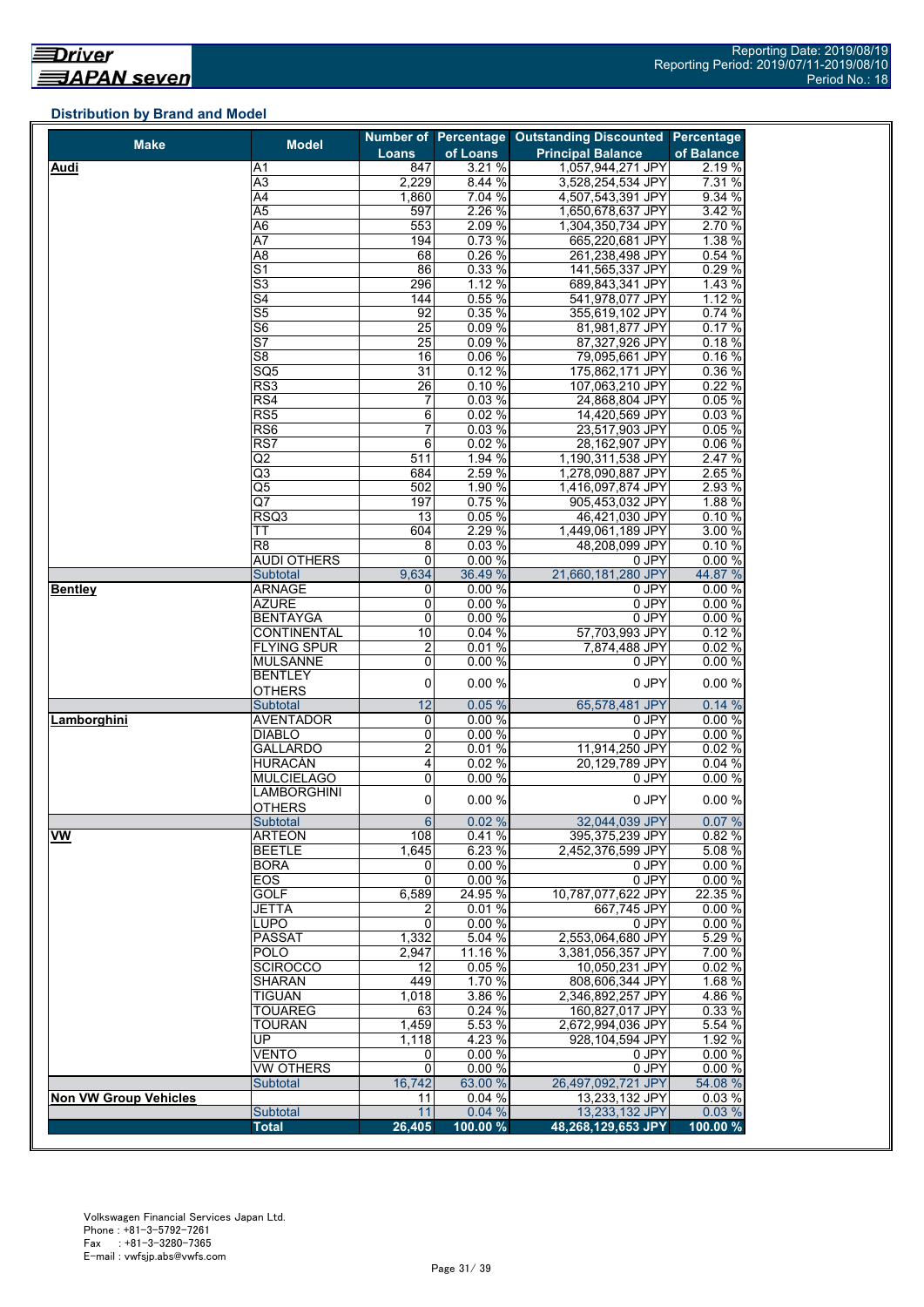## **Geographic Distribution by Prefecture**

| <b>Prefecture</b> |              | <b>Number of Percentage</b> | <b>Outstanding Discounted</b> | <b>Percentage</b> |
|-------------------|--------------|-----------------------------|-------------------------------|-------------------|
|                   | <b>Loans</b> | of Loans                    | <b>Principal Balance</b>      | of Balance        |
| Tokyo             | 4,011        | 15.19 %                     | 8,328,059,889 JPY             | 17.25%            |
| Kanagawa          | 2,680        | 10.15 %                     | 5,045,803,240 JPY             | 10.45 %           |
| Aichi             | 2,034        | 7.70 %                      | 3,567,635,208 JPY             | 7.39 %            |
| Osaka             | 1,639        | 6.21 $\sqrt{8}$             | 3,201,793,574 JPY             | $6.63\%$          |
| Saitama           | 1,743        | $6.60\%$                    | 3,200,477,429 JPY             | $6.63\%$          |
| Fukuoka           | 1,268        | 4.80 $\sqrt{2}$             | 2,327,951,047 JPY             | 4.82 $\sqrt{8}$   |
| Chiba             | 1,123        | $4.25\%$                    | 1,958,780,943 JPY             | 4.06 $\sqrt{6}$   |
| Hokkaido          | 942          | 3.57%                       | 1,876,175,523 JPY             | 3.89%             |
| Ibaraki           | 833          | 3.15%                       | 1,477,422,917 JPY             | 3.06 %            |
| Hyogo             | 843          | $3.19\%$                    | 1,468,816,895 JPY             | $3.04\%$          |
| Shizuoka          | 801          | 3.03%                       | 1,432,866,609 JPY             | 2.97%             |
| Tochigi           | 635          | 2.40%                       | 1,088,785,247 JPY             | 2.26%             |
| Gunma             | 517          | 1.96%                       | 890,984,089 JPY               | 1.85%             |
| Miyagi            | 495          | $1.87\%$                    | 867,180,284 JPY               | 1.80%             |
| Hiroshima         | 517          | $1.96\%$                    | 810,934,704 JPY               | $1.68\%$          |
| Kyoto             | 434          | 1.64%                       | 759,919,904 JPY               | 1.57%             |
| Gifu              | 390          | 1.48 $\sqrt{8}$             | 682,269,312 JPY               | $1.41\%$          |
| Nagano            | 371          | 1.41 $\sqrt{2}$             | 649,791,672 JPY               | 1.35 %            |
| Mie               | 327          | 1.24 $\frac{2}{6}$          | 575,576,389 JPY               | 1.19 %            |
| Fukushima         | 321          | 1.22%                       | 533,784,065 JPY               | 1.11 %            |
| Oita              | 283          | 1.07%                       | 505,520,634 JPY               | 1.05 %            |
| Nara              | 259          | $0.98\%$                    | 471,749,126 JPY               | 0.98%             |
| Niigata           | 281          | $1.06\%$                    | 434,631,079 JPY               | 0.90%             |
| Kagoshima         | 236          | 0.89%                       | 417,615,777 JPY               | 0.87%             |
| Okayama           | 261          | $0.99\%$                    | 417,251,656 JPY               | 0.86%             |
| Shiga             | 238          | 0.90%                       | 413,473,661 JPY               | 0.86%             |
| Kumamoto          | 248          | $0.94\%$                    | 410,240,736 JPY               | 0.85%             |
| Yamanashi         | 197          | $0.75\%$                    | 376,774,794 JPY               | 0.78%             |
| Yamaguchi         | 248          | 0.94 %                      | 375,153,912 JPY               | $0.78\%$          |
| Ishikawa          | 196          | $0.74\%$                    | 352,057,881 JPY               | 0.73 %            |
| Wakayama          | 179          | $0.68\sqrt{6}$              | 316,260,363 JPY               | $0.66\%$          |
| Yamagata          | 202          | $0.77\%$                    | 311,178,199 JPY               | 0.64 %            |
| Toyama            | 199          | $0.75\%$                    | 294,718,122 JPY               | $0.61\%$          |
| Fukui             | 150          | 0.57%                       | 274,450,405 JPY               | $0.57\%$          |
| Nagasaki          | 156          | 0.59%                       | 267,248,353 JPY               | 0.55%             |
| Iwate             | 156          | 0.59%                       | 263,874,098 JPY               | 0.55%             |
| Miyazaki          | 138          | 0.52%                       | 251,377,908 JPY               | 0.52%             |
| Ehime             | 144          | 0.55 %                      | 239,967,177 JPY               | 0.50 %            |
| Kagawa            | 120          | $0.45\%$                    | 189,201,821 JPY               | 0.39 %            |
| Saga              | 118          | 0.45 %                      | 186,144,059 JPY               | 0.39 %            |
| Aomori            | 115          | 0.44%                       | 182,459,731 JPY               | 0.38 %            |
| Tokushima         | 92           | 0.35%                       | 145,002,545 JPY               | 0.30 %            |
|                   |              | 0.34 %                      |                               | 0.29%             |
| Akita<br>Okinawa  | 90<br>56     | $0.21\%$                    | 142,363,756 JPY               | 0.18%             |
| Shimane           | 39           | $0.15\,\sqrt{2}$            | 84,664,088 JPY                | 0.16%             |
|                   |              | $0.17\%$                    | 78,197,945 JPY                |                   |
| Kouchi            | 45<br>35     |                             | 63,400,715 JPY                | 0.13%             |
| Tottori           |              | 0.13%                       | 58,142,172 JPY                | 0.12%             |
| <b>Total</b>      | 26,405       | 100.00 %                    | 48,268,129,653 JPY            | $100.00\%$        |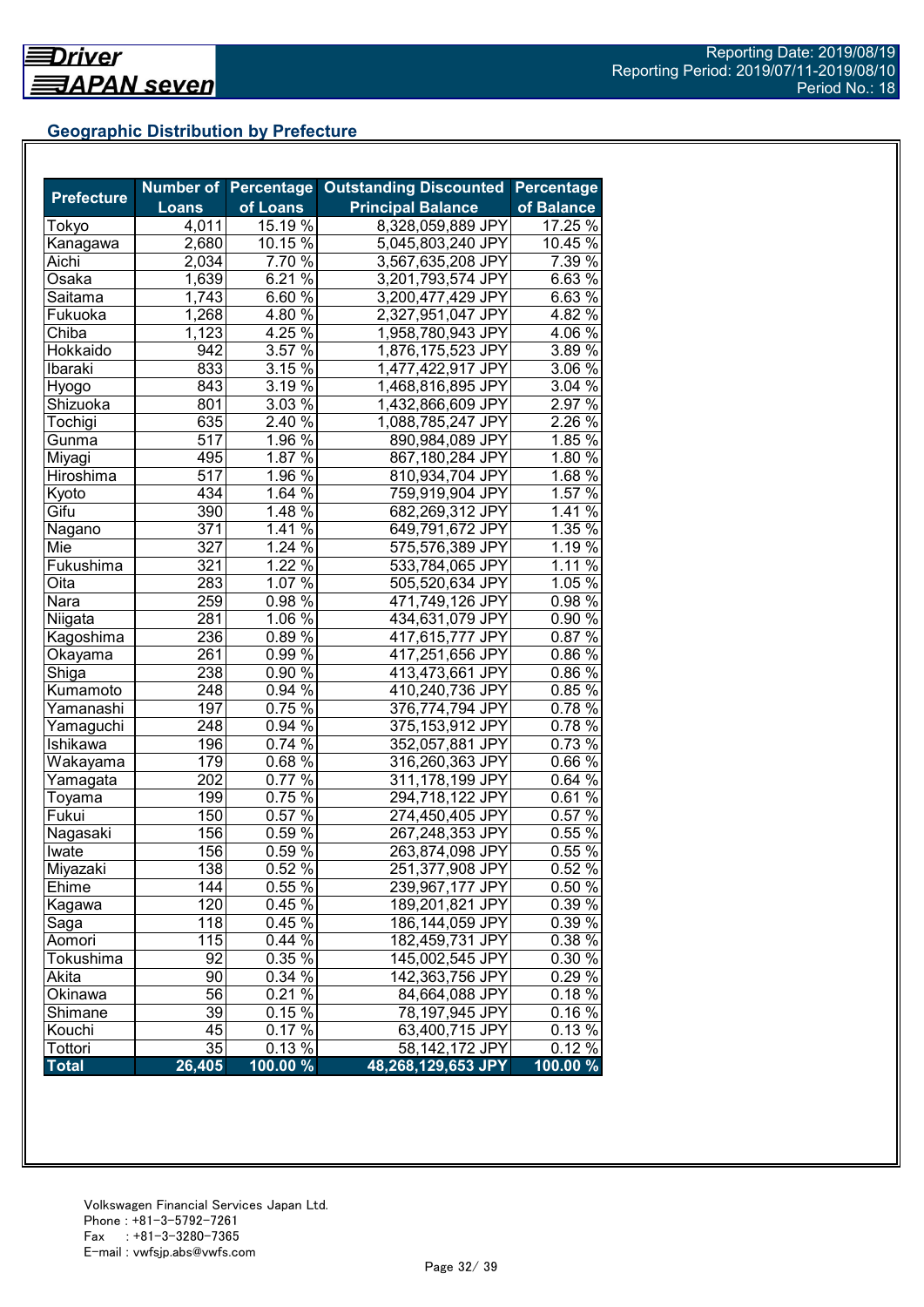## **Distribution by Obligor Concentration**

| Distribution of Loan Contracts and Vehicles per Obligor |           |                  |        |          |                                                        |            |  |
|---------------------------------------------------------|-----------|------------------|--------|----------|--------------------------------------------------------|------------|--|
| <b>Contract</b>                                         | Number of | Percentage of    |        |          | Number of Percentage Outstanding Discounted Percentage |            |  |
| <b>Concentration Customers</b>                          |           | <b>Customers</b> | Loans  | of Loans | <b>Principal Balance</b>                               | of Balance |  |
|                                                         | 25,387    | 96.58 %          | 25,387 | 96.14 %  | 46,025,072,746 JPY                                     | 95.35 %    |  |
|                                                         | 837       | 3.18 %           | 937    | 3.55 %   | 2,038,561,614 JPY                                      | 4.22 %     |  |
|                                                         | 58I       | $0.22 \%$        | 74I    | 0.28%    | 190,460,777 JPY                                        | 0.39 %     |  |
|                                                         |           | 0.02%            |        | 0.03%    | 14,034,516 JPY                                         | 0.03%      |  |
|                                                         |           | 0.00%            |        | 0.00 %   | 0 JPY                                                  | 0.00%      |  |
| $6 - 10$                                                |           | 0.00 %           |        | 0.00%    | 0 JPY                                                  | 0.00%      |  |
| 11 or morel                                             |           | 0.00 %           |        | 0.00 %   | 0 JPY                                                  | 0.00%      |  |
| <b>Total</b>                                            | 26,287    | 100.00 %         | 26,405 | 100.00 % | 48,268,129,653 JPY                                     | 100.00 %   |  |

#### **Top 20 Obligor**

| <b>Number</b>      |                  | Number of Outstanding Discounted Percentage |            |
|--------------------|------------------|---------------------------------------------|------------|
|                    | <b>Contracts</b> | <b>Principal Balance</b>                    | of Balance |
|                    | 2                | 12,389,756 JPY                              | 0.03%      |
| $\overline{2}$     | $\overline{c}$   | 12,362,523 JPY                              | 0.03%      |
| 3                  | $\overline{2}$   | 11,225,997 JPY                              | 0.02%      |
| 4                  | $\overline{2}$   | 10,576,623 JPY                              | 0.02%      |
| 5                  | $\overline{2}$   | 9,521,652 JPY                               | 0.02%      |
| 6                  | 1                | 9,473,245 JPY                               | 0.02%      |
| 7                  |                  | 9,091,469 JPY                               | 0.02%      |
| 8                  |                  | 8,963,524 JPY                               | 0.02%      |
| 9                  | 2                | 8,961,392 JPY                               | 0.02%      |
| 10                 | 1                | 8,669,492 JPY                               | 0.02%      |
| 11                 | 1                | 8,609,328 JPY                               | 0.02%      |
| 12                 |                  | 8,584,295 JPY                               | 0.02%      |
| 13                 |                  | 8,417,724 JPY                               | 0.02%      |
| 14                 | 2                | 8,378,164 JPY                               | 0.02%      |
| 15                 | 1                | 8,375,719 JPY                               | 0.02%      |
| 16                 | 1                | 8,343,427 JPY                               | 0.02%      |
| 17                 | 2                | 8,327,508 JPY                               | 0.02%      |
| 18                 |                  | 8,249,197 JPY                               | 0.02%      |
| 19                 | $\overline{2}$   | 8,230,182 JPY                               | 0.02%      |
| 20                 | 1                | 8,212,782 JPY                               | 0.02%      |
| <b>Total 1 -20</b> | 29               | 184,963,999 JPY                             | 0.38%      |

Remarks:

Figures above are calculated based on each of the Sub-Servicers respectively and not across both of the Sub-Servicers.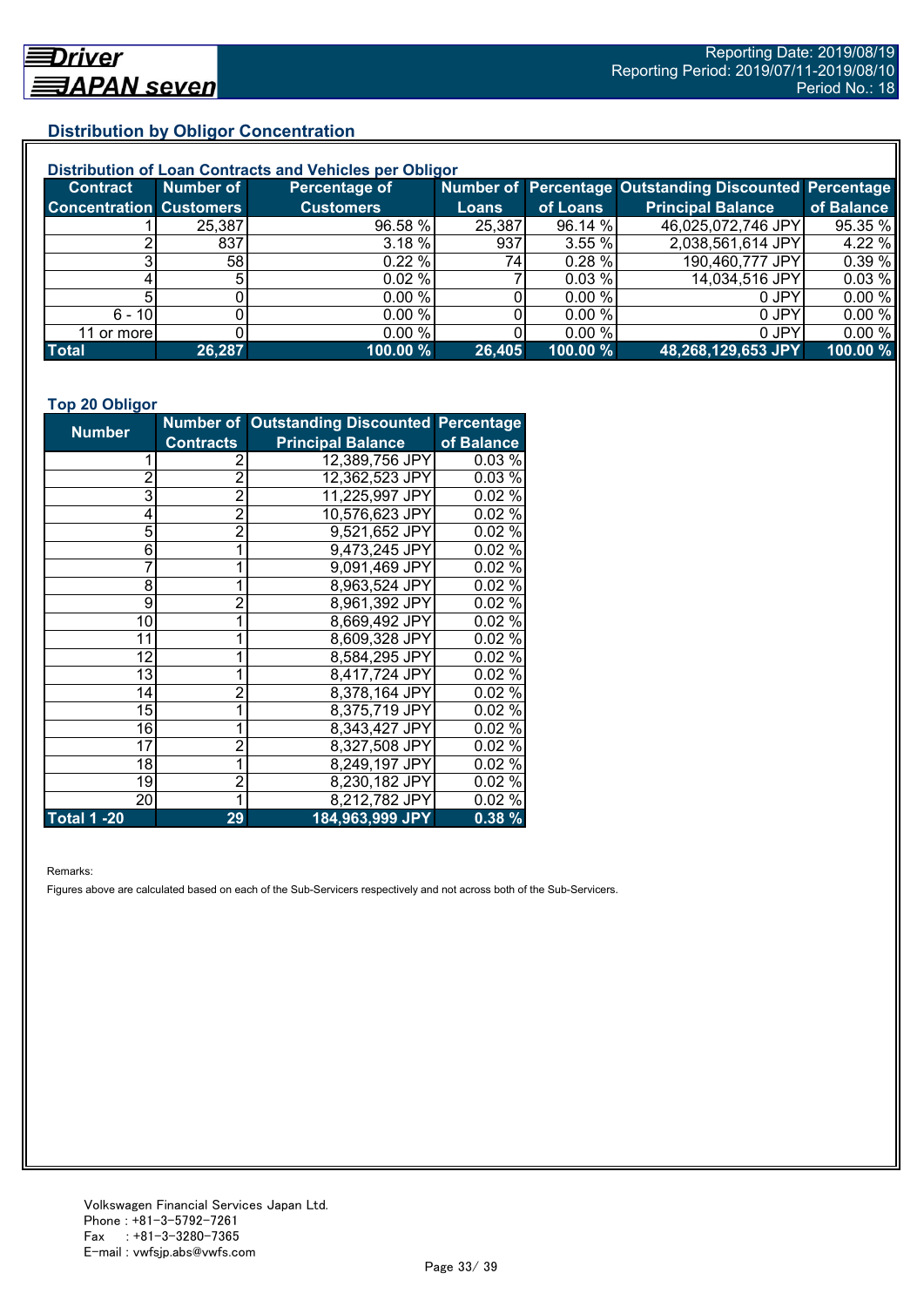## **Distribution by Contract Start Month**

| <b>Origination Month</b> | <b>Number of Loans</b> | <b>Percentage of Loans</b> | Outstanding Discounted Principal Balance Percentage of Balance |                  |
|--------------------------|------------------------|----------------------------|----------------------------------------------------------------|------------------|
| 02.2013                  |                        | 0.00%                      | 392,103 JPY                                                    | 0.00%            |
| 03.2013                  |                        | 0.00%                      | 269,858 JPY                                                    | 0.00%            |
| 04.2013                  | $\mathbf 0$            | 0.00%                      | 0 JPY<br>0 JPY                                                 | 0.00%            |
| 05.2013<br>06.2013       | 0<br>0                 | 0.00%<br>0.00%             | 0 JPY                                                          | 0.00%<br>0.00%   |
| 07.2013                  | $\overline{0}$         | 0.00%                      | 0 JPY                                                          | 0.00%            |
| 08.2013                  | 1                      | 0.00%                      | 486,431 JPY                                                    | 0.00%            |
| 09.2013                  | 1                      | 0.00%                      | 220,172 JPY                                                    | 0.00%            |
| 10.2013                  | $\overline{2}$         | 0.01%                      | 124,189 JPY                                                    | 0.00%            |
| 11.2013                  | $\mathbf{1}$           | 0.00%                      | 600,382 JPY                                                    | 0.00%            |
| 12.2013                  | 3                      | 0.01%                      | 3,486,433 JPY                                                  | 0.01%            |
| 01.2014                  | $\overline{2}$         | 0.01%                      | 392,136 JPY                                                    | 0.00%            |
| 02.2014                  | $\overline{2}$         | 0.01%                      | 1,165,654 JPY                                                  | 0.00%            |
| 03.2014                  | $\overline{2}$         | 0.01%                      | 1,668,749 JPY                                                  | 0.00%            |
| 04.2014                  | 1                      | 0.00%                      | 1,515,740 JPY                                                  | 0.00%            |
| 05.2014                  | 0                      | 0.00%                      | 0 JPY                                                          | 0.00%            |
| 06.2014                  | $\overline{2}$         | 0.01%                      | 1,001,567 JPY                                                  | 0.00%            |
| 07.2014                  | 0                      | 0.00%                      | 0 JPY                                                          | 0.00%            |
| 08.2014                  | 9                      | 0.03%                      | 4,881,693 JPY                                                  | 0.01%            |
| 09.2014                  | 24                     | 0.09%                      | 10,941,898 JPY                                                 | 0.02%            |
| 10.2014                  | 24                     | 0.09%                      | 13,483,640 JPY                                                 | 0.03%            |
| 11.2014                  | 20                     | 0.08%                      | 18,025,882 JPY                                                 | 0.04%            |
| 12.2014                  | 33                     | 0.12%                      | 24,256,784 JPY                                                 | 0.05 %           |
| 01.2015                  | 29                     | 0.11%                      | 18,388,029 JPY                                                 | 0.04%            |
| 02.2015                  | 30                     | 0.11%                      | 23,270,838 JPY                                                 | 0.05%            |
| 03.2015                  | 46                     | 0.17%                      | 41,257,716 JPY                                                 | 0.09%            |
| 04.2015                  | 18                     | 0.07%                      | 12,976,344 JPY                                                 | 0.03%            |
| 05.2015                  | 26                     | 0.10%                      | 22,814,069 JPY                                                 | 0.05%            |
| 06.2015                  | 27                     | 0.10%                      | 28,236,578 JPY                                                 | 0.06%            |
| 07.2015                  | 33                     | 0.12%                      | 27,762,827 JPY                                                 | 0.06%            |
| 08.2015                  | 44                     | 0.17%                      | 33,262,261 JPY                                                 | 0.07%            |
| 09.2015                  | 67                     | 0.25%                      | 64,437,631 JPY                                                 | 0.13%            |
| 10.2015                  | 45                     | 0.17%                      | 47,335,702 JPY                                                 | 0.10%            |
| 11.2015                  | 43                     | 0.16%                      | 49,193,173 JPY                                                 | 0.10%            |
| 12.2015                  | 67                     | 0.25%                      | 80,396,843 JPY                                                 | 0.17%            |
| 01.2016                  | 108                    | 0.41%                      | 136,891,868 JPY                                                | 0.28%            |
| 02.2016                  | 167                    | 0.63%                      | 206,191,841 JPY                                                | 0.43%            |
| 03.2016                  | 255                    | 0.97%                      | 309,669,243 JPY                                                | 0.64%            |
| 04.2016                  | 109                    | 0.41%                      | 138,780,663 JPY                                                | 0.29%            |
| 05.2016                  | 160                    | 0.61%                      | 211,359,850 JPY                                                | 0.44%            |
| 06.2016                  | 167                    | 0.63%                      | 223,285,592 JPY                                                | 0.46%            |
| 07.2016                  | 190                    | 0.72%                      | 257,943,660 JPY                                                | 0.53%            |
| 08.2016                  | 332                    | 1.26 %                     | 473,046,071 JPY                                                | 0.98%            |
| 09.2016                  | 479                    | 1.81 %                     | 720,391,221 JPY                                                | 1.49%            |
| 10.2016                  | 288                    | 1.09 %                     | 439,418,787 JPY                                                | 0.91%            |
| 11.2016                  | 412                    | 1.56 %                     | 667,487,455 JPY                                                | 1.38%            |
| 12.2016                  | 923                    | 3.50 %                     | 1,473,334,005 JPY                                              | 3.05%            |
| 01.2017                  | 873                    | 3.31 %                     | 1,472,108,010 JPY                                              | 3.05 %           |
| 02.2017                  | 1,313                  | 4.97 %                     | 2,240,011,139 JPY                                              | 4.64 %           |
| 03.2017                  | 2,253                  | 8.53 %                     | 3,889,496,928 JPY                                              | 8.06 %           |
| 04.2017                  | 918                    | 3.48 %                     | 1,591,600,766 JPY                                              | 3.30 %           |
| 05.2017                  | 1,310                  | 4.96 %                     | 2,355,056,049 JPY                                              | 4.88%            |
| 06.2017                  | 1,725                  | 6.53 %                     | 3,164,364,610 JPY                                              | 6.56 %           |
| 07.2017                  | 1,201                  | 4.55 %                     | 2,289,663,072 JPY                                              | 4.74 %           |
| 08.2017                  | 1,538                  | 5.82 %                     | 2,903,322,658 JPY                                              | 6.01%            |
| 09.2017                  | 2,374                  | 8.99 %                     | 4,668,576,175 JPY                                              | 9.67 %           |
| 10.2017                  | 1,538<br>2,049         | 5.82 %<br>7.76 %           | 3,021,610,172 JPY                                              | 6.26 %<br>8.54 % |
| 11.2017<br>12.2017       | 743                    | 2.81 %                     | 4,122,190,255 JPY<br>1,505,778,072 JPY                         | 3.12%            |
|                          |                        |                            |                                                                |                  |
| 01.2018<br>02.2018       | 545<br>617             | 2.06%<br>2.34 %            | 1,075,480,178 JPY<br>1.227.296.730 JPY                         | 2.23 %<br>2.54 % |
| 03.2018                  | 954                    | 3.61%                      | 1,990,372,402 JPY                                              | 4.12%            |
| 04.2018                  | 379                    | 1.44 %                     | 821,390,492 JPY                                                | 1.70 %           |
| 05.2018                  | 450                    | 1.70 %                     | 915,321,659 JPY                                                | 1.90 %           |
| 06.2018                  | 477                    | 1.81%                      | 1,034,023,666 JPY                                              | 2.14%            |
| 07.2018                  | 254                    | 0.96%                      | 572,526,827 JPY                                                | 1.19 %           |
| 08.2018                  | 236                    | 0.89%                      | 520.373.293 JPY                                                | 1.08%            |
| 09.2018                  | 258                    | 0.98 %                     | 619,247,746 JPY                                                | 1.28 %           |
| 10.2018                  | 137                    | 0.52%                      | 337,061,879 JPY                                                | 0.70%            |
| 11.2018                  | 69                     | 0.26 %                     | 141,211,297 JPY                                                | 0.29%            |
| 12.2018                  | $\overline{0}$         | 0.00%                      | 0 JPY                                                          | 0.00%            |
| 01.2019                  | 0                      | 0.00%                      | 0 JPY                                                          | 0.00%            |
| 02.2019                  | 0                      | 0.00%                      | 0 JPY                                                          | 0.00%            |
| 03.2019                  | 0                      | 0.00%                      | 0 JPY                                                          | 0.00%            |
| 04.2019                  | $\overline{0}$         | 0.00%                      | 0 JPY                                                          | 0.00%            |
| 05.2019                  | 0                      | 0.00%                      | 0 JPY                                                          | 0.00%            |
| 06.2019                  | $\overline{0}$         | 0.00%                      | 0 JPY                                                          | 0.00%            |
|                          | 0                      | 0.00%                      | 0 JPY                                                          | 0.00%            |
| 07.2019                  |                        |                            |                                                                |                  |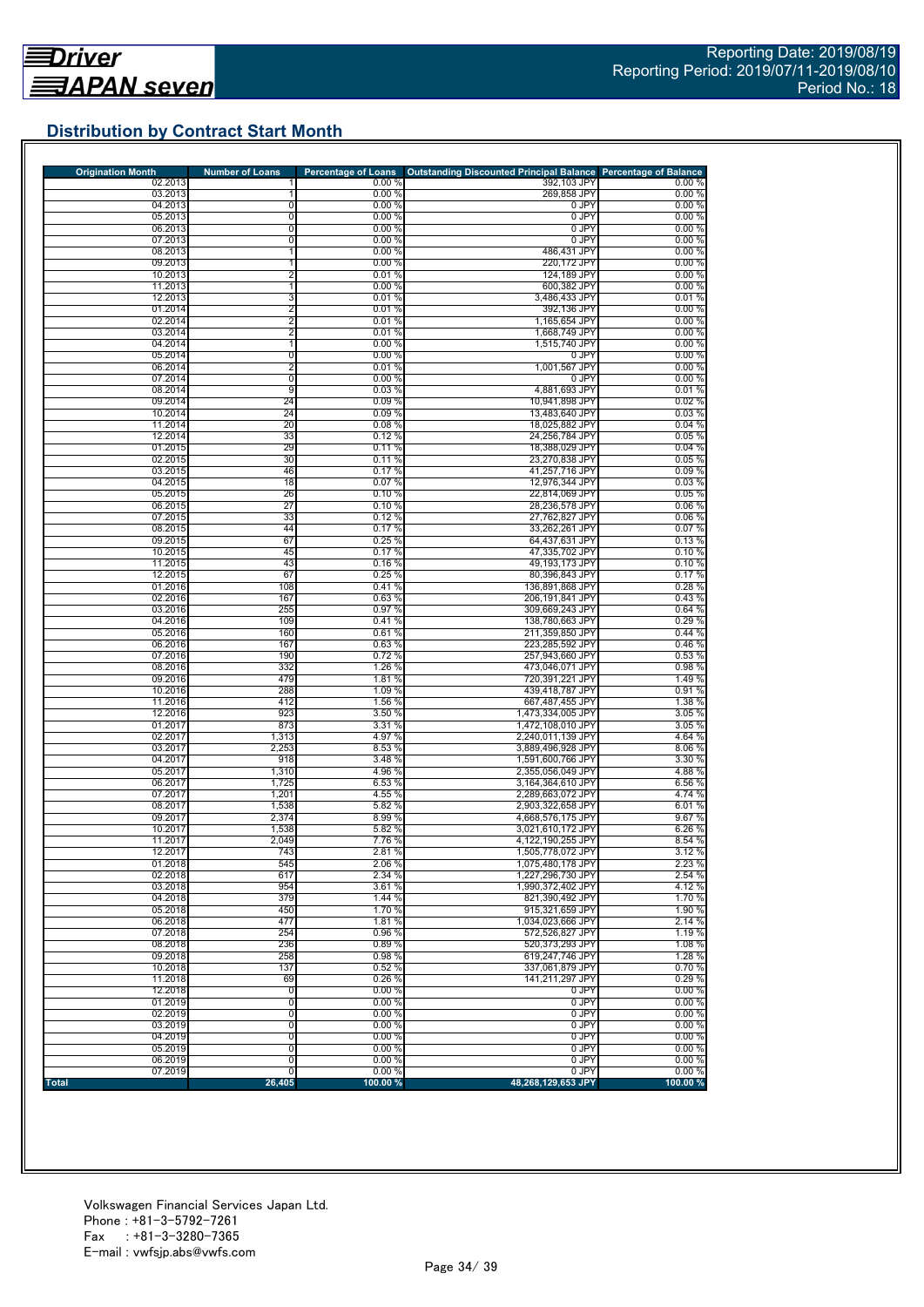## **Distribution by Contract End Month**

| <b>Maturity Month</b> | <b>Number of Loans</b> | <b>Percentage of Loans</b> | Outstanding Discounted Principal Balance Percentage of Balance |                  |
|-----------------------|------------------------|----------------------------|----------------------------------------------------------------|------------------|
| 08.2019               | 201                    | 0.76%                      | 113,960,148 JPY                                                | 0.24%            |
| 09.2019               | 336                    | 1.27 %                     | 260,803,320 JPY                                                | 0.54%            |
| 10.2019               | 243                    | 0.92 %                     | 181,303,625 JPY                                                | 0.38%            |
| 11.2019               | 307                    | 1.16 %                     | 280,781,444 JPY                                                | 0.58%            |
| 12.2019               | 472                    | 1.79 %                     | 618,677,429 JPY                                                | 1.28 %           |
| 01.2020<br>02.2020    | 485                    | 1.84 %                     | 656,433,704 JPY                                                | 1.36 %           |
| 03.2020               | 664<br>1,117           | 2.51 %<br>4.23 %           | 974,664,274 JPY<br>1,654,500,643 JPY                           | 2.02%<br>3.43 %  |
| 04.2020               | 389                    | 1.47 %                     | 588.672.685 JPY                                                | 1.22 %           |
| 05.2020               | 624                    | 2.36 %                     | 984,482,349 JPY                                                | 2.04 %           |
| 06.2020               | 799                    | 3.03 %                     | 1,331,205,570 JPY                                              | 2.76%            |
| 07.2020               | 603                    | 2.28 %                     | 1,035,462,256 JPY                                              | 2.15 %           |
| 08.2020               | 729                    | 2.76 %                     | 1,324,905,338 JPY                                              | 2.74 %           |
| 09.2020               | 1,071                  | 4.06 %                     | 2,046,630,723 JPY                                              | 4.24 %           |
| 10.2020               | 698                    | 2.64 %                     | 1,402,444,406 JPY                                              | 2.91%            |
| 11.2020               | 981                    | 3.72 %                     | 2,002,734,344 JPY                                              | 4.15%            |
| 12.2020               | 453                    | 1.72 %                     | 838,301,234 JPY                                                | 1.74 %           |
| 01.2021               | 374                    | 1.42 %                     | 694,050,938 JPY                                                | 1.44 %           |
| 02.2021               | 499                    | 1.89 %                     | 826,190,855 JPY                                                | 1.71%            |
| 03.2021               | 766                    | 2.90 %                     | 1,390,171,508 JPY                                              | 2.88%            |
| 04.2021               | 283                    | 1.07 %                     | 484,163,880 JPY                                                | 1.00 %           |
| 05.2021               | 404                    | 1.53 %                     | 675,472,380 JPY                                                | 1.40 %           |
| 06.2021               | 422                    | 1.60 %                     | 735,235,308 JPY                                                | 1.52 %           |
| 07.2021               | 330                    | 1.25 %                     | 542,487,768 JPY                                                | 1.12 %           |
| 08.2021               | 395                    | 1.50 %                     | 655,822,465 JPY                                                | 1.36 %           |
| 09.2021               | 535                    | 2.03%                      | 913,371,044 JPY<br>490,851,639 JPY                             | 1.89 %           |
| 10.2021<br>11.2021    | 315<br>390             | 1.19 %<br>1.48 %           | 655,467,551 JPY                                                | 1.02 %<br>1.36 % |
| 12.2021               | 541                    | 2.05%                      | 893,077,874 JPY                                                | 1.85 %           |
| 01.2022               | 464                    | 1.76 %                     | 834,272,569 JPY                                                | 1.73 %           |
| 02.2022               | 696                    | 2.64 %                     | 1,265,697,669 JPY                                              | 2.62%            |
| 03.2022               | 1,226                  | 4.64 %                     | 2,266,150,915 JPY                                              | 4.69%            |
| 04.2022               | 543                    | 2.06 %                     | 996,154,302 JPY                                                | 2.06 %           |
| 05.2022               | 701                    | 2.65%                      | 1,337,606,300 JPY                                              | 2.77 %           |
| 06.2022               | 915                    | 3.47 %                     | 1,771,487,920 JPY                                              | 3.67%            |
| 07.2022               | 594                    | 2.25 %                     | 1,206,630,774 JPY                                              | 2.50 %           |
| 08.2022               | 701                    | 2.65 %                     | 1.508.359.629 JPY                                              | 3.12%            |
| 09.2022               | 1,122                  | 4.25 %                     | 2,462,850,152 JPY                                              | 5.10 %           |
| 10.2022               | 683                    | 2.59 %                     | 1,505,896,286 JPY                                              | 3.12%            |
| 11.2022               | 844                    | 3.20 %                     | 1,904,424,894 JPY                                              | 3.95 %           |
| 12.2022               | 307                    | 1.16 %                     | 719,670,923 JPY                                                | 1.49%            |
| 01.2023               | 224                    | 0.85 %                     | 479,496,365 JPY                                                | 0.99%            |
| 02.2023               | 266                    | 1.01 %                     | 615,789,480 JPY                                                | 1.28 %           |
| 03.2023               | 375<br>197             | 1.42 %                     | 887,033,461 JPY                                                | 1.84 %<br>1.00 % |
| 04.2023<br>05.2023    | 216                    | 0.75%<br>0.82%             | 480,524,385 JPY<br>488,028,005 JPY                             | 1.01%            |
| 06.2023               | 223                    | 0.84%                      | 557,908,328 JPY                                                | 1.16 %           |
| 07.2023               | 131                    | 0.50 %                     | 333,434,883 JPY                                                | 0.69%            |
| 08.2023               | 124                    | 0.47%                      | 296,899,307 JPY                                                | 0.62%            |
| 09.2023               | 139                    | 0.53 %                     | 366,781,461 JPY                                                | 0.76%            |
| 10.2023               | 97                     | 0.37%                      | 259,268,567 JPY                                                | 0.54%            |
| 11.2023               | 54                     | 0.20%                      | 122.855.944 JPY                                                | 0.25%            |
| 12.2023               | 8                      | 0.03%                      | 21,632,170 JPY                                                 | 0.04%            |
| 01.2024               | 17                     | 0.06%                      | 36,747,531 JPY                                                 | 0.08%            |
| 02.2024               | 8                      | 0.03%                      | 19,136,969 JPY                                                 | 0.04%            |
| 03.2024               | 16                     | 0.06 %                     | 28.616.443 JPY                                                 | 0.06%            |
| 04.2024               | 6                      | 0.02%                      | 15,194,251 JPY                                                 | 0.03%            |
| 05.2024               | 7                      | 0.03%                      | 16.915.043 JPY                                                 | 0.04%            |
| 06.2024               | 16                     | 0.06%                      | 37.552.357 JPY                                                 | 0.08%            |
| 07.2024               | 9                      | 0.03%                      | 23,925,713 JPY                                                 | 0.05%            |
| 08.2024               | 8                      | 0.03%                      | 23,666,017 JPY                                                 | 0.05%            |
| 09.2024               | 14                     | 0.05%                      | 40,324,499 JPY                                                 | 0.08%            |
| 10.2024               | 6                      | 0.02%                      | 17,810,686 JPY                                                 | 0.04%            |
| 11.2024               | 8                      | 0.03%                      | 27,874,338 JPY<br>5,645,922 JPY                                | 0.06%            |
| 12.2024<br>01.2025    | 2<br>2                 | 0.01%<br>0.01%             | 4,586,510 JPY                                                  | 0.01%<br>0.01%   |
| 02.2025               | 2                      | 0.01%                      | 5,874,185 JPY                                                  | 0.01%            |
| 03.2025               | 0                      | 0.00%                      | 0 JPY                                                          | 0.00%            |
| 04.2025               | 0                      | 0.00%                      | 0 JPY                                                          | 0.00%            |
| 05.2025               | $\overline{c}$         | 0.01%                      | 5.970.223 JPY                                                  | 0.01%            |
| 06.2025               | 3                      | 0.01%                      | 7,441,849 JPY                                                  | 0.02%            |
| 07.2025               |                        | 0.00%                      | 3,626,333 JPY                                                  | 0.01%            |
| 08.2025               |                        | 0.00%                      | 2,941,925 JPY                                                  | 0.01%            |
| 09.2025               | 0                      | 0.00 %                     | 0 JPY                                                          | 0.00%            |
| 10.2025               |                        | 0.00%                      | 3,097,468 JPY                                                  | 0.01%            |
| <b>Total</b>          | 26,405                 | 100.00 %                   | 48,268,129,653 JPY                                             | 100.00 %         |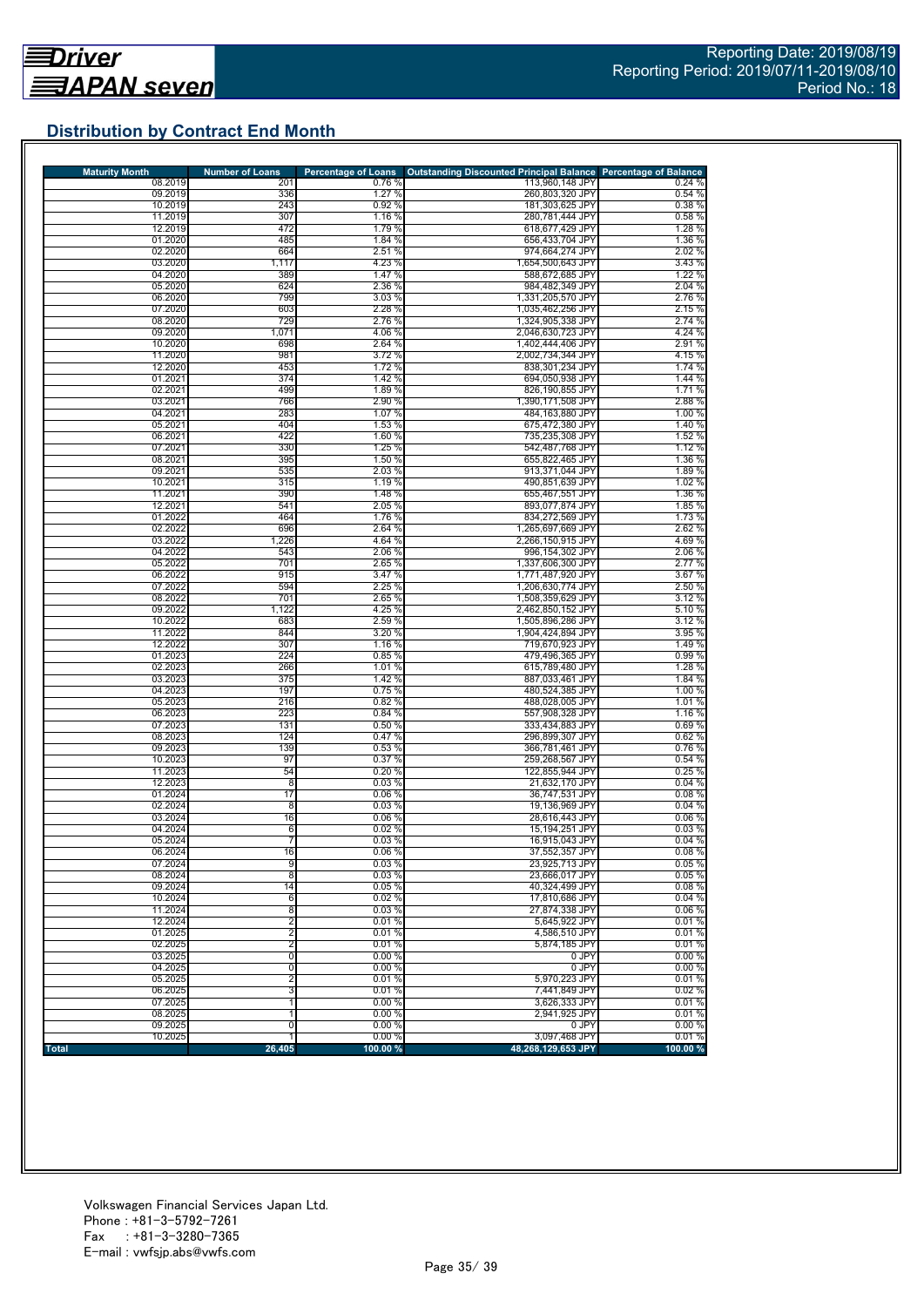## **Distribution by Monthly Payment**

|                            | Number of | <b>Percentage</b> | <b>Outstanding Discounted</b> | Percentage          |
|----------------------------|-----------|-------------------|-------------------------------|---------------------|
| <b>Monthly Payment</b>     | Loans     | of Loans          | <b>Principal Balance</b>      | of Balance          |
| 10,000 JPY<br>$\leq$       | 1,363     | 5.16 %            | 1,575,869,347 JPY             | 3.26 %              |
| 20,000 JPY<br>10,001 JPY   | 4,810     | 18.22 %           | 5,888,447,988 JPY             | 12.20 %             |
| 30,000 JPY<br>20,001 JPY   | 6,729     | 25.48 %           | 9,836,806,366 JPY             | 20.38 %             |
| 40,000 JPY<br>30.001 JPY   | 5,323     | 20.16 %           | 9,365,997,312 JPY             | 19.40 %             |
| 50,000 JPY<br>40.001 JPY   | 3,051     | 11.55 %           | 6,385,212,808 JPY             | 13.23 %             |
| 60,000 JPY<br>50.001 JPY   | 1,820     | 6.89%             | 4,349,966,188 JPY             | 9.01 %              |
| 70.000 JPY<br>60.001 JPY   | 1,037     | 3.93 %            | 2,770,669,661 JPY             | 5.74 %              |
| 80,000 JPY<br>70.001 JPY   | 613       | 2.32 %            | 1,792,456,038 JPY             | 3.71 %              |
| 90,000 JPY<br>80,001 JPY   | 419       | 1.59 %            | 1.299,757,027 JPY             | 2.69 %              |
| 100,000 JPY<br>90,001 JPY  | 373       | 1.41 %            | 1,300,076,831 JPY             | 2.69%               |
| 110,000 JPY<br>100,001 JPY | 215       | 0.81%             | 761,128,847 JPY               | 1.58 %              |
| 120,000 JPY<br>110,001 JPY | 148       | 0.56 %            | 633,612,325 JPY               | 1.31 %              |
| 130,000 JPY<br>120.001 JPY | 129       | 0.49%             | 558,067,479 JPY               | 1.16 %              |
| 140,000 JPY<br>130.001 JPY | 106       | 0.40 %            | 478,033,343 JPY               | 0.99 %              |
| 150,000 JPY<br>140.001 JPY | 76        | 0.29%             | 370,463,484 JPY               | 0.77 %              |
| 150,001 JPY<br>$>=$        | 193       | 0.73 %            | 901,564,609 JPY               | 1.87 %              |
| <b>Total</b>               | 26,405    | 100.00 %          | 48,268,129,653 JPY            | $100.00\frac{9}{6}$ |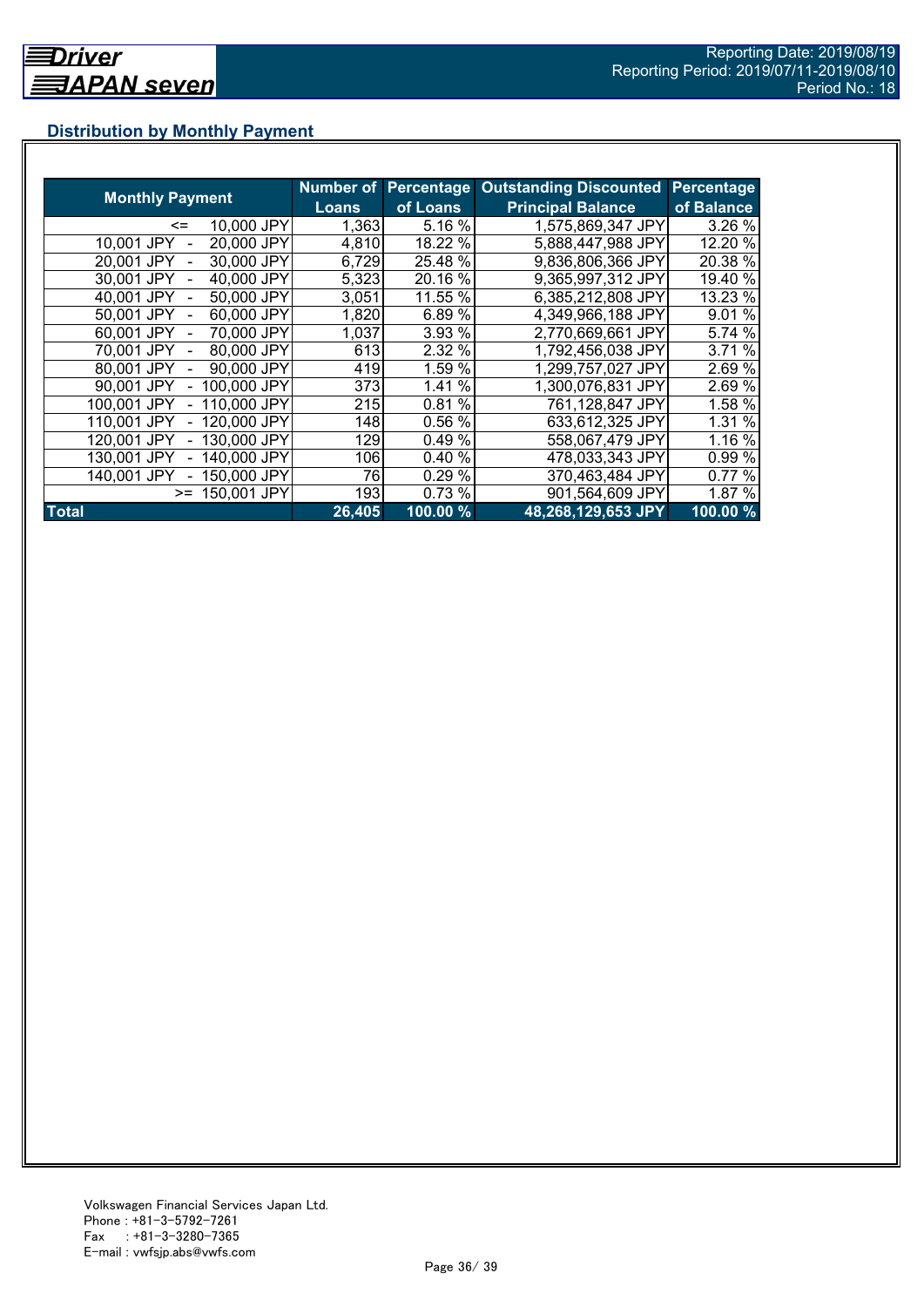## **Distribution by Bonus Payment**

| <b>Bonus Payment</b>       |                |          | Number of Percentage Outstanding Discounted | Percentage |
|----------------------------|----------------|----------|---------------------------------------------|------------|
|                            | <b>Loans</b>   | of Loans | <b>Principal Balance</b>                    | of Balance |
| No Bonus Payment           | 16,055         | 60.80 %  | 29,002,714,479 JPY                          | 60.09 %    |
| 25,000 JPY<br>1 JPY -      | 217            | 0.82 %   | 307,047,336 JPY                             | 0.64%      |
| 50,000 JPY<br>25,001 JPY - | 2,550          | 9.66 %   | 3,806,306,575 JPY                           | 7.89 %     |
| 50,001 JPY - 75,000 JPY    | 852            | 3.23 %   | 1,384,632,468 JPY                           | 2.87 %     |
| 75,001 JPY - 100,000 JPY   | 3,535          | 13.39 %  | 6,412,117,263 JPY                           | 13.28 %    |
| 100,001 JPY - 125,000 JPY  | 479            | 1.81 %   | 939,938,170 JPY                             | 1.95 %     |
| 125,001 JPY - 150,000 JPY  | 1,411          | 5.34 %   | 3,075,989,219 JPY                           | 6.37 %     |
| 150,001 JPY - 175,000 JPY  | 148            | 0.56 %   | 315,080,669 JPY                             | 0.65 %     |
| 175,001 JPY - 200,000 JPY  | 730            | 2.76 %   | 1,762,728,484 JPY                           | 3.65 %     |
| 200,001 JPY - 225,000 JPY  | 39             | 0.15%    | 98,898,994 JPY                              | 0.20 %     |
| 225,001 JPY - 250,000 JPY  | 166            | 0.63%    | 487,333,170 JPY                             | 1.01 %     |
| 250,001 JPY - 275,000 JPY  | 12             | 0.05%    | 30,960,265 JPY                              | 0.06 %     |
| 275,001 JPY - 300,000 JPY  | 131            | 0.50 %   | 381,007,635 JPY                             | 0.79%      |
| 300,001 JPY - 325,000 JPY  | 6              | 0.02 %   | 17,871,093 JPY                              | 0.04%      |
| 325,001 JPY - 350,000 JPY  | 36             | 0.14%    | 118,164,134 JPY                             | 0.24%      |
| 350,001 JPY - 375,000 JPY  | $\overline{2}$ | 0.01%    | 3,867,526 JPY                               | 0.01%      |
| 375,001 JPY - 400,000 JPY  | 16             | 0.06%    | 56,438,364 JPY                              | 0.12%      |
| 400,001 JPY - 425,000 JPY  |                | 0.00 %   | 5,320,329 JPY                               | 0.01%      |
| 425,001 JPY - 450,000 JPY  | 4              | 0.02%    | 11,792,654 JPY                              | 0.02%      |
| 450,001 JPY - 475,000 JPY  | 0              | 0.00 %   | 0 JPY                                       | 0.00%      |
| 475,001 JPY - 500,000 JPY  | 12             | 0.05%    | 44,466,495 JPY                              | 0.09%      |
| 500,001 JPY or more        | 3              | 0.01%    | 5,454,331 JPY                               | 0.01%      |
| <b>Total</b>               | 26,405         | 100.00 % | 48,268,129,653 JPY                          | 100.00 %   |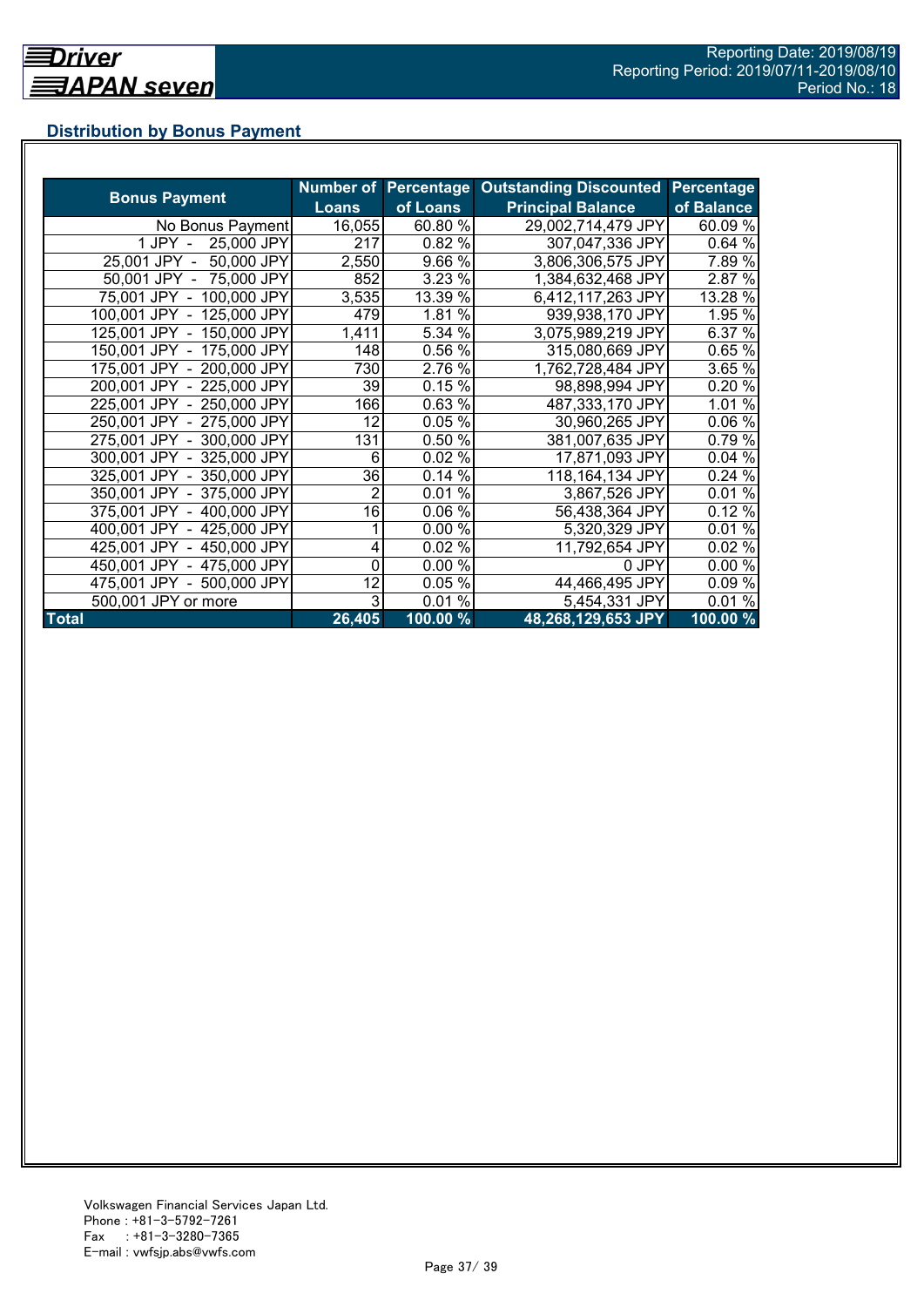## **Distribution by Motor Type**

| <b>Motor Type</b> | Loans  | of Loans    | Number of Percentage Outstanding Discounted Percentage<br><b>Principal Balance</b> | of Balance  |
|-------------------|--------|-------------|------------------------------------------------------------------------------------|-------------|
| <b>EA 189</b>     |        | $0.00 \%$   | 0 JPY                                                                              | $0.00 \%$   |
| Other             | 26,405 | 100.00 %    | 48,268,129,653 JPY                                                                 | 100.00 %    |
| <b>Total</b>      | 26.405 | $100.00 \%$ | 48,268,129,653 JPY                                                                 | $100.00 \%$ |